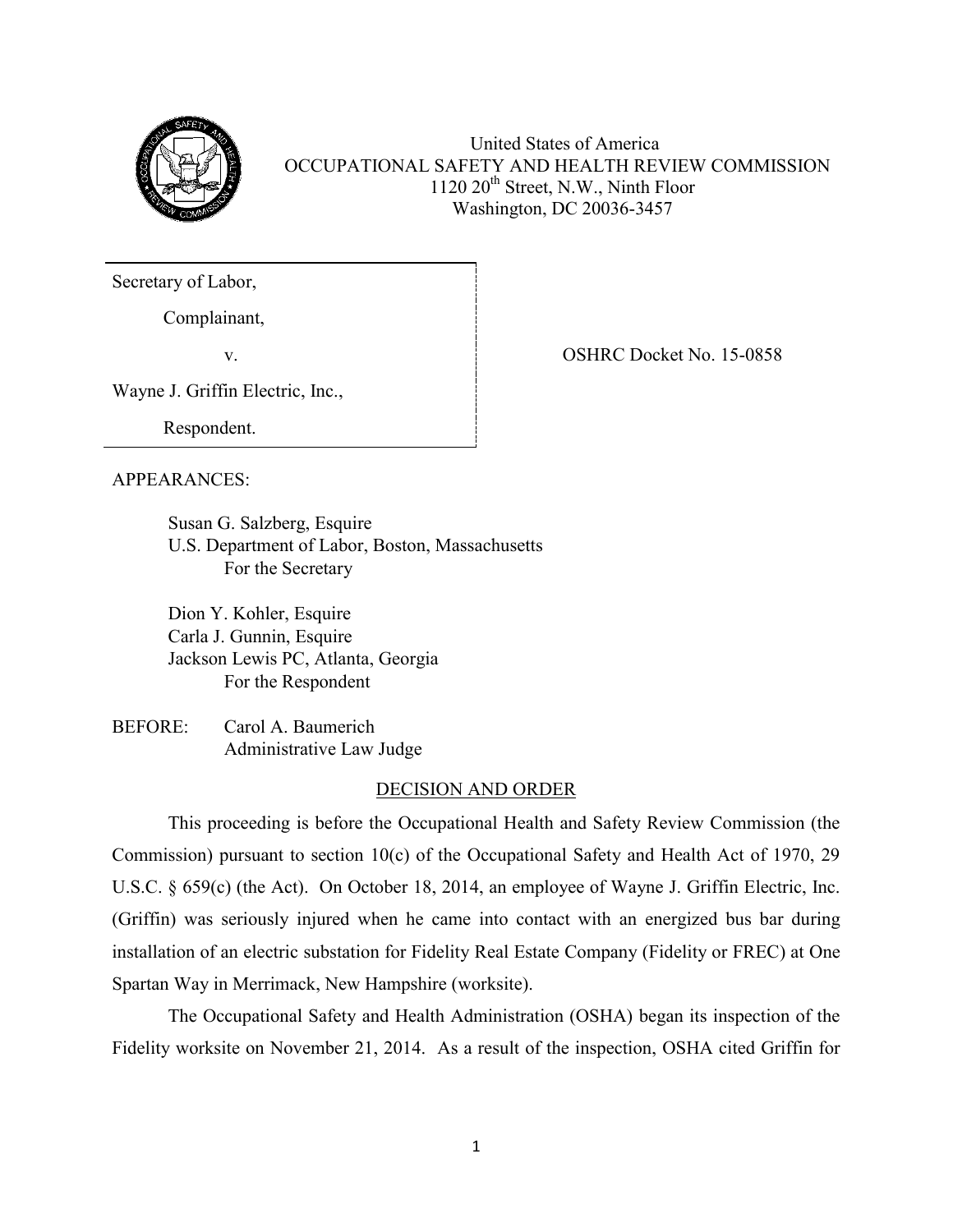two serious violations of OSHA's construction electrical standard. The two item serious citation<sup>1</sup> was issued to Griffin on April 8, 2015, for a total proposed penalty of \$14,000.00.

Griffin filed a timely notice of contest, bringing this matter before the Commission. The Secretary filed a complaint. In its answer to the complaint, Griffin asserted the affirmative defenses of unpreventable employee misconduct and multi-employer worksite. A hearing was held in Manchester, New Hampshire on March 15-16, 2016. Both parties filed post-hearing and reply briefs.

For the reasons discussed below, the citation items are affirmed and a grouped, total penalty of \$7,000.00 is assessed.

## Jurisdiction

Based upon the record, I find that at all relevant times Griffin was engaged in a business affecting commerce and was an employer within the meaning of sections 3(3) and 3(5) of the Act*.* (Ex. J-16, stipulations 1-3). I also find that the Commission has jurisdiction over the parties and subject matter in this case.

## Background

#### *The Project*

 $\overline{\phantom{a}}$ 

Griffin was hired to implement a significant update to the electrical systems of two Fidelity buildings. Fidelity's emergency power upgrade project involved replacing the existing electrical substations<sup>2</sup> and installing generators in the Fidelity buildings located at One Spartan

<sup>&</sup>lt;sup>1</sup> Serious citation 1, item 1 alleges a violation of 29 C.F.R. § 1926.416(a)(1), as follows: On or about October 18, 2014, an employee received severe electrical burns while working in the electrical switchgear tie breaker compartment of SS41B. An energized bus bar operated at approximately 480 volts and was not protected from accidental contact. The Secretary proposes a penalty of \$7,000 for this citation item (as amended by Order dated December 21, 2015).

Serious citation 1, item 2 alleges a violation of 29 C.F.R. § 1926.416(a)(3), as follows: On or about October 18, 2014, the employer did not ascertain, by adequate inquiry, or direct observation, or by instruments, the specific parts of the energized electrical switchgear tie breaker SS41A and SS41B electrical power circuits, which were not safely located or deenergized. Additionally, the employer did not adequately advise all employees of the locations of hazardous energized lines and of the necessary measures required to be taken to ensure that exposure to electrical hazards was eliminated. The Secretary proposes a penalty of \$7,000 for this citation item.

 $2$  The terms switchgear and substation refer to the same equipment. These terms were used interchangeably at this worksite.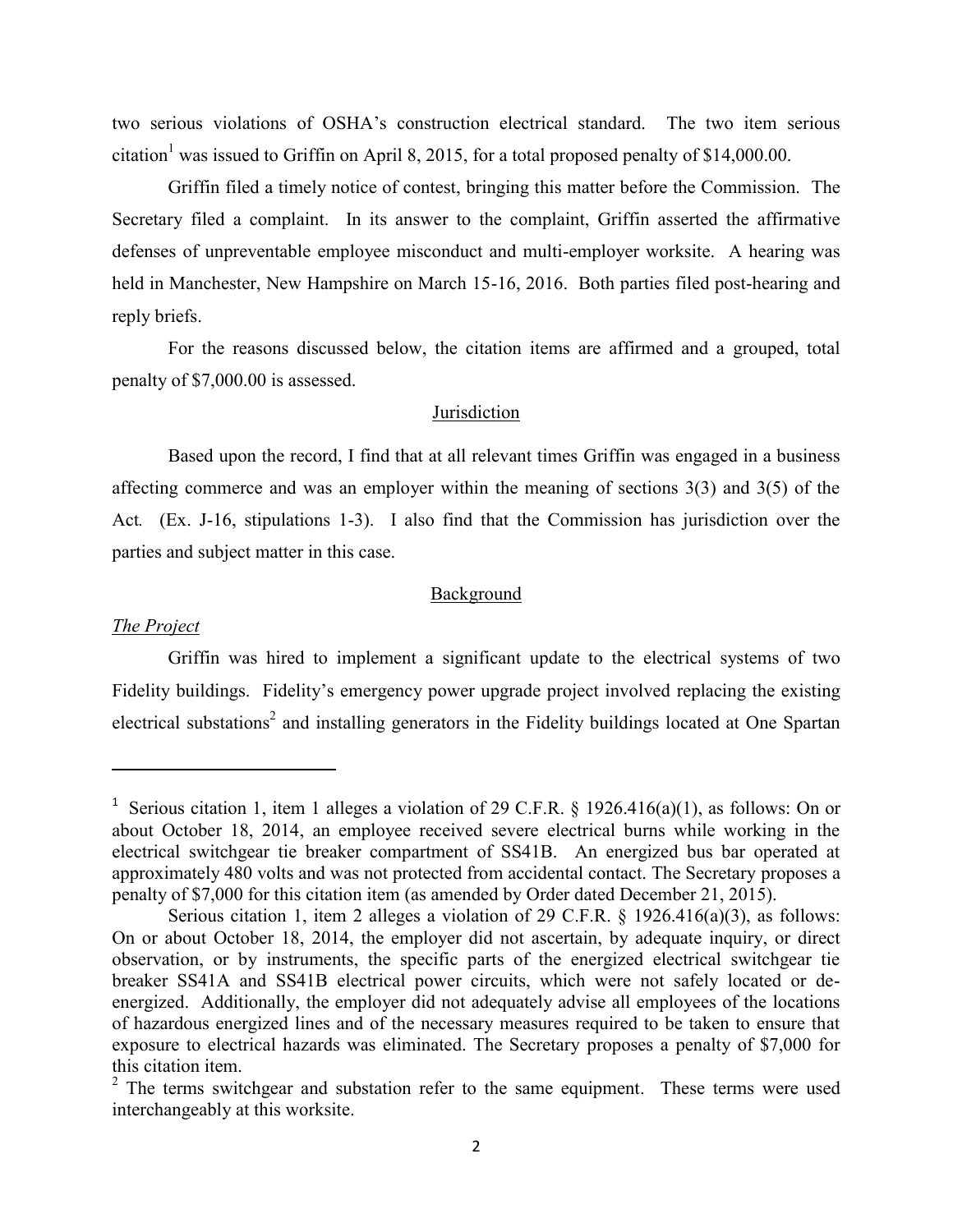Way and Two Contra Way, in Merrimack, New Hampshire (Fidelity project). (Tr. 39, 203-04; Ex. J-1; Ex. J-16, stipulations 4-6). The substations were the primary power source for the two buildings. (Tr. 46). Fidelity, the property owner, required that the project be completed with as little disruption as possible to the building occupants. (Tr. 69).

Fidelity used CBRE as its onsite property management company. (Tr. 256). Richard Gustafson, CBRE's senior facilities manager for the New Hampshire Region, was responsible for the Fidelity account. Mr. Gustafson was not a licensed electrician or engineer. (Tr. 132, 140, 299-300). Ed Smith was CBRE's chief engineer for the One Spartan Way building. He had worked at this building for a total of thirty-eight years – nineteen years as the chief engineer. Mr. Smith was not a licensed electrician or engineer. (Tr. 141, 159-60, 261-62). One of the seven engineers Mr. Smith supervised was a licensed electrician. (Tr. 281. *See* Tr. 133-34).

The Fidelity project was managed by Jones, Lang, LaSalle (JLL). JLL's head project manager was Richard Ventura. (Tr. 132, 140; Ex. R-1).

The electrical engineer of record who designed the emergency power systems upgrade for Fidelity was John Lane of Facilities Engineering Associates, P.C. (FEA). Mr. Lane prepared the project specifications, drawings, and schematics. (Tr. 141-42, 254; Ex. J-4 p. 1; Ex. R-2 p. 14).

The construction manager for the Fidelity project was Gilbane Building Company (Gilbane). (Ex. J-3). Greg Emerson was Gilbane's senior project manager. (Tr. 131, 134; Ex. R- $1; R-2).$ 

Gilbane contracted with Griffin to dismantle the old electrical equipment and install the new substations and generators because of Griffin's expertise in the installation of electrical substation equipment.<sup>3</sup> (Tr. 41, 237, 239, 241-42; Ex. J-3). Griffin was to remove generators and switchgears that were over thirty years old and replace them with new, larger units for each building. (Tr. 38-39, 203-04). Piping and connections to the generators inside and outside the buildings were dismantled in preparation for installation of the new generators. (Tr. 206). Over the course of the Fidelity project nine existing switchgears were dismantled and removed from the two buildings and seven new switchgears were installed. (Tr. 40. *See* Tr. 205). The oneyear project began in the fall of 2013. (Tr. 237, 240).

 $3$  The contract between Griffin and Gilbane, article 1.3 states, in part, "The Trade Contractor (Griffin) expressly represents and warrants to Construction Manager (Gilbane) that Trade Contractor holds special knowledge, training, and experience in such Work . . . ." (Ex. J-3 p. 3).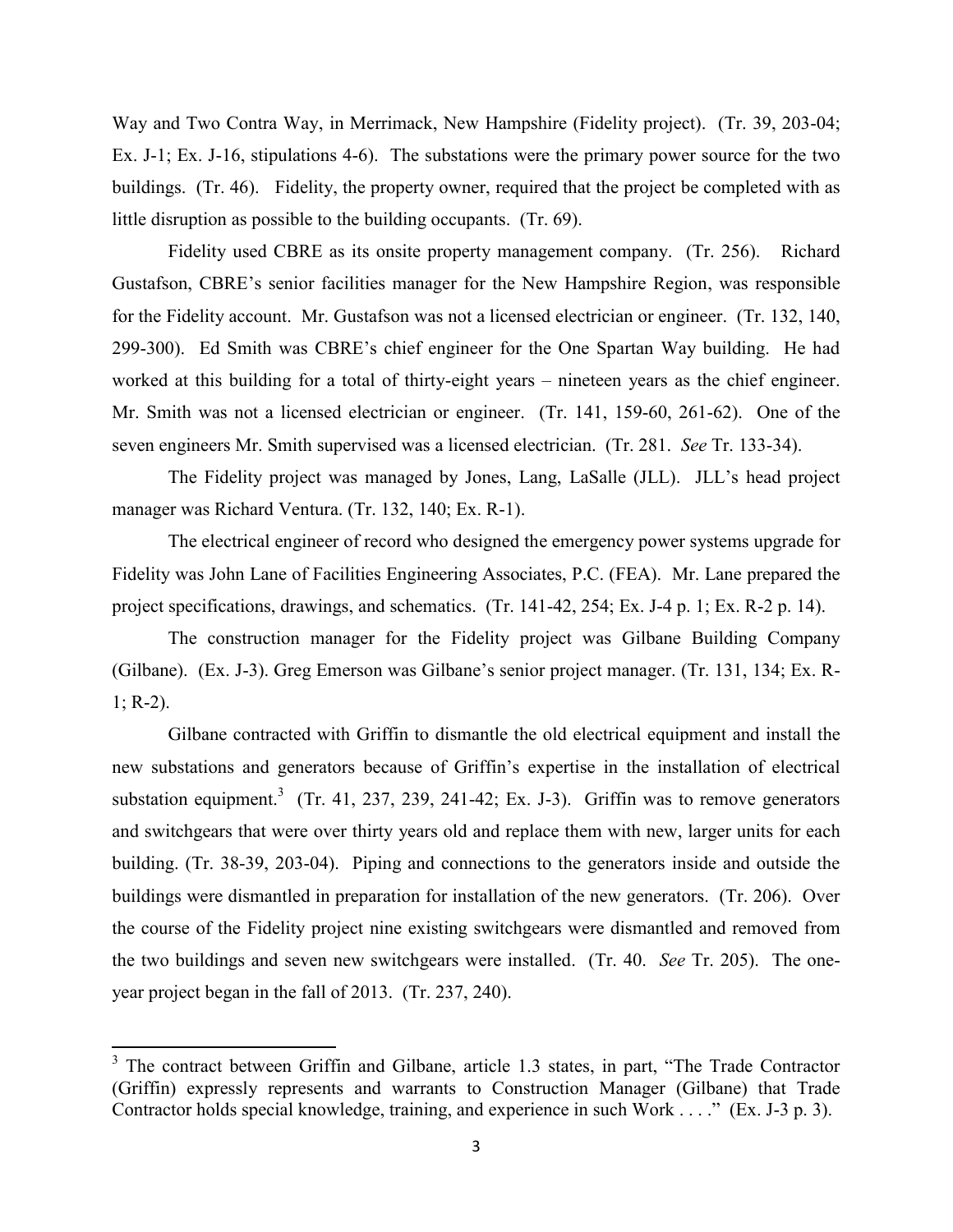## *Griffin's Project Management and Employees*

Throughout the project, at any given time, two to eight Griffin employees worked at the Fidelity worksite. (Tr. 240). At the time of the accident, Griffin had been working at the Fidelity project for almost a year. (Ex. J-3; Ex. J-16, stipulation 4). The accident that injured Griffin's employee, electrician Mr. J,<sup>4</sup> occurred on October 18, 2014, at the One Spartan Way building. (Tr. 84-85, 106, 129).

Keith Piechocki, a licensed journeyman electrician, was Griffin's onsite project foreman. Mr. Piechocki had worked at Griffin for eighteen years. He had worked as an electrician for almost thirty years. (Tr. 37-38, 44, 118-19). Mr. Piechocki was responsible for the disassembly, installation, and assembly of the switchgears. (Tr. 43-46). Mr. Piechocki supervised all Griffin employees at the worksite and occasionally assisted with installation. (Tr. 44, 224).

Brian Connerton, a licensed electrician, was Griffin's electrical foreman. He reported to Mr. Piechocki and had worked at Griffin for fourteen years. Mr. Connerton had worked on the Fidelity project from the beginning. He was the primary supervisor for the Griffin crew dismantling and installing the equipment. (Tr. 46, 202-04, 206-07, 209). Mr. Connerton and his crew dismantled and installed the new switchgears for substations SS41A, SS41B, SS42A, SS42B, and installed the bus duct between SS41A and SS41B. (Tr. 207-08). Dismantling each switchgear took several days. (Tr. 205).

Mr. J was a licensed journeyman electrician who had worked at Griffin for five years. He had worked at the Fidelity project worksite for several months. (Tr. 44, 129). Mr. J was part of the Griffin crew that installed the switchgears. (Tr. 204, 208).

 Wayne Pease, a licensed electrician, was Griffin's senior project manager. Mr. Piechocki reported to Mr. Pease. (Tr. 82, 249-50). Mr. Pease had worked for Griffin for twenty-five years. (Tr. 236). Mr. Pease was responsible for managing the Fidelity project, making sure the products (switchgears and generators) were purchased, delivered, and installed correctly. (Tr. 236-37).

In October 2014, Michael Weider was Griffin's corporate safety director. He supervised five safety professionals. (Tr. 171, 173). Mr. Weider had worked for Griffin for approximately nine years. He trained employees on electrical safety, voltage testing, proper use of electrical

<sup>&</sup>lt;sup>4</sup> In the interest of privacy, the injured employee's name is not used in this decision.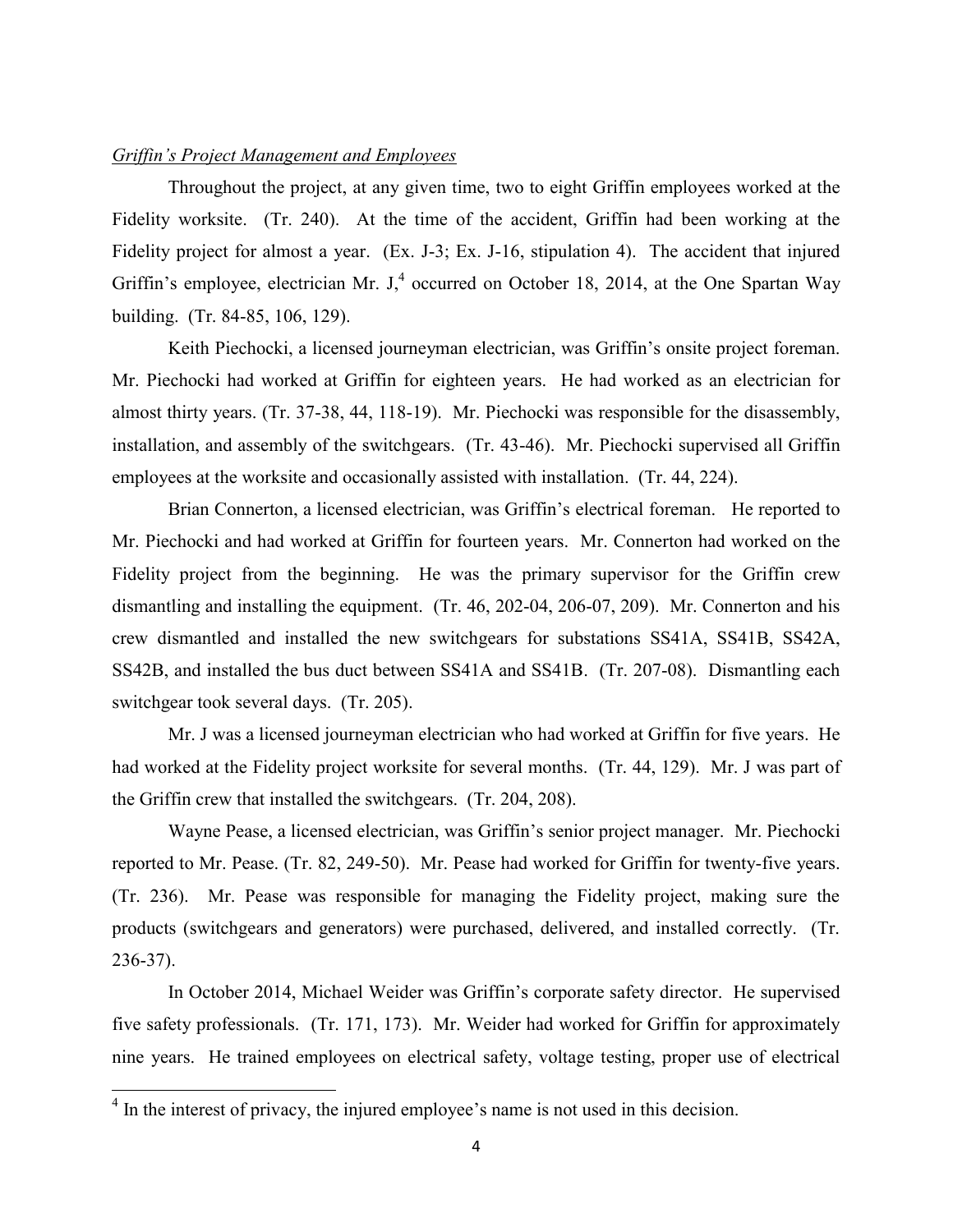equipment, electrical hazards, and other worksite safety matters, including confined space and asbestos removal. (Tr. 174-76). He occasionally visited worksites to observe for compliance with Griffin's safety policies. (Tr. 192-93). Mr. Weider was not a trained electrician. (Tr. 173, 175, 177).

# *Drawings, Specifications, and Plaques*

 $\overline{\phantom{a}}$ 

The Fidelity project's construction drawings and job specifications, which showed the detailed installation plan for the new substations and generators, were always available at the worksite's "print table" for anyone to reference. (Tr. 208-09; Exs. J-1, J-2). The job specifications<sup>5</sup> were frequently referenced by electrical foreman Connerton and project foreman Piechocki throughout the project. (Tr. 51, 208-09, 211; Ex. J-1). Mr. Connerton testified that he regularly reviewed the specifications and drawings "to make sure we put the right sections together and we installed the pipe in the right place." (Tr. 208-09). Mr. Piechocki reviewed them "to have a guide to where the equipment was, what was coming out, what was going in, what was being permanently eliminated and what new was going in." (Tr. 47).

The job specifications, at section 1.13 A. "Transformer and Substation Replacement," state "[t]hese projects will be implemented concurrently and prior to the installation of the emergency generator." (Tr. 51, 211; Ex. J-1 p. 30 section 1.13 A.1). "The substations have Main-Tie-Main arrangements and this is to be used to allow implementation of the project, thereby minimizing the premium time, although some premium time work will be required." (Tr. 51, 211; Ex. J-1 p. 30 section 1.13 A.2).

Main-Tie-Main means two of the substations at One Spartan Way were connected together with a tie system. (Tr. 243). A tie breaker is a circuit breaker associated with providing power to another unit. (Tr. 46). The connected substations were designated as SS41A and SS41B. (Tr. 243). Mr. Connerton explained that "Main-Tie-Main" means there is a tie switch breaker between the two main breakers. (Tr. 211). Mr. Piechocki also testified that a Main-Tie-Main system indicates there is a tie breaker that connects the SS41A and SS41B switchgear. (Tr. 51-52. *See* Tr. 243).

 $<sup>5</sup>$  The job specifications are set forth in the document, "One Spartan Way and Two Contra Way</sup> Emergency Power Upgrade, Merrimack, NH, Specifications, Issued for Construction, August 22, 2013." (Ex. J-1).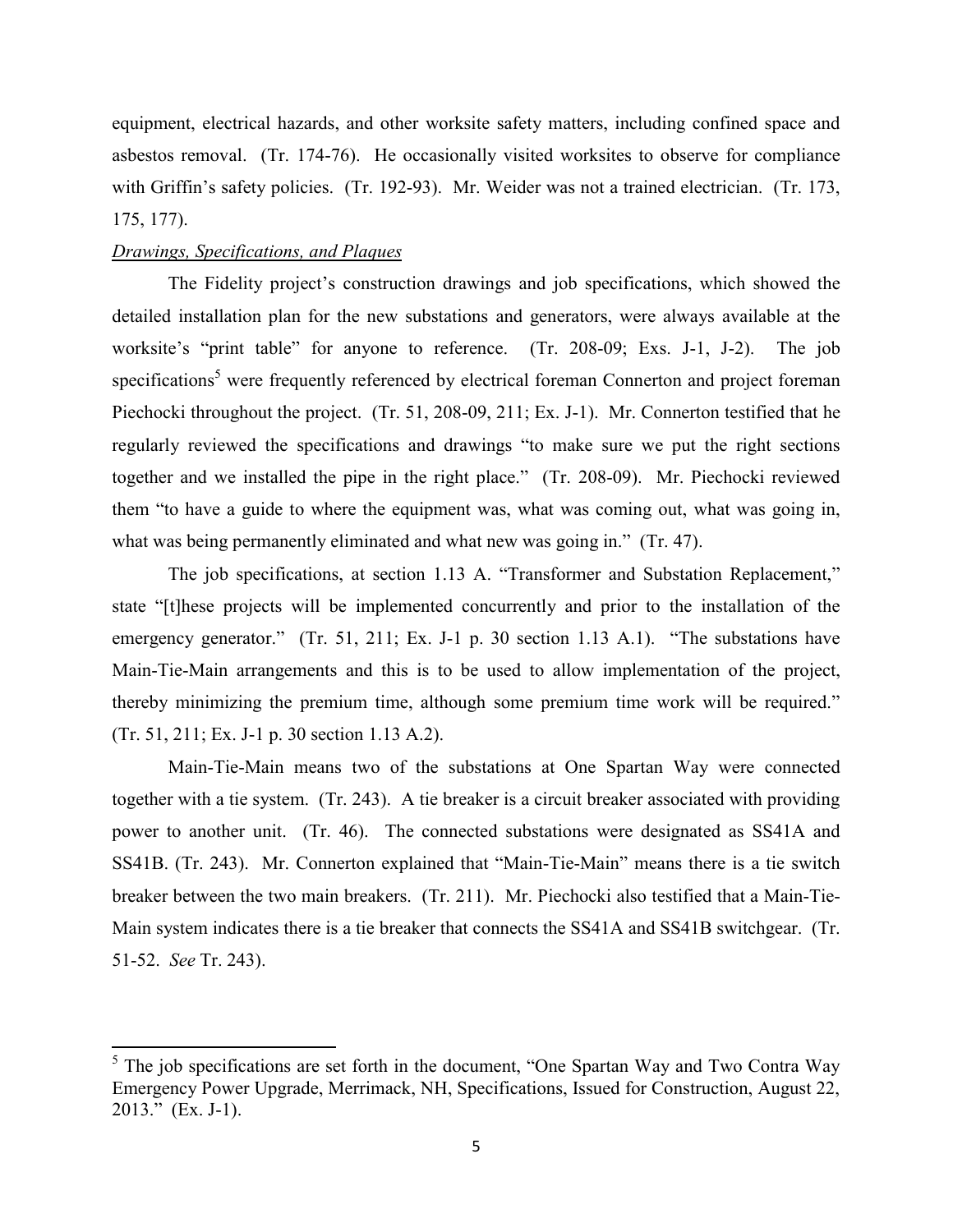The Fidelity project's construction drawings included a "One Spartan Way, One Line SS41A&B Part Plan" issued August 22, 2013. (Ex. J-2 p. 5). This plan included a page with two one-line schematics of SS41A and SS41B. (Tr. 221-22; Ex. J-2 p. 5). Senior project manager Pease explained the schematic at the top of the page showed the layout of the system being dismantled; the bottom schematic showed the layout of the new system being installed. (Tr. 244-45. *See* Tr. 54, 160-61).

The schematics illustrated the differences between the old and new systems. (Tr. 54, 160-61, 244-45; Ex. J-2 p. 5). Key differences between the old and new systems were the different locations for breakers and the addition of a tie breaker switch. (Tr. 222; Ex. J-2 p. 5). The new switchgear also had extra loads from substations that had been dismantled and not replaced, an automatic transfer switch (ATS), and a generator on the substation. (Tr. 54; Ex. J-2 p. 5). Mr. Pease stated the diagram for the new system showed a "hard-bolted connection between SS41A and SS41B by way of a bus duct." (Tr. 245). A bus duct is an encapsulated protective outer metal enclosure that contains metal bars to bring power out from one substation – SS41A – to another substation – SS41B. The bus duct is operated by tie breakers. (Tr. 46, 112). The schematic for the new substations showed the electrical connection, the bus duct, between SS41A and SS41B, which was labelled as "3,000 a[mp], 3P, 3W BUSDUCT." (Tr. 54- 55, 112; Ex. J-2 p. 5). Mr. Connerton's crew installed switchgears SS41A and SS41B and the bus duct connection between SS41A and SS41B. (Tr. 207-08).

Additionally, two placards were affixed to the SS41B switchgear equipment by the equipment manufacturer, Square  $D^6$ , before it was delivered to the Fidelity worksite. (Tr. 56-57, 61-62, 64; Exs. C-1, C-2, J-17 stipulations). One placard was a diagram, affixed to the SS41B equipment, which showed the breakers and connections between SS41A and SS41B. (Tr. 57-58; Exs. C-1, J-17). According to project foreman Piechocki, the placard's diagram showed the potential for an electrical connection between switchgear SS41A and switchgear SS41B through the tie bus. (Tr. 57-61; Ex. C-1). Mr. Piechocki stated that in normal operations there would still be an electrical connection between SS41A and SS41B, even when the open tie breaker B switch itself had no power. (Tr. 60-61, 68, 161; Exs. C-1, C-2). The second placard affixed to the SS41B equipment was a list of written instructions that explained the sequence of opening

<sup>6</sup> Square D manufactured the new switchgears for this project. Square D's parent company is Schneider Electric. (Tr. 51, 246-47; Ex. J-4).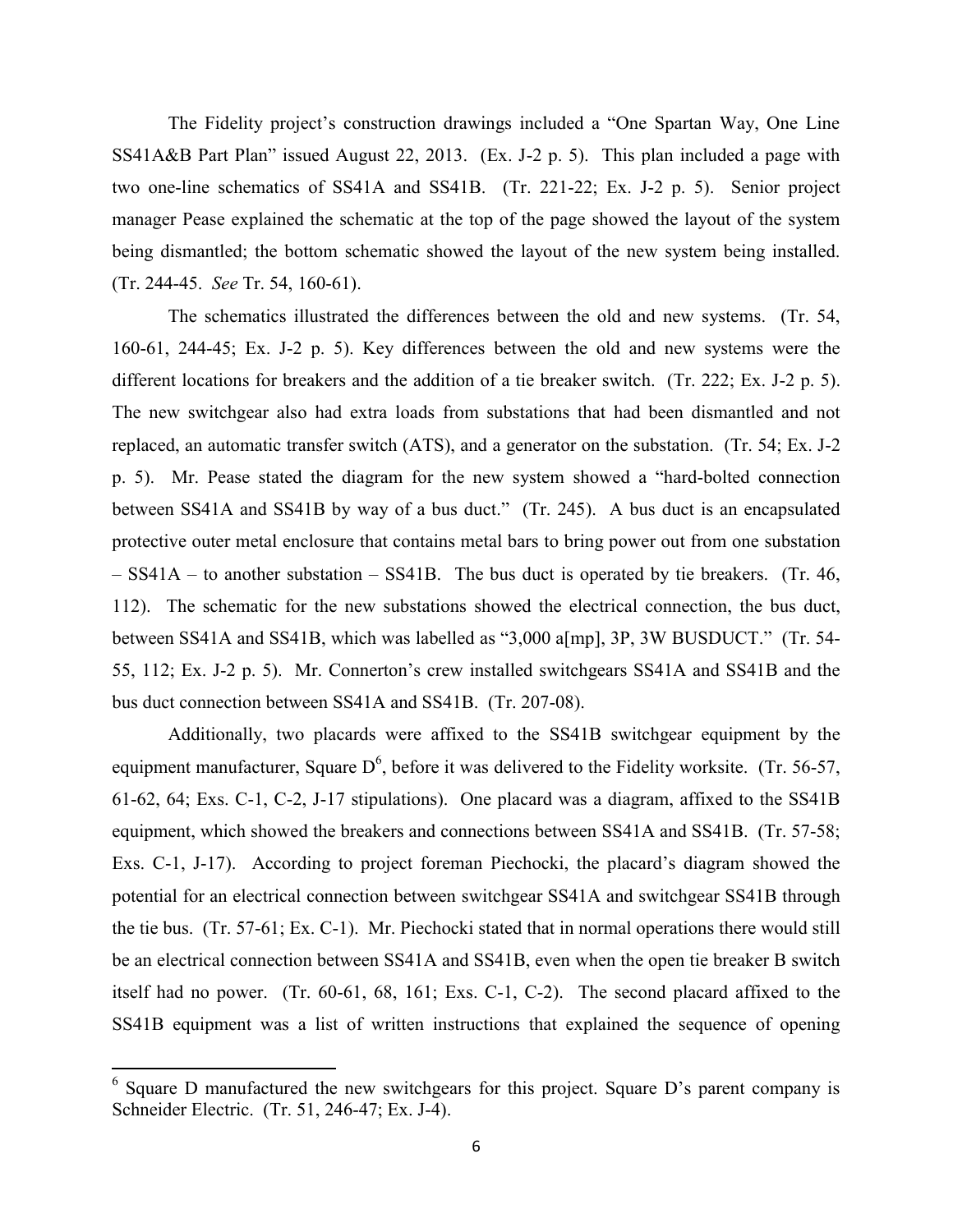breakers for lockout and normal operations. (Tr. 66-68, 163-64; Exs. C-2, J-17 stipulations). An early draft version of these two placards was included in the manufacturer's early submittal documents, which Mr. Pease and Mr. Piechocki reviewed in January 2014. (Tr. 61-62, 65; Ex. J-4 p. 7).

# *Method of Procedure (MOP)*

 The Method of Procedure (MOP) was the written procedure used for planned shutdowns at the Fidelity project. (Tr. 155-56, 290). The project's electrical shutdowns were planned to minimize the impact on building activities. Each of the approximately sixty shutdowns at the Fidelity project used an MOP. (Tr. 69). Project foreman Piechocki stated that Griffin's employees were to follow the "proper safe method" outlined in the MOP. (Tr. 120).

Mr. Piechocki prepared the initial draft of each MOP. Each MOP was discussed at project meetings to ensure that all necessary steps in the shutdown were included, with meeting participants providing suggestions and edits to the document. (Tr. 69, 142-43). Mr. Piechocki stated that MOP meeting participants made non-substantive suggestions regarding typos, punctuation, and spelling errors, and substantive suggestions, such as areas in the Fidelity building where people would be working and Fidelity did not want the electricity "shut down." (Tr. 157-58). Importantly, Fidelity required that only Fidelity or CBRE were allowed to open the circuit breakers. (Tr. 80, 155-56). The MOP project meetings included representatives from Fidelity/FREC, CBRE, Gilbane, Griffin, FEA,<sup>7</sup> and Schneider Electric.<sup>8</sup> (Tr. 69, 72, 138-42; Ex. R-2 p. 14). Mr. Piechocki was the only regular Griffin representative at the project meetings.<sup>9</sup> (Tr. 72-73).

MOP-51 was the procedure for the October 18, 2014 planned shutdown. It had been developed over a three-week period at several project meetings. (Tr. 69, 72, 140, 142-43; Exs. J-6, J-7). The purpose of MOP-51 was to coordinate the electrical outage and planned work. (Tr. 75).

<sup>&</sup>lt;sup>7</sup> FEA electrical engineer John Lane was the project electrical engineer of record. (Tr. 141-42; Ex. J-4 p. 1; Ex. R-2 p. 14).

<sup>8</sup> *See* Note 6 above.

<sup>&</sup>lt;sup>9</sup> Electrical foreman Connerton attended "a couple" project meetings during the year-long project. He did not attend any meeting where MOP-51 was reviewed. (Tr. 73, 227). Senior project manager Pease only attended the first Fidelity project MOP meeting. (Tr. 255).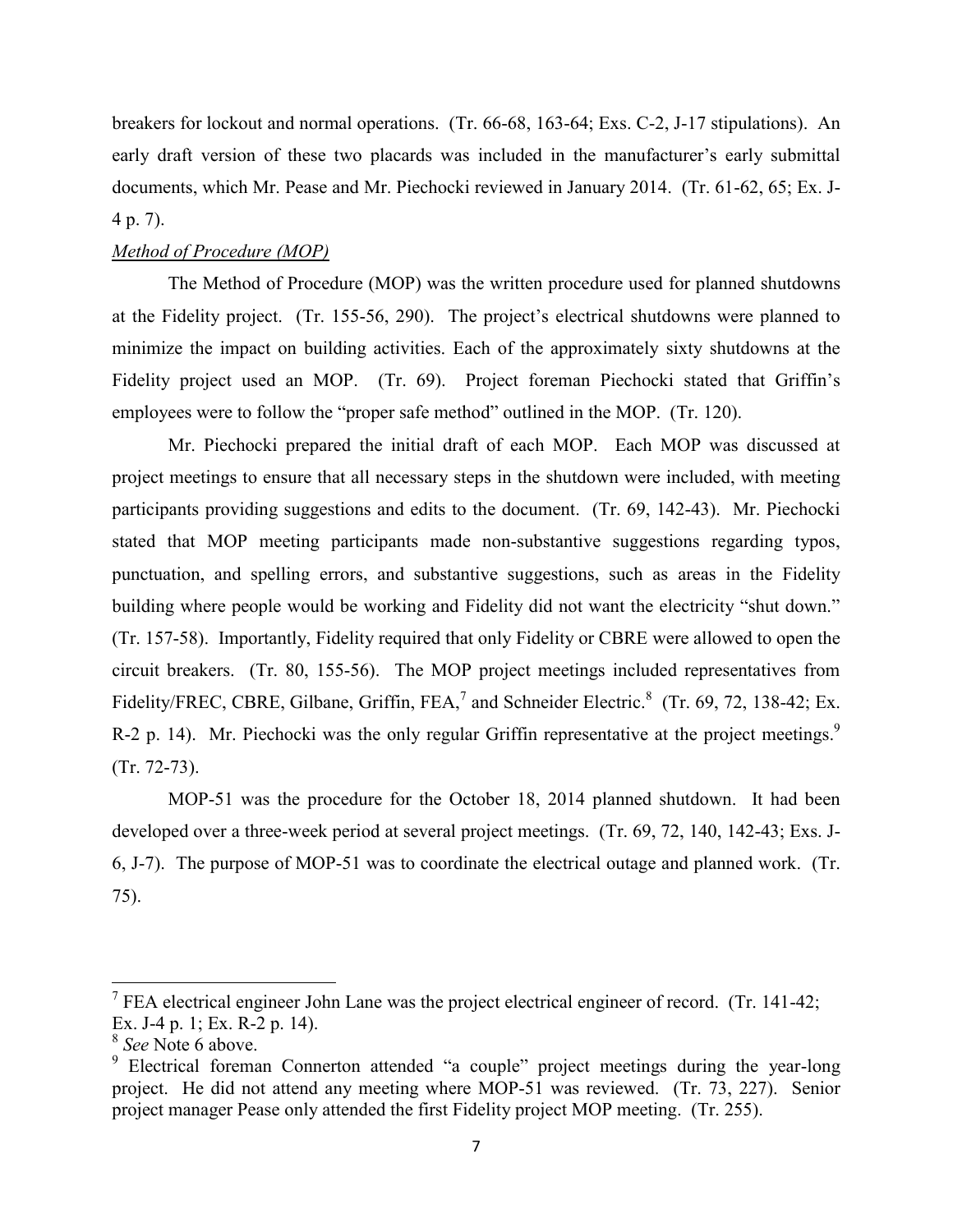At the October 7, 2014 project meeting, where MOP-51 was discussed, the attendee roster shows twelve individuals attended the meeting, with an additional nine listed individuals who did not attend. (Tr. 140; Ex. R-2 p. 14). The twelve attendees included one Griffin representative, project foreman Piechocki; one FEA representative, electrical engineer John Lane; three Gilbane representatives; and seven Fidelity/FREC<sup>10</sup> representatives. The Fidelity/FERC representatives included CBRE chief building engineer Smith; a licensed electrician in charge of Fidelity's data center John Iannuzzo; and a Fidelity in-house electrical engineer Bill Hart. (Tr. 140-43; Ex R-2 p. 14). Even though Griffin's senior project manager Pease was listed as a possible attendee, he did not attend any meetings for MOP-51. (Tr. 72-73, 255; Ex. R-2 p.14).

At the project meetings, Mr. Piechocki projected the draft of an MOP onto a screen and read through each step to elicit any necessary modifications from the attendees. When asked if Mr. Lane reviewed and evaluated any MOP during a project meeting, Mr. Piechocki stated, "I would assume. I don't know for a fact if he did nor did not. But they were there." (Tr. 142-43).

Mr. Piechocki sent the final version of MOP-51, for review, to his immediate superior, senior project manager Pease, and to Griffin's corporate safety director Weider, with a copy to electrical foreman Connerton, on October 16, 2014. (Tr. 85; Ex. J-9. *See* Tr. 69, 89).

Mr. Pease testified that he had "zero" role in the development of MOP-51 and "zero" knowledge of the development of MOP-51, even though he was Mr. Piechocki's supervisor. (Tr. 249). Mr. Pease testified that no one monitored Mr. Piechocki in the development of MOP-51. Mr. Pease, a licensed electrician, did not check the project specifications or drawings or ask Mr. Piechocki whether the SS41A tie breaker was open and locked. Mr. Pease did not ask Mr. Piechocki why there was no step in MOP-51 for de-energizing the SS41A tie breaker. (Tr. 249- 53. *See* Tr. 107).

Corporate safety director Weider testified that he had no role in supervising Mr. Piechocki in the development of MOP-51. (Tr. 179). Mr. Weider was not an electrician. (Tr. 173). Mr. Weider testified that he reviewed MOP-51 to determine what hazards each step presented and what personal protective equipment was needed. (Tr. 195). He did not discuss with Mr. Piechocki whether all live sources had been identified. (Tr. 182).

<sup>&</sup>lt;sup>10</sup> Because CBRE was Fidelity's agent and property manager at this worksite, in the record CBRE employees are sometimes referred to as Fidelity or FREC employees.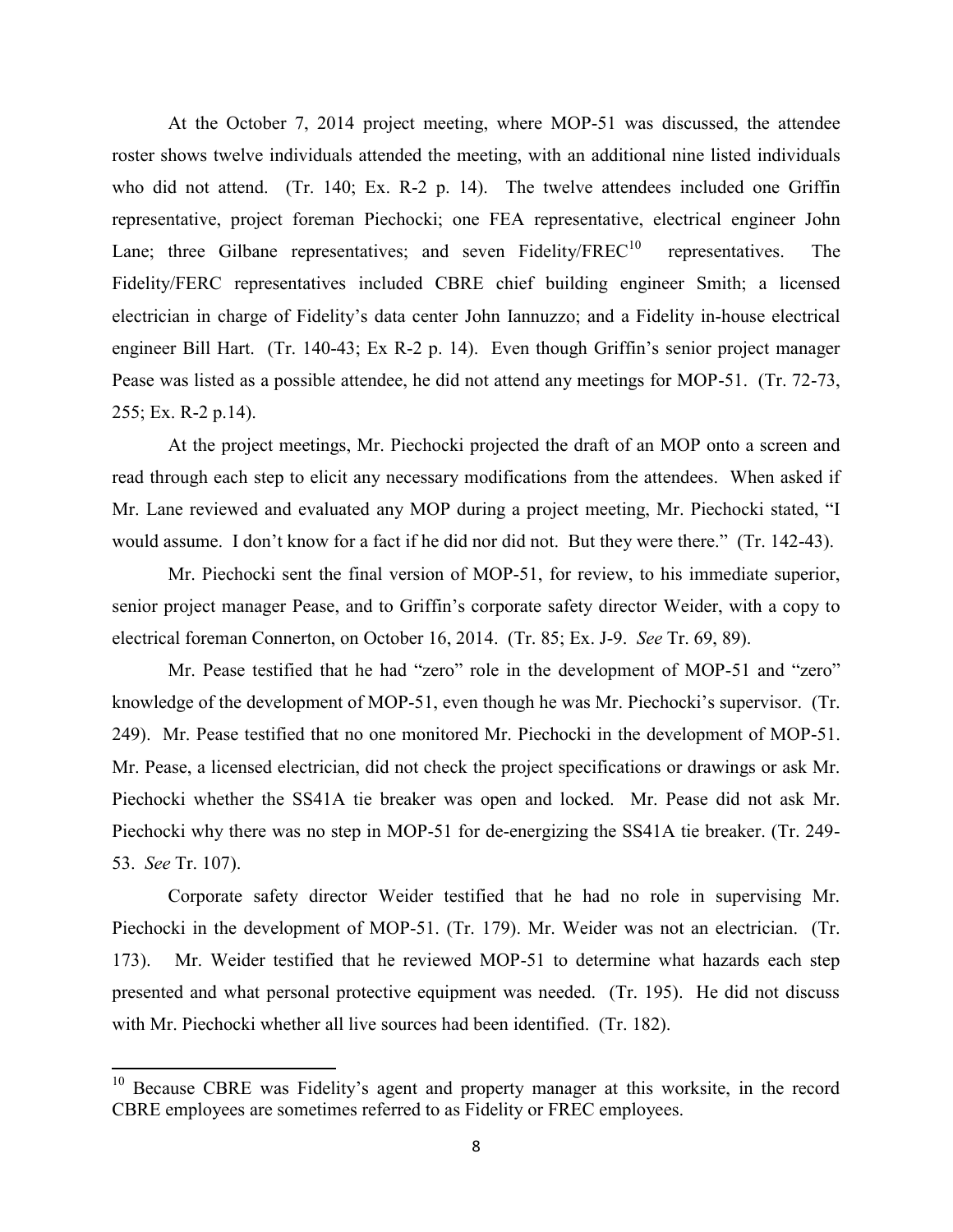During the MOP-51 development process Mr. Piechocki was not supervised by anyone in Griffin management, even though Mr. Piechocki had never before worked at a worksite where Griffin did not have complete control of the breakers to de-energize the electrical equipment. (Tr. 107, 130, 154).

The focus of the planned shutdown for October 18, 2014, set forth in MOP-51, was for Griffin to install the end section on switchgear SS41B and relocate the temporary connections to a permanent circuit breaker in the newly-installed end section.<sup>11</sup> (Tr. 70-72, 92-93, 105; Ex. C-4). MOP-51 included steps that noted certain breakers must be switched off to de-energize connections – the breakers for SS41B and SS42A – but no step to open the tie breaker SS41A.<sup>12</sup> (Tr. 73; Exs. J-6; J-9).

After the accident, MOP-54 was developed to finish the work that had begun on October 18, 2014. MOP-54 included a step to open the tie breaker SS41A. (Tr. 110; Ex. J-8 p. 4). *October 18, 2014 One Spartan Way Planned Shutdown*

 Mr. Piechocki was in charge of the shutdown on October 18, 2014. Two Griffin crews worked in the One Spartan Way building's electrical equipment room, where the substations and switchgears were located for the October 18, 2014 shutdown. Project foreman Piechocki and electrical foreman Connerton discussed the work plan before the day of the shutdown. (Tr. 96, 228-29).

For the October 18 shutdown, Mr. Connerton was assisted by two licensed Griffin electricians to work on substation SS42A. (Tr. 88-89, 228). Mr. Piechocki assigned electrician Mr. J to work with him on substation SS41B. (Tr. 88). The room where both crews worked was roughly fifty feet by one hundred feet. (Tr. 166). Mr. Connerton's crew was about twenty five to fifty feet away from Mr. Piechocki and Mr. J. There were two pieces of switchgear equipment between the crews that blocked Mr. Connerton's view of Mr. Piechocki and Mr. J. (Tr. 166, 233).

<sup>&</sup>lt;sup>11</sup> The MOP-51 "Executive Summary" described the planned shutdown to switchgears SS42A, SS42B, and SS41B as follows: "Shutdown SS42A, SS42B and SS41B install end section on SS41B relocate CH-1 from temporary breaker and terminate on breaker in new end section. In SS42B relocate PD4-1-2 from temporary breaker and terminate on breaker in new end section. Pull new emergency feeds from MES to ATS42A and ATS42B." (Ex. J-6 pp. 3, 9). "ATS" is an automatic transfer switch. (Tr. 76).

 $12$  "Opening" a breaker means preventing electrical current from flowing through the breaker. "Closing" a breaker means allowing electrical current to flow through the breaker. (Tr. 326).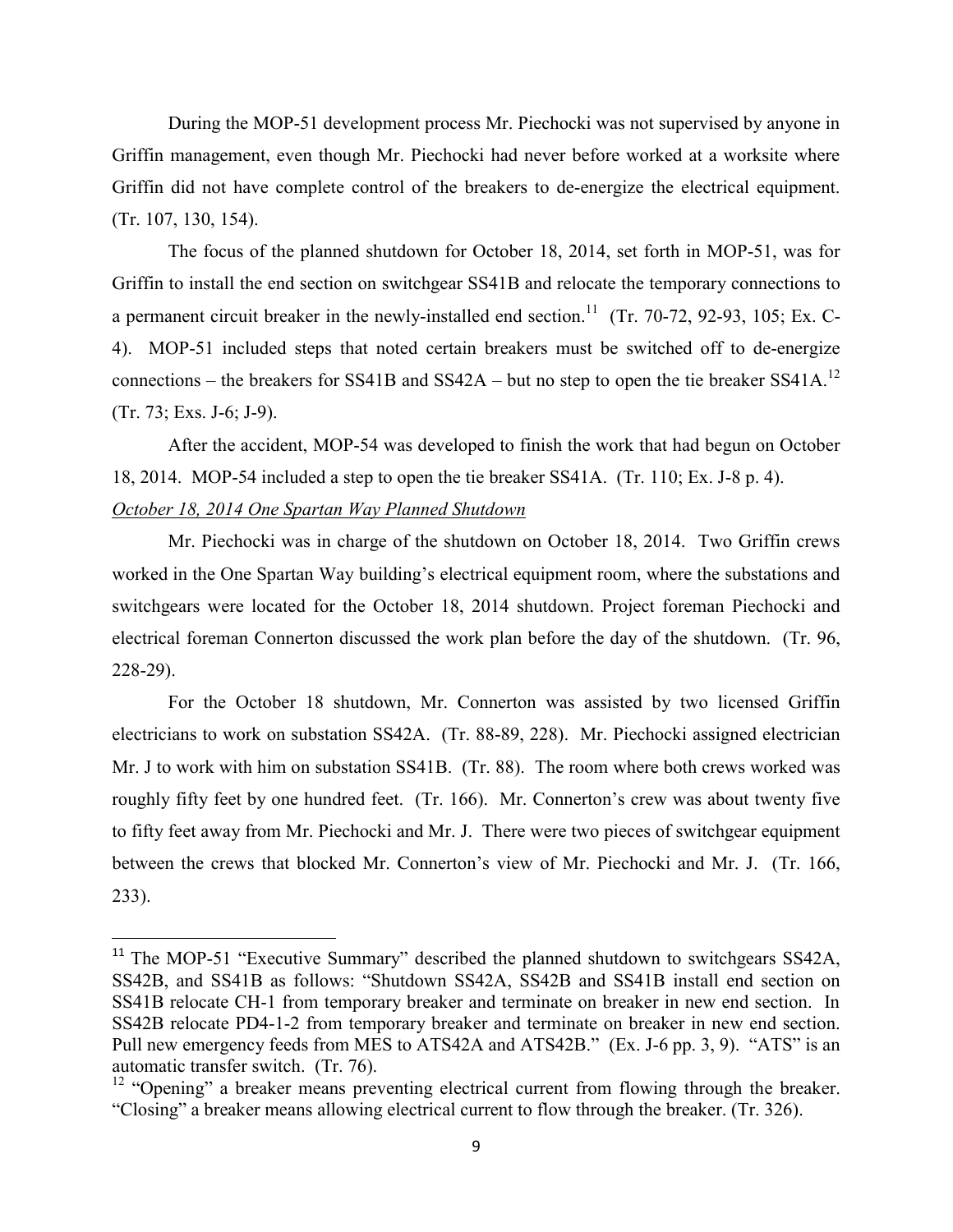Before starting work that day, Mr. Piechocki reviewed MOP-51 with Griffin's employees, CBRE chief building engineer Smith, and two FREC electricians (Tr. 76-77, 96; Ex. J-6). To start the shutdown, the FREC electricians transferred the building's power source to the generators. (Tr. 97).

Step 3 of MOP-51 stated "CBRE to open breaker Griffin to LOTO [lockout / tagout] breaker." (Tr. 97, Exs. C-6, J-6, J-7). Step 4 of MOP-51 stated "Griffin to test SS41B for power." (Exs. J-6 p. 4).

Mr. Smith, following the steps in MOP-51, opened the main circuit breaker to SS41B. Mr. Piechocki observed Mr. Smith open the main circuit breaker.<sup>13</sup> Mr. Piechocki then locked out the breaker in its open position, and kept the breaker's kirk key in his pocket. (Tr. 97, 99, 166, 277). Wearing a "live work suit," Mr. Piechocki then verified that SS41B was off by testing, with his multi-meter and proximity meter, the end section main busing and the wiring in the compartment that Mr. Piechocki and Mr. J "were going to come in contact with." (Tr. 102, *See* Tr. 99-102, 152).

While Mr. J was installing bus bars at the end of the SS41B cabinet, Mr. Piechocki was working approximately fifteen to twenty feet away removing the temporary wiring at the back of the SS41B switchgear tie breaker compartment. The wires were bolted to a stud in the back of the SS41B switchgear cabinet. The cabinet was very narrow. (Exs. C-4, C-5). Mr. Piechocki used his proximity tester to check the bolts that he would be loosening in that cabinet. Lying on his stomach, Mr. Piechocki attempted, with no success, to loosen the bolts holding the wires. Mr. Piechocki then asked Mr. J to assist him with this task. Mr. Piechocki moved to the other side of the cabinet to hold the bolt with his wrench while Mr. J attempted to loosen the bolt from inside the cabinet. Then to get better leverage, Mr. J. got up on his hands and knees to lean in to loosen the bolts. At that moment, his face contacted the energized bus bar that was in the upper area of the cabinet. Mr. Piechocki pulled Mr. J off the energized bus bar. Mr. J was seriously injured with disfigurement to his jaw, which required plastic surgery. (Tr. 105-08, 152-54, 230, 371).

 $13$  After opening the breaker, Mr. Smith left the work area at Fidelity's One Spartan Way building. (Tr. 166).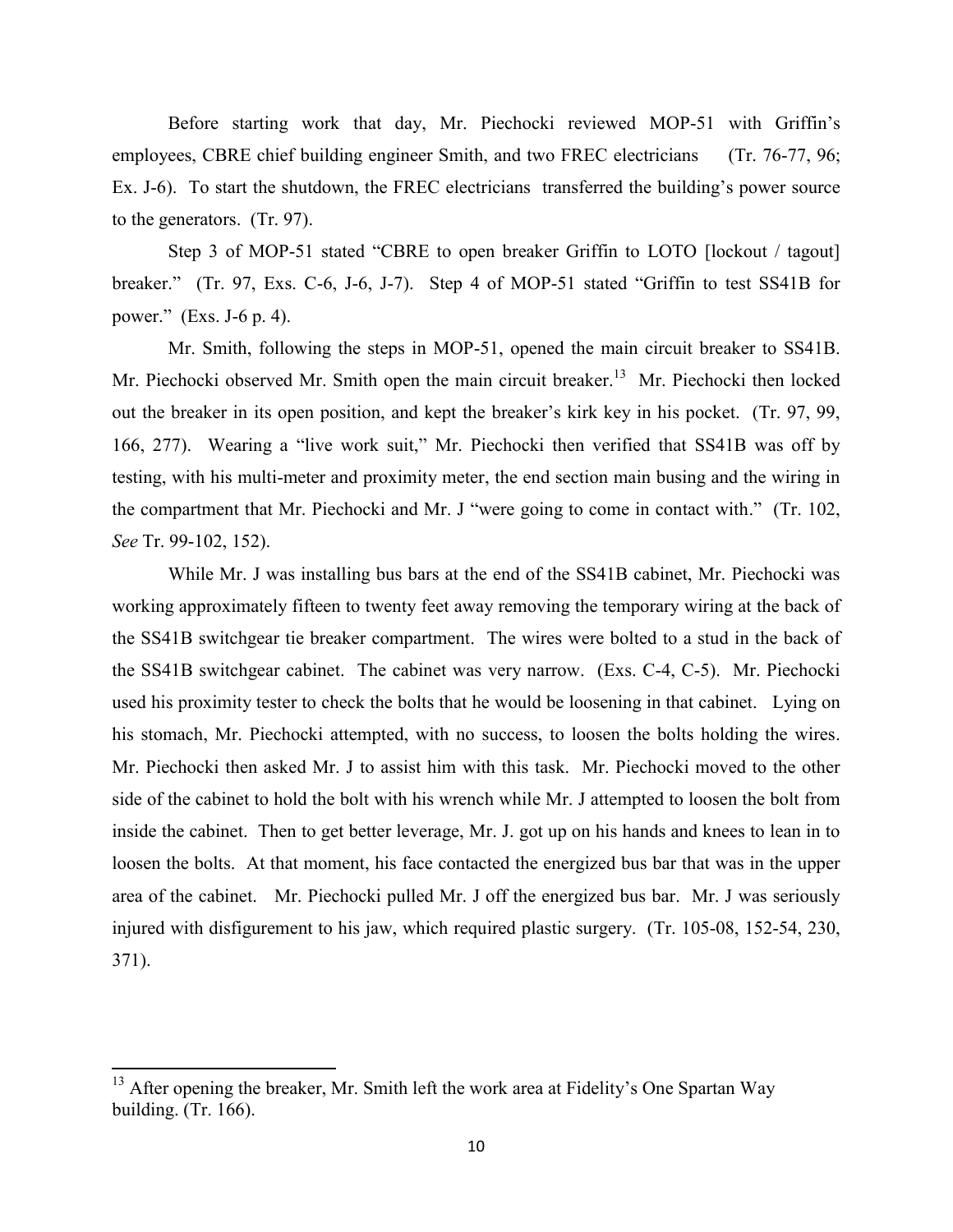After the accident, MOP-54 was implemented on November 1, 2014 to finish the work that was started on October 18, 2014. MOP-54 included the step to open the tie breaker for the connection from SS41A, which had been missing in MOP-51. (Tr. 110; Ex. J-8 p. 4).

## Discussion

#### *The Secretary's Burden of Proof*

To establish a violation of an OSHA standard, the Secretary must prove that: (1) the cited standard applies; (2) the terms of the standard were violated; (3) one or more employees had access to the cited condition; and (4) the employer knew, or with the exercise of reasonable diligence could have known, of the violative condition. *Astra Pharm. Prods*., *Inc.*, 9 BNA OSHC 2126, 2129 (No. 78-6247, 1981), *aff'd in relevant part,* 681 F.2d 69 (1st Cir. 1982).

### *Construction standards apply to Griffin's work at the Fidelity project*

The Secretary asserts the Fidelity project is construction work as set forth in 29 C.F.R. § 1910.12(b), which defines construction work as "work for construction, alteration, and or repair." (S. Br. p. 21). In determining whether an activity is construction or the maintenance of existing equipment, the Commission has held that projects that are improvements, non-routine, lengthy, and of considerable scale or complexity to be construction activities. *Brand Energy Solutions, LLC*, 25 BNA OSHC 1386, 1387 (No. 09-1048, 2015); *Ryder Transp. Servs.,* 24 BNA OSHC 2061, 2062 (No. 10-0551, 2014). Here the project lasted for approximately one year, was an upgrade to the existing equipment, and was the first time the equipment had been replaced in over thirty years. (Tr. 39-40, 262-65; Exs. J-1, J-3, J-16). Griffin does not dispute that the Fidelity project was construction activity. The nature of this project was lengthy, an improvement to the existing equipment, and not routine. I find the work at the Fidelity project was construction.

#### Citation 1, Item 2 – Alleged violation of 29 C.F.R.  $\S 1926.416(a)(3)$

This item alleges a serious violation of 29 C.F.R.  $\S$  1926.416(a)(3), which states:

Before work is begun the employer shall ascertain by inquiry or direct observation, or by instruments whether any part of an energized electric power circuit, exposed or concealed, is so located that the performance of the work may bring any person, tool or machine into physical or electrical contact with the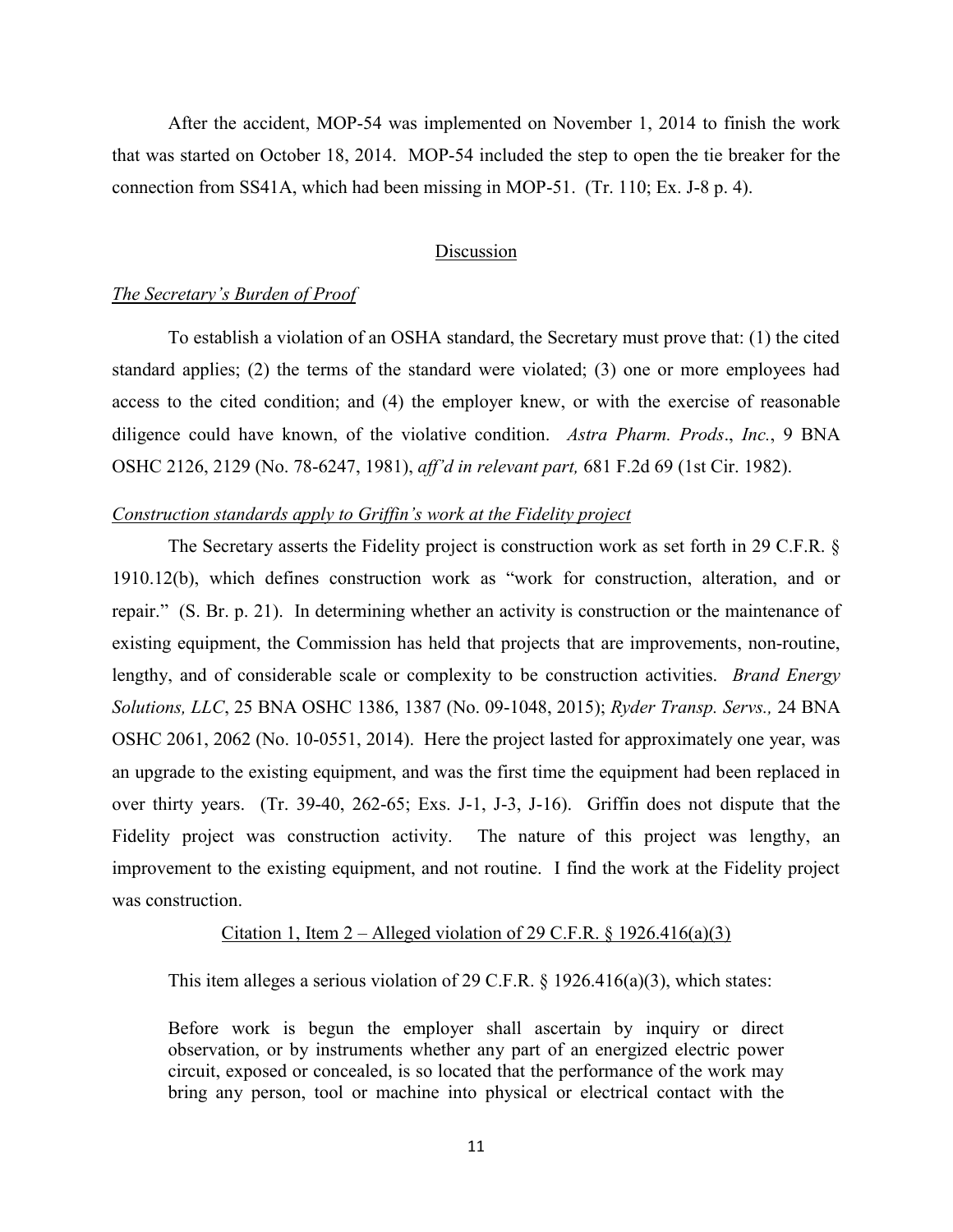electric power circuit. The employer shall post and maintain proper warning signs where such a circuit exists. The employer shall advise employees of the location of such lines, the hazards involved, and the protective measures to be taken.

The Secretary asserts Griffin did not ascertain whether the bus bar located in the SS41B switchgear cabinet where employees were scheduled to work was energized. (S. Br. p. 26).

Griffin asserts it had no knowledge that an energized circuit was in the employees' work area, that it had relied upon Fidelity to determine which circuit breakers had to be opened before starting work, and that employee exposure was the result of unpreventable employee misconduct. (R. Br. p. 22, 25).

For the following reasons, I find the Secretary has met his burden and established that Griffin did not ascertain prior to beginning work that an electrical power circuit was energized and located such that employees were exposed to electrical hazards when working in the SS41B switchgear tie breaker compartment.

#### *The standard applies*

As discussed above, Griffin's work at the Fidelity project was construction work. The cited standard applies.

#### *Employees were exposed to the hazard*

 Both project foreman Piechocki and electrician Mr. J were exposed to the hazard of electric shock from the energized bus bar while working in the SS41B switchgear tie breaker compartment. Mr. J's face contacted the energized bus bar while working to loosen bolts in the SS41B switchgear compartment. The Secretary has established employee exposure to the hazard.

#### *Griffin did not comply with the requirements of 29 C.F.R. § 1926.416(a)(3).*

 The Secretary asserts that Griffin did not ascertain by either inquiry, direct observation, or with instruments whether any part of the energized electric power circuit was located so that work could bring the employee (or tool or machine) into contact with the electric power circuit. (S. Br. p. 26). I agree.

 Griffin asserts that it did make reasonable inquiry into whether an energized power circuit was in the work area. Further, Griffin asserts that the standard does not require that it use every possible means to discover energized circuits; it must only take steps that are considered reasonable by industry practice. (R. Br. 19).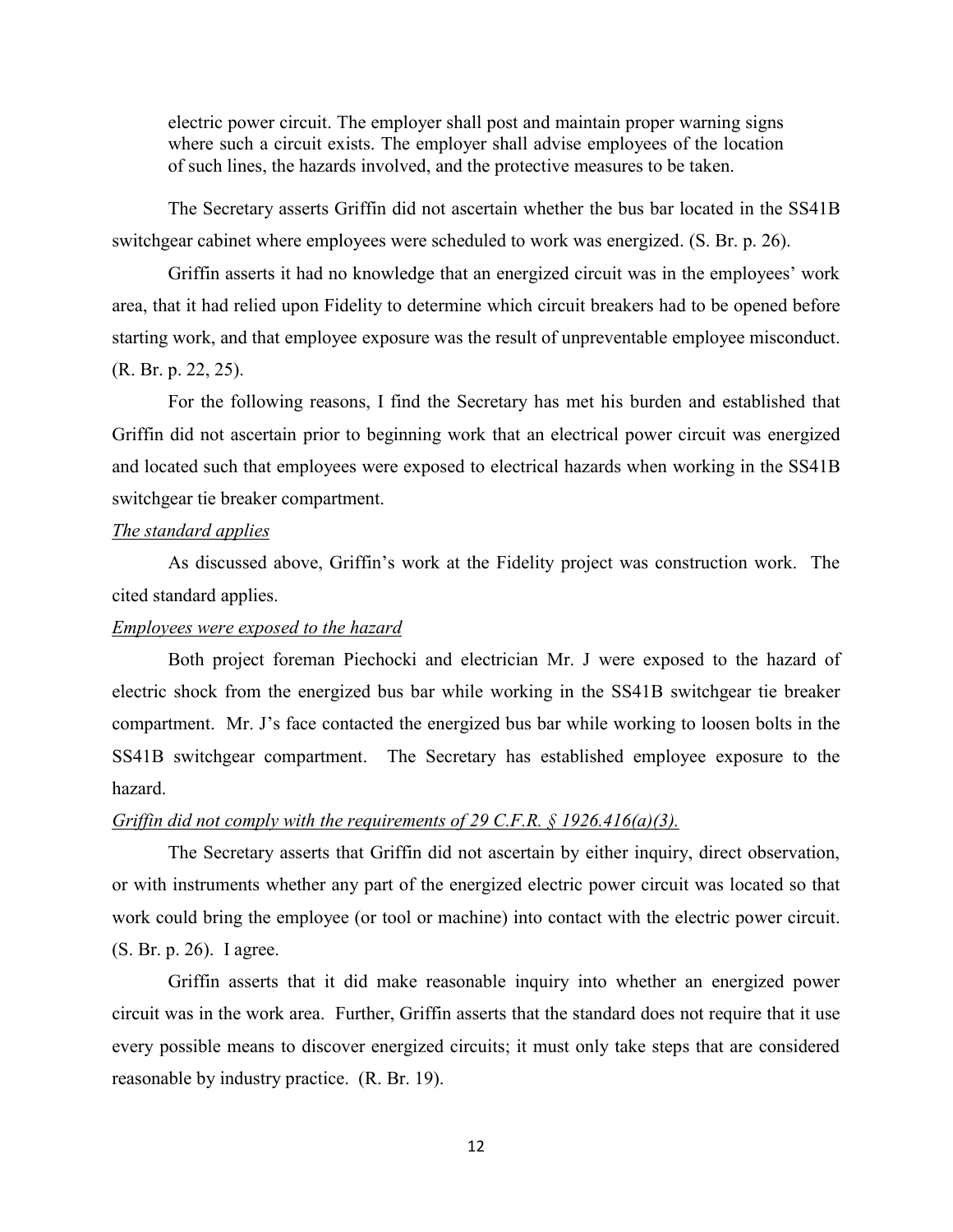To support its assertion that it made a reasonable attempt to find energized circuits, Griffin relies primarily on the MOP review process at the project meetings. (R. Br. 19). Griffin states that industry experts attended the MOP meetings and that no one identified there was no step to open the tie breaker circuit and de-energize the bus bar before employees worked on the SS41B switchgear. This argument is unsound for three reasons.

First, Griffin presented no evidence to show that the MOP meeting process was representative of industry practice. *See generally, Cleveland Consol., Inc.,* 13 BNA OSHC 1114, 1117 (No. 84-0696, 1987)(where a standard prescribes employer conduct in specific terms that are not vague, industry practice is not relevant). Second, Griffin presented no evidence that anyone attending the Fidelity project MOP meeting was reviewing MOP-51 to determine if every energized circuit had been identified. Finally, Griffin was in the best position to determine which circuits were energized, as Griffin had installed the new system and knew precisely what components had been installed. Griffin had been specifically selected by the construction manager, Gilbane, because of its expertise in installing electrical systems.

Griffin essentially asserts that, instead of supervising Mr. Piechocki's preparation of MOP-51 or reviewing MOP-51 for compliance with Griffin's safety policies, it had relied upon the various MOP meeting participants to determine if Griffin's safety procedures had been included and every energized circuit accounted for.<sup>14</sup> Because Griffin did not task the electrical engineer who designed the project or any of the other participants at the project meetings with determining whether every energized circuit was identified in MOP-51, Griffin's reliance on the MOP process for that result is irresponsible.

Griffin also asserts that CBRE chief building engineer Smith did not identify the unaccounted-for energized circuit even though he had thirty-eight years of experience with building's previous electrical system. Griffin's assumption that Mr. Smith was carefully reviewing MOP-51 to determine if all energized circuits were identified is also irresponsible. Mr. Smith was not a licensed electrician and he had no experience with the new equipment and electrical system that Griffin was installing. He simply opened or closed a breaker as listed in the MOP.

 $14$  Project foreman Piechocki provided MOP-51 to senior project manager Pease, corporate safety director Weider, and electrical foreman Connerton. (Ex. J-9). However, no Griffin manager reviewed MOP-51 to ensure safety compliance. (Tr. 85-86, 178-79, 182, 225, 249-53).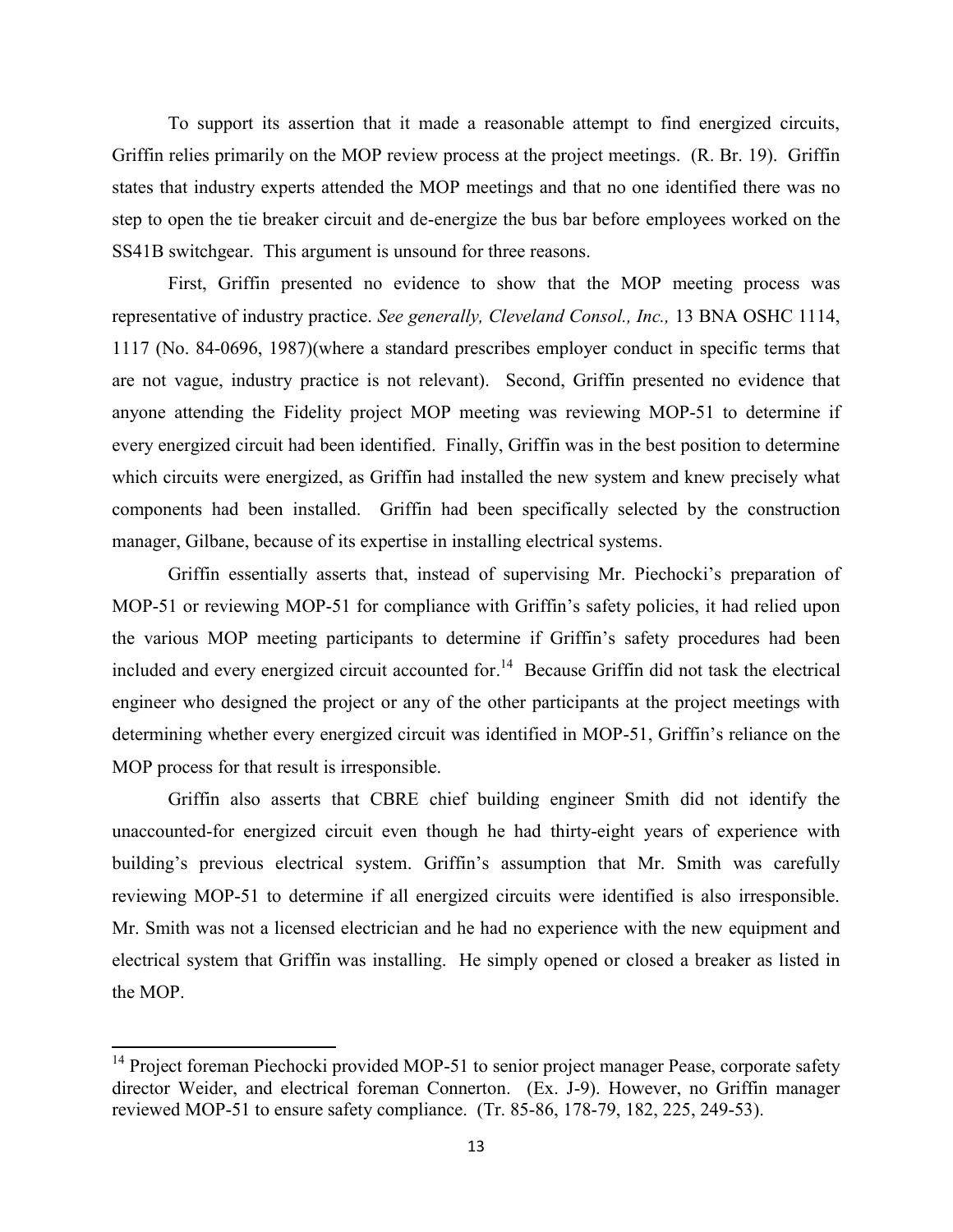Griffin further asserts that project foreman Piechocki's review of MOP-51 before starting work on October 18, 2014, constituted adequate inquiry into what circuits were energized. In the context of the unique challenges present at this worksite, Mr. Piechocki's review of MOP-51 that morning was inadequate and noncompliant with the cited standard. Mr. Piechocki had never before worked at a worksite where Griffin did not have complete control of the breakers to the electrical equipment its employees would work on. That morning, Mr. Piechocki was simply reading through the procedure he had drafted, which no one at Griffin supervised or reviewed for safety compliance. Reading through a procedure is not an inquiry into whether the SS41B switchgear was still energized through the bus duct.

Griffin contends that both Mr. Piechocki and Mr. J used the proper equipment to test the SS41B switchgear equipment. It appears the equipment present at the worksite was adequate to test for an energized circuit. However, to be effective and compliant, all the circuits that could be contacted during the work task must be tested. The testing conducted by Mr. Piechocki in the SS41B switchgear compartment was inadequate to ascertain whether there was an energized power circuit that could be contacted in the employee's work area. Mr. Piechocki's testing did not include areas of potential inadvertent contact as required by the cited standard.<sup>15</sup> (Tr. 102,

l

 I do not find that Mr. Piechocki understood Respondent's No Live Work and Test Before You Touch policy to apply to equipment or areas that Griffin employees might inadvertently contact during work. Mr. Piechocki's limited testimony is this regard was elicited only after

<sup>&</sup>lt;sup>15</sup> I find that project foreman Piechocki's testimony reveals his understanding that Respondent's No Live Work and Test Before You Touch policy was limited to just the electrical equipment he intended to contact during work. For example, Mr. Piechocki testified:

<sup>&</sup>quot;[B]esides the main bussing, any of the wiring in that [SS41B] compartment, we tested that we were *going to come in contact with* in the – that rear section." (Tr. 102).

<sup>&</sup>quot;*If we know we're going to come into contact with something* we are to - to test it." (Tr. 116) (emphasis added).

Regarding Respondent's Test Before You Touch policy, when asked by Respondent counsel what areas he was supposed to "test before your touch," Mr. Piechocki answered: "The areas that you tend to come in contact with." . . . "*That you test anything that you're going to touch, what you're going to come into contact with.*" (Tr. 126) (emphasis added).

Further, Mr. Piechocki's specific actions, on October 18, 2014, provide additional strong evidence that Mr. Piechocki understood Respondent's No Live Work and Test Before You Touch policy to apply to electrical equipment that he intended to contact during work. Mr. Piechocki testified that he tested the "lugs" from which he intended to remove wires in the SS41B switchgear compartment, not other areas in that compartment. "I tested it for any voltage before I touched the lugs." (Tr. 105) "[T]here was no energy on those lugs that we were going to be interacting with." (Tr. 152).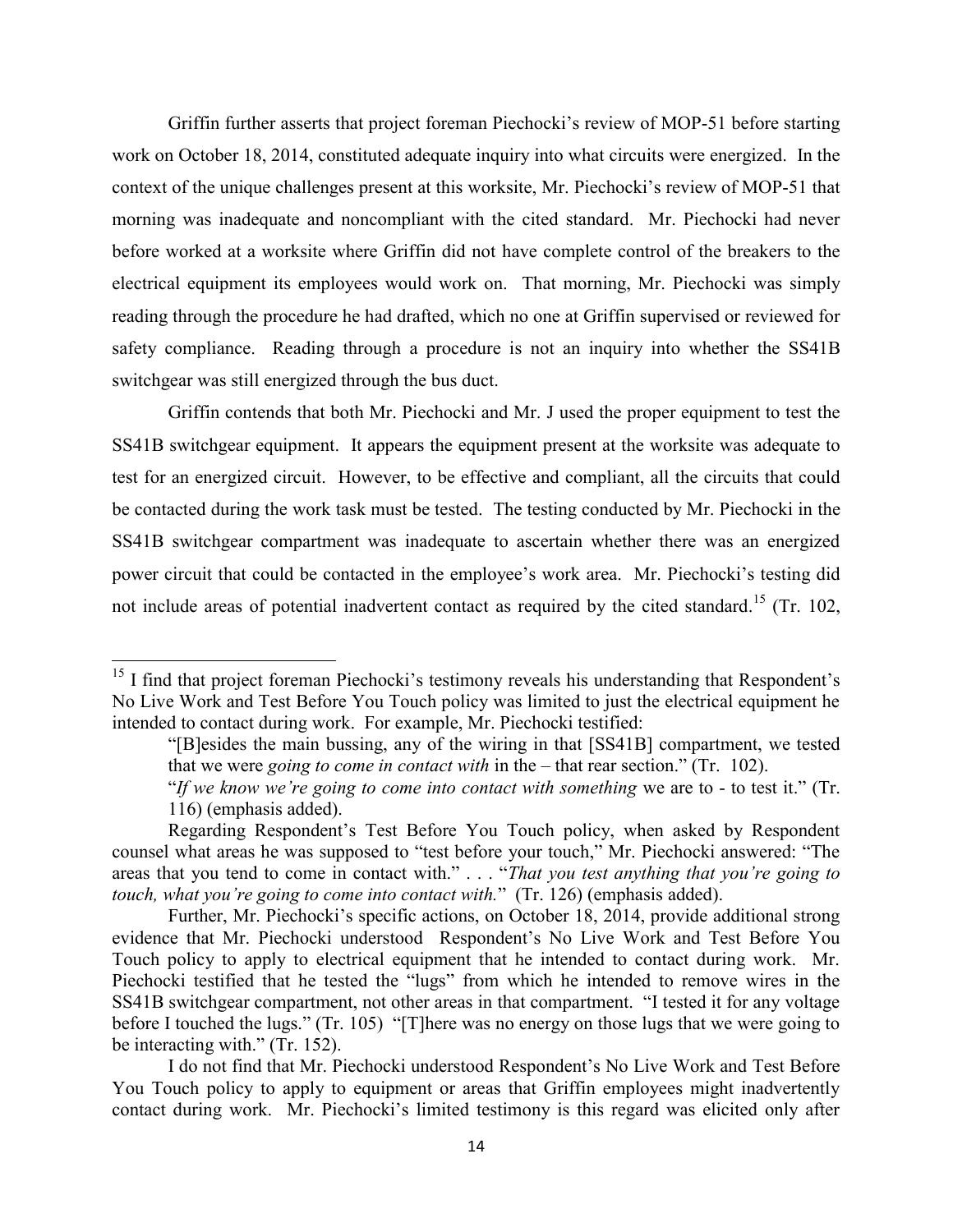105, 116, 126, 152). No one tested the energized bus bar in the SS41B switchgear compartment to determine if it was energized.

In addition, Mr. Piechocki testified that on October 18, 2014, he and Mr. J. were to follow the proper safe method for work as it was set forth in MOP-51, which was specific to this worksite.<sup>16</sup> Mr. Piechocki testified that because it was not a listed step in MOP-51, electrician Mr. J was not required to test anything or wear any personal protective equipment. (Tr. 100, 106-07, 120).

The SS41A tie breaker was not opened and physically disconnected from the bus, therefore the bus bar, located in the SS41B switchgear compartment, was still connected to the SS41A switchgear via the bus duct and remained energized. (Tr. 52, 55, 222, 245, 326). The only step Griffin took to inquire whether there was an energized power circuit in the work area was project foreman Piechocki's preparation of MOP-51. Mr. Piechocki's preparation of MOP-51 was not supervised by any Griffin manager to ensure safety compliance and to determine if all energized circuits had been identified before Griffin employees began working in the SS41B switchgear compartment. I find this was not a reasonable effort to ascertain whether there were any energized circuits that could be contacted by its employees during the October 18 planned shutdown. Griffin did not comply with the standard's requirement.

## *Knowledge is established*

 The Secretary asserts that Griffin had both actual and constructive knowledge of the violative condition. The Secretary must prove that the employer either knew, or with the exercise of reasonable diligence could have known, of the violative condition*. Summit Contractors, Inc.*, 23 BNA OSHC 1196, 1207 (No. 05-0839, 2010) *aff'd*, 442 F. App'x 570 (D.C. Cir. 2011) (unpublished) (*Summit*).

 $\overline{a}$ 

Respondent counsel directed Mr. Piechocki to read a bullet point on Respondent Test Before You Touch policy and posed a leading question. (Tr. 126-27; Ex. R-7). Mr. Piechocki's testimony, on the question whether the policy applied to areas of inadvertent contact, was hesitant and uncertain. His answer to Respondent counsel's leading question is not credited.

<sup>&</sup>lt;sup>16</sup> When asked by Respondent counsel if he complied with Respondent's No Live Work policy on October 18<sup>th</sup>, Mr. Piechocki answered:

<sup>[</sup>F]irst of all, we followed the MOP. We had an MOP, the steps to follow that everyone agreed was the proper safe method. We thought we disengaged any energy into the substation. Put on the proper PPE and tested for any known power.

<sup>(</sup>Tr. 120; Ex. R-4).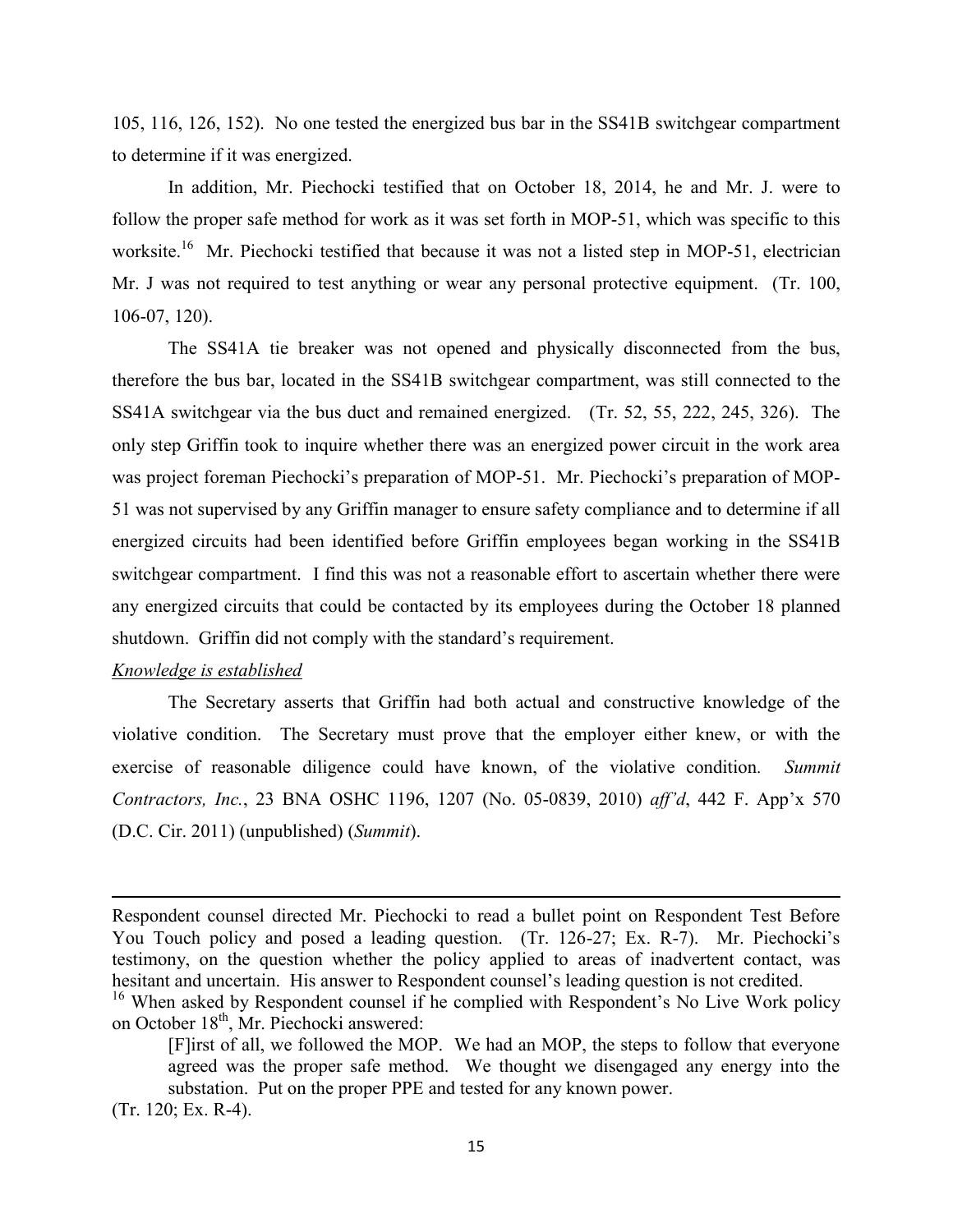A supervisory employee's actual knowledge or constructive knowledge can be imputed to the employer. *N & N Contractors, Inc.*, 18 BNA OSHC 2121, 2123 (No. 96-0606, 2000), *aff'd*, 255 F.3d 122 (4th Cir. 2001). Constructive knowledge is imputed where a supervisory employee knew or should have reasonably known about the safety violation. *P. Gioioso & Sons, Inc. v. OSHRC,* 675 F.3d 66, 73 (1st Cir. 2012) (*Gioioso II)*, citing *Cent. Soya de P.R., Inc. v. Sec'y of Labor,* 653 F.2d 38, 40 (1st Cir.1981) (*Soya*) (where two supervisors in charge of facility knew of the hazard, the supervisory employees' knowledge of the hazardous condition existing within the scope of their supervisory responsibility, was properly imputed to the employer); *Simplex Time Recorder Co. v. Sec'y of Labor,* 766 F.2d 575, 589 (D.C. Cir. 1985)(*Simplex*) (finding employer had constructive knowledge of safety violation based on physical conditions and work practices that were "readily apparent" and that "indisputably should have been known to management").

Knowledge is directed to the physical conditions that constitute a violation. The Secretary need not show that an employer understood or acknowledged that the physical conditions were hazardous. *Phoenix Roofing, Inc.*, 17 BNA OSHC 1076, 1079-1080 (No. 90- 2148, 1995) (*Phoenix*)*, aff'd*, 79 F.3d 1146 (5th Cir. 1996).

## *Actual Knowledge*

The Secretary asserts that Griffin had actual knowledge of the electrical connection between SS41A and SS41B through its project foreman Piechocki. (S. Br. pp. 28-30). I agree.

 Griffin asserts it had no actual knowledge the bus bar in the SS41B switchgear cabinet was energized and posed a hazard to Mr. Piechocki and Mr. J. Griffin asserts that if Mr. Piechocki had known of the potential for a live connection he would have taken actions to deenergize the connection. Further, Griffin asserts Mr. Piechocki's paperwork demonstrates he did not expect to work on any live circuits that day. (Resp. Reply Br. p. 2).

I find that Mr. Piechocki had actual knowledge of the electrical connection through project specifications, schematics, drawings, and diagram placards attached to the SS41B switchgear equipment. (Tr. 51, 53, 208-09, 222, 241-42, 244-45; Exs. J-1, p. 30; J-2, p. 5; J-17; C-1; C-2). Mr. Piechocki was an experienced licensed electrician. He could read electrical specifications. (Tr. 47, 51, 53). The schematics and specifications illustrating the connection were onsite and always available. (Tr. 47, 208-09).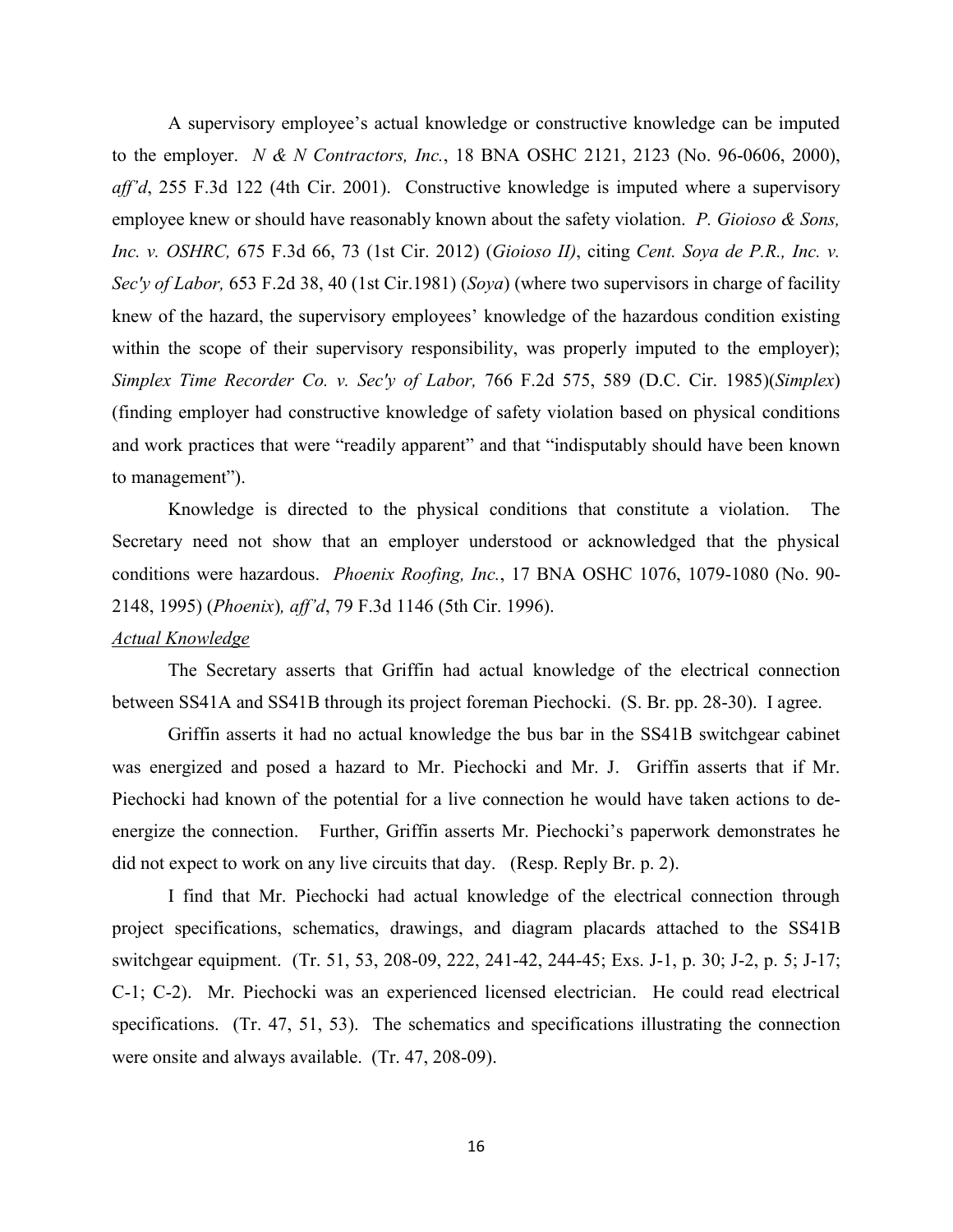Electrical foreman Connerton supervised the crew and helped install switchgears SS41A and SS41B. (Tr. 207-08). Mr. Connerton reported directly to Mr. Piechocki. (Tr. 209). As the project foreman, Mr. Piechocki oversaw the installation of switchgears SS41A and SS41B and the bus duct. (Tr. 46, 207-08).

Both Mr. Piechocki and Mr. Connerton reviewed the project's schematics and specifications throughout the project. (Tr. 53-55, 208-09; Exs. J-1, J-2 p. 5). The bus duct which provided the physical connection between SS41A and SS41B was bolted together and installed by Griffin employees. (Tr. 46, 207-08). Mr. Piechocki knew that the bus duct had been installed prior to the October 18 shutdown. (Tr. 51, 53, 208-09, 241-45; Exs. J-1, J-2, C-1, C-2).

 In addition to the project's specifications, schematics, and drawings, two placards permanently attached to the SS41B switchgear equipment showed the connection to SS41A. Mr. Piechocki admitted that both placards showed the connection between SS41A and SS41B. (Tr. 57, 66-67). One placard, which was attached to a metal cover located above the tie breaker unit of SS41B, consisted of a diagram that illustrated the connection between SS41A and SS41B. (Tr. 56-57, 67; Exs. C-1, J-17). The other placard, which was attached to the front of the tie breaker unit of SS41B, consisted of a step-by-step written description of how the SS41A and SS41B switchgears were tied together. (Tr. 56-57, 67; Exs. C-2, J-17). The two placards were plainly visible, had been attached to the switchgear by the manufacturer, and were in place when the switchgear arrived for Griffin's installation. (Tr. 57, 249). Also, project foreman Piechocki and senior project manager Pease had reviewed an early draft version of both placards that had been submitted in January 2014. (Tr. 61-62, 244-48; Ex. J-4 p. 7).

 I find the project's drawings, specifications, schematics, and equipment placards provided Griffin with actual knowledge of the electrical connection between SS41A and SS41B, through Mr. Piechocki, Mr. Connerton, and Mr. Pease. Because Mr. Piechocki knew the bus duct connection was installed and because he had reviewed the system specifications, he knew there was an electrical connection between SS41A and SS41B.

Further, because he drafted MOP-51, Mr. Piechocki knew which circuits had been identified as energized for the October 18 shutdown. Senior project manager Pease and corporate safety director Weider received the final version of MOP-51 on October 16, 2014, so they also knew which circuits were identified to be de-energized. Electrical foreman Connerton also had received a copy of MOP-51 on October 16, 2014. (Tr. 68-69, 224; Ex. J-9).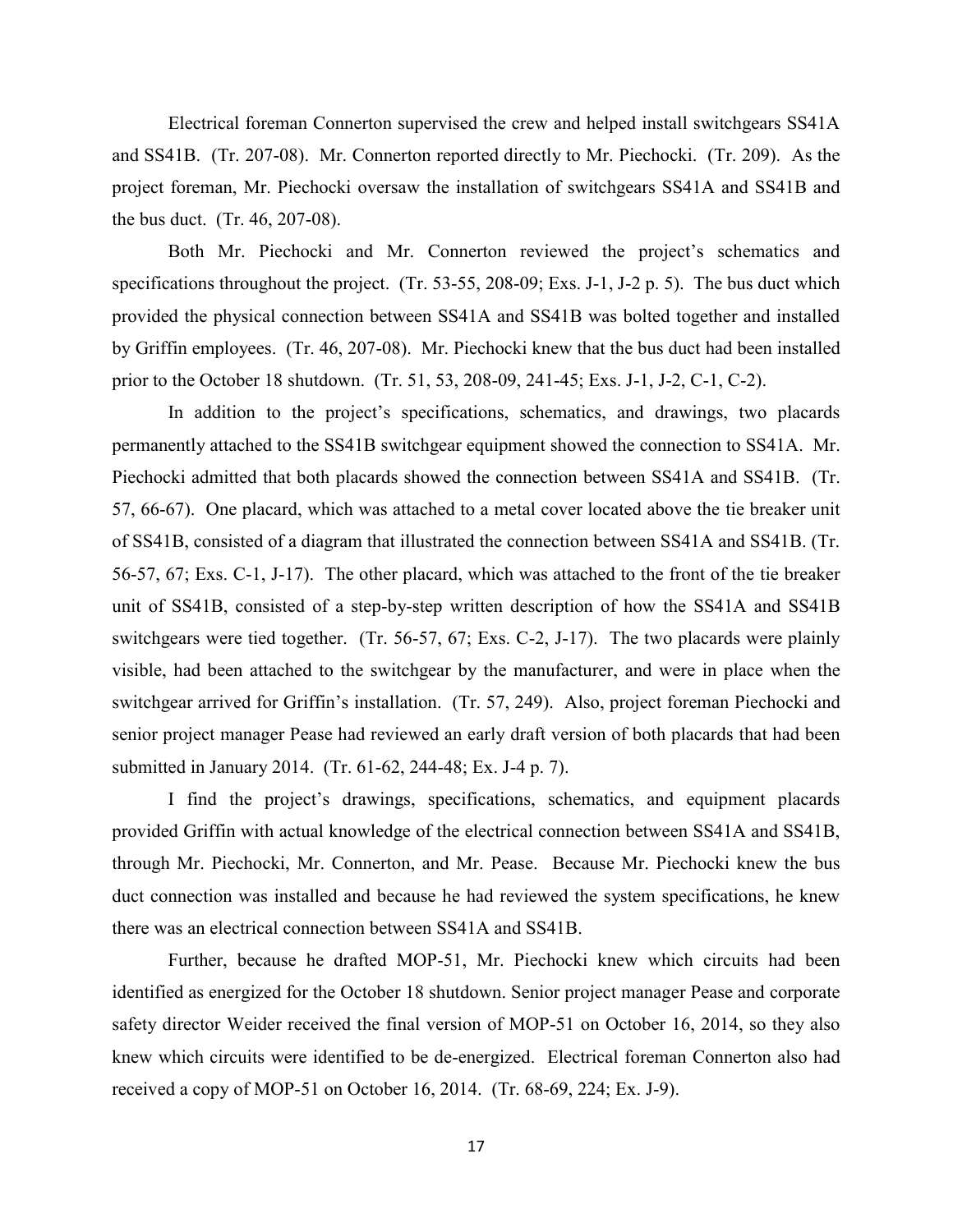CBRE building engineer Smith followed the steps in MOP-51, which identified which circuit breaker to open. Mr. Piechocki observed Mr. Smith open the circuit breaker; Mr. Piechocki then removed the kirk key to lockout the breaker switch. Mr. Piechocki kept the key in his pocket, establishing his control over the circuit breaker; he was the only person who could close the breaker and re-connect the circuits. Therefore, Mr. Piechocki had actual knowledge of which circuit breaker had been opened before Griffin began work on the SS41B switchgear tie breaker compartment. Mr. Piechocki also had knowledge of the steps in MOP-51 and which circuits were identified to be disconnected. He knew Griffin had installed a physical connection through the bus duct between SS41A and SS41B. (Tr. 96-97, 99).

These facts demonstrate Mr. Piechocki knew of the electrical connection between the substations, knew which breakers had been opened and which remained closed on October 18, 2014; thus, he knew of the hazardous condition.<sup>17</sup> I find that Mr. Piechocki had actual knowledge of the electrical connection between SS41A and SS41B and that no breaker switch had been disengaged to de-energize that connection. The Secretary has proven actual knowledge of the physical condition that created the violation.

## *Constructive Knowledge*

 $\overline{a}$ 

Under Commission precedent, the Secretary can prove constructive knowledge by proving the cited employer could have known of the violative condition with the exercise of reasonable diligence. *Summit*, 23 BNA OSHC at 1207. "Reasonable diligence requires the formulation and implementation of adequate work rules and training programs to ensure that work is safe, as well as adequate supervision of employees." *Id.* quoting *N & N Contractors, Inc.*, 18 BNA OSHC at 2123.

The Secretary asserts that in addition to actual knowledge, Griffin had constructive knowledge of the violative condition. The Secretary asserts that with reasonable diligence,

 $17$  Griffin attempts to show that Mr. Piechocki thought that the system was not energized because it was not yet "commissioned." (R. Br. p. 9). This argument is unpersuasive. Mr. Piechocki, Mr. Connerton, and Mr. Pease each testified that commissioning is the step at which a third party tests the system to be sure it is installed properly and in working order before turning the system over to the building for normal operations. (Tr. 73-74, 129-30, 149, 226, 331-32). Commissioning is a testing step and not relevant to whether or not a part of the system is energized. Because Griffin installed the new electrical equipment at the Fidelity project, it was in the best position to know which parts of the system were connected and thus energized. I reject Griffin's argument that the commissioning status of the system was relevant to energization.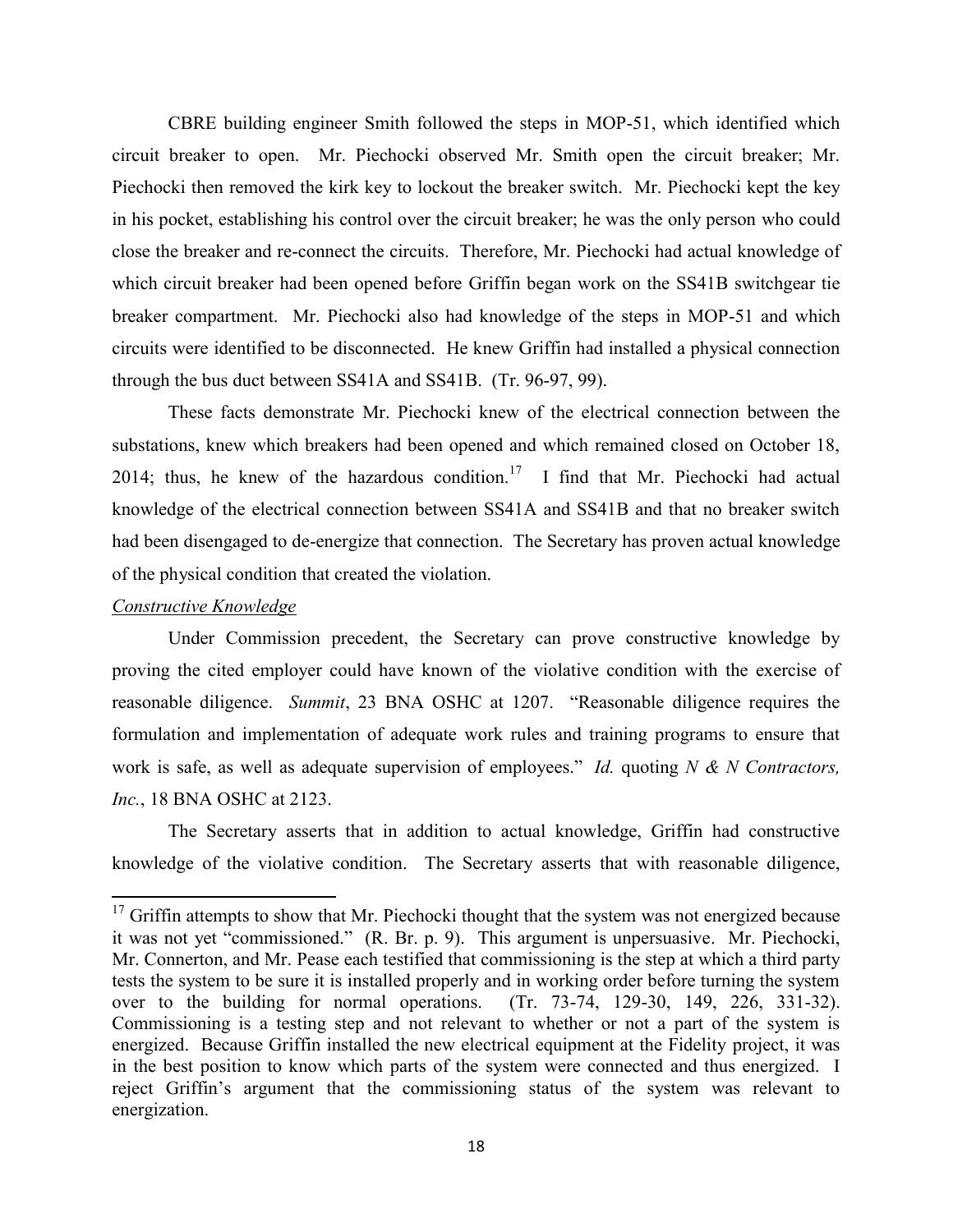Griffin should have known of the electrical connection through the bus duct between switchgears SS41A and SS41B, and the potential electrical energization of the bus bar through the SS41A tie breaker. (S. Br. p. 29). I agree.

Project foreman Piechocki had reviewed the specifications and schematics for SS41A and SS41B. The specifications and construction drawings were always available onsite and Mr. Piechocki and his crew routinely consulted them during the project. Mr. Piechocki admitted the specifications, drawings, and schematics all showed the electrical connection between SS41A and SS41B through the bus duct. Mr. Piechocki knew the crew had installed the bus duct that connected SS41A and SS41B.

MOP-51, drafted by Mr. Piechocki, included steps to open other circuit breakers, but no step to open the tie breaker to disconnect the electrical connection between SS41A and SS41B through the bus duct. (Ex. J-6 p. 4). The MOP developed after the accident, MOP-54, included a step that opened the tie breaker for SS41A. (Tr. 110; Ex. J-8 p. 4).

Mr. Piechocki observed the lockout of the main circuit breaker to SS41B on October 18 and completed the step by removing and maintaining control of the kirk key so the breaker could not be re-engaged without his knowledge. (Tr. 69). Mr. Piechocki had all the available information about which circuits had been de-energized and with reasonable diligence could have known the bus bar in the SS41B switchgear tie breaker compartment was still energized.

The Secretary also asserts that senior project manager Pease – Mr. Piechocki's supervisor – could have known MOP-51 did not include a necessary step to de-energize and lockout the electrical connection between SS41A and SS41B. (S. Br. p. 30). I agree.

Senior project manager Pease, a licensed electrician, admitted that he reviewed the project's specifications, construction drawings, and schematics that showed a bus duct that provided an electrical connection between SS41A and SS41B. (Tr. 253). Mr. Pease received a copy of every MOP developed for the project, including MOP-51. (Tr. 69). Mr. Pease admitted that he and corporate safety director Weider received an email from Keith Piechocki on October 16, 2014, with MOP-51 attached. (Tr. 250; Ex. J-9).

Mr. Pease stated that even though he was Mr. Piechocki's supervisor, he did not review the steps in any MOP to determine if the MOP adequately identified all energized circuits that needed to be shut down. (Tr. 253). Mr. Pease further stated that no one at Griffin reviewed the MOPs drafted by Mr. Piechocki. (Tr. 253). Senior project manager Pease's actions were not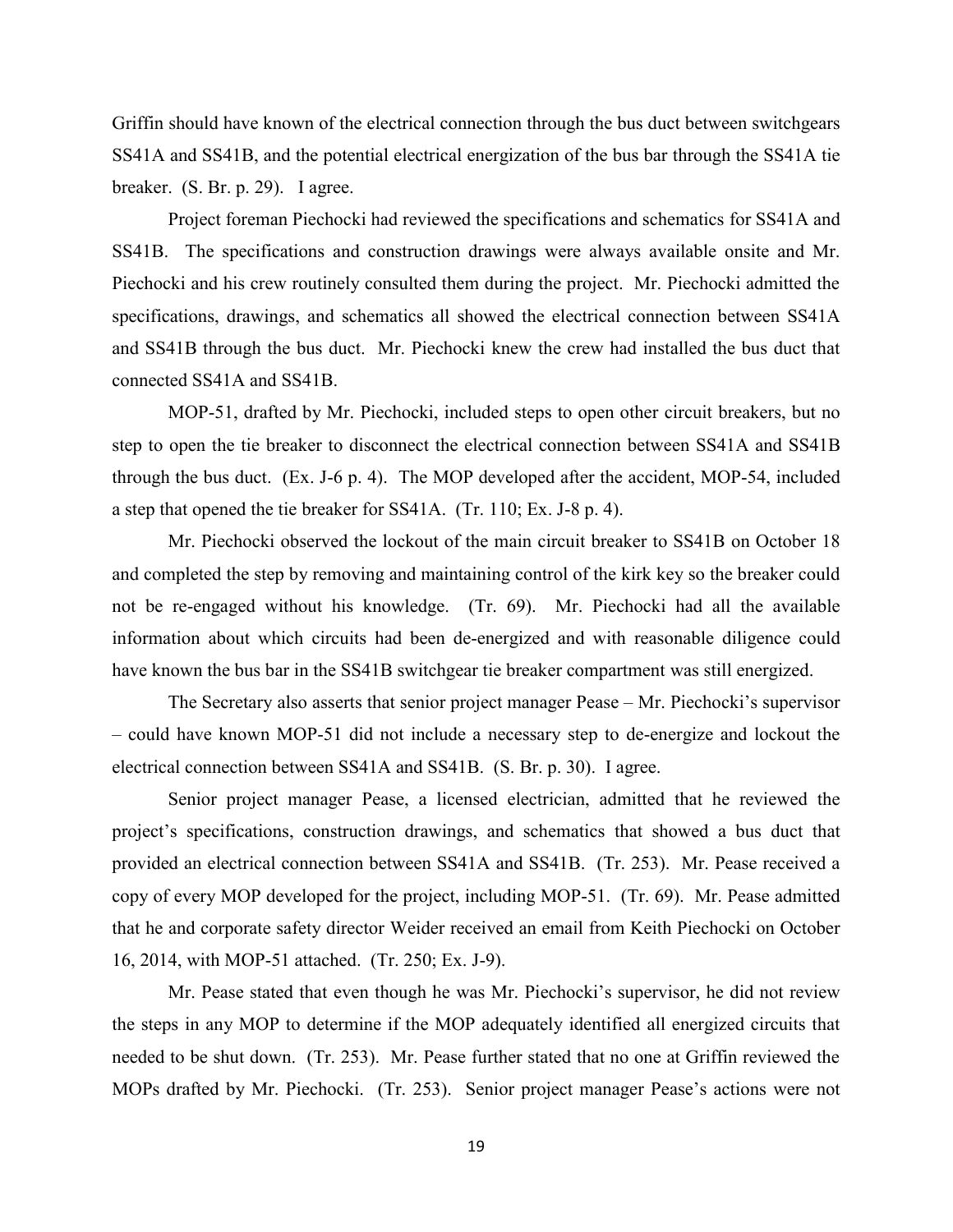reasonably diligent: delegating the drafting of the MOP to Mr. Piechocki; failing to supervise or monitor Mr. Piechocki's preparation of the MOP; and, receiving a copy of MOP-51 in its final form before execution of the work procedure and failing to review the MOP for safety compliance. Mr. Pease's inaction appears particularly lax when considered in light of the unique working conditions on the Fidelity project, where Griffin did not control the breakers to deenergize the electrical equipment Griffin's employees worked on. I find that with reasonable diligence, Mr. Pease would have known MOP-51 did not include a step to open the tie breaker for SS41A and disrupt the electrical connection between SS41A and SS41B through the bus duct.

 Respondent asserts there is no constructive knowledge because it exercised reasonable diligence in three ways: when requesting comment on the MOP at project meetings, through Mr. Piechocki's partial compliance with Griffin's Test Before You Touch policy, and through Griffin's implementation of its safety program. (R. Br. pp. 14-16). I disagree.

 First, MOP-51 was one of approximately sixty MOPs developed during the Fidelity project. (Tr. 68). Mr. Piechocki drafted each MOP and presented the draft at project meetings where it was reviewed line-by-line so that changes, corrections, and suggestions made at the meetings could be included. (Tr. 69, 142-43). Griffin asserts that it relied on the individuals present at the project meetings to evaluate the MOP for any missing steps or deficiencies. (R. Br. p. 16). Griffin asserts that because the experts at the meetings did not identify that a step to de-energize the tie breaker connection to SS41B was missing, it is not reasonable to expect Griffin to identify the error. In other words, how could Griffin be expected to notice something the accumulated expertise at the project meeting did not notice. (R. Br. p. 17; Tr. 255-56). In particular, Griffin asserts that electrical engineer Lane, who designed Fidelity's new electrical system, was at the meetings and did not recognize that there was no step in MOP-51 to deenergize the connection between SS41A and SS41B. (R. Br. pp. 8-9).

However, Griffin presented no evidence that anyone at the project meeting was tasked to evaluate MOP-51 relative to safety procedures for Griffin's employees. There is no evidence that Griffin requested or contracted with Mr. Lane for evaluation of the MOP or its safety procedures. Mr. Piechocki did not ask Mr. Lane if every electrical connection was accurately identified in MOP-51. (Tr. 141-42).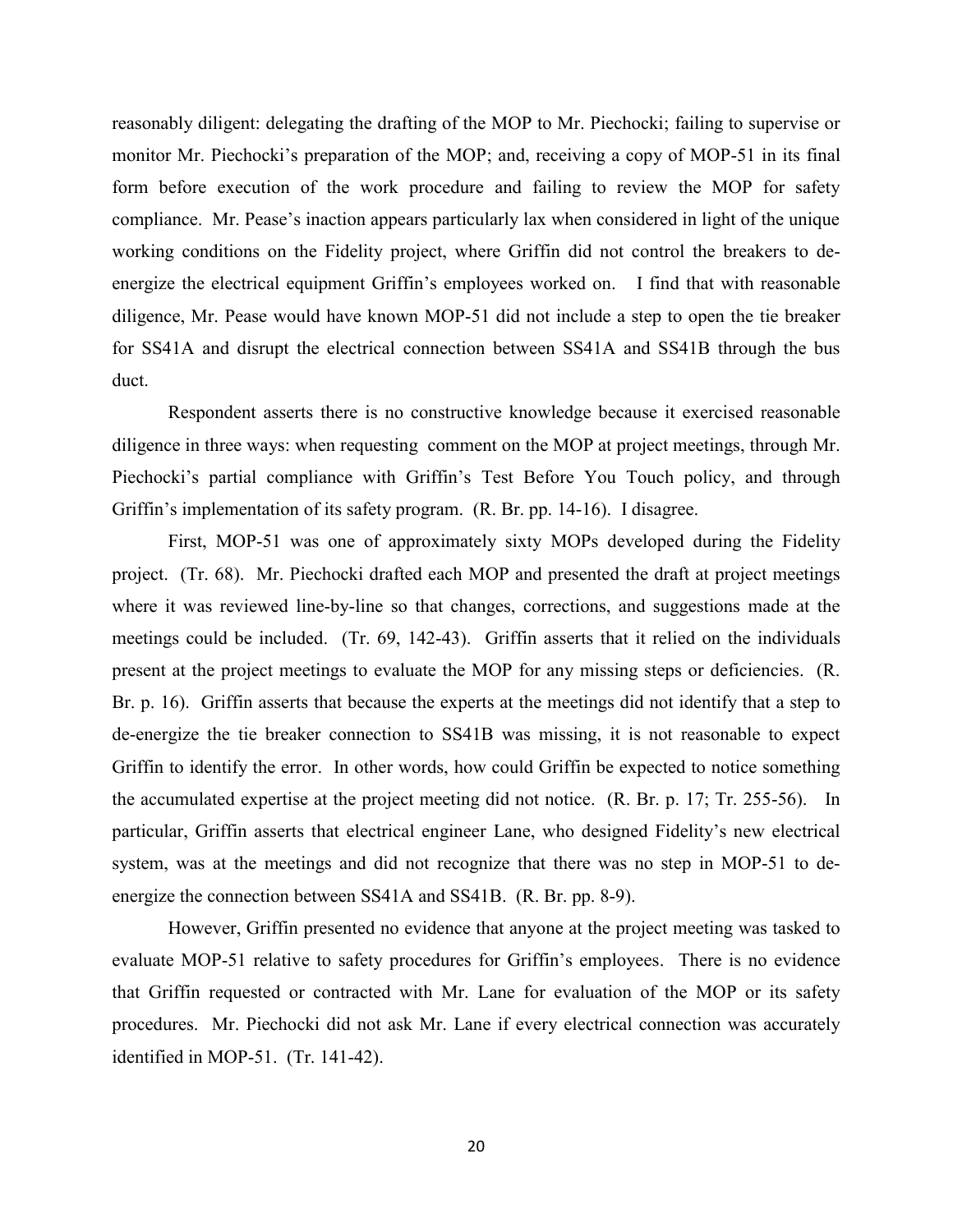Asserting that Mr. Lane, or any meeting participant, should have been evaluating the MOP to determine if it complied with Griffin's safety rules is not reasonable. Mr. Lane did not control the equipment's installation and was not responsible for the safety of Griffin's employees during the shutdown. This is especially unreasonable because Mr. Piechocki's supervisor did not review the MOPs to ensure the safety of Griffin's employees or provide general supervision or oversight to Mr. Piechocki. Further, Griffin's corporate safety director Weider did not review the MOPs for safety as it concerned required de-energization or lock out tag out.

Griffin cannot shift its duty for the safety of its employees to another party. *See Summit*, 23 BNA OSHC at 1206-07, citing *Froedtert Mem'l Lutheran Hosp. Inc.*, 20 BNA OSHC 1500, 1508-09 (No. 97-1839, 2004) (an employer cannot "contract away its legal duties to its employees or its ultimate responsibility under the Act by requiring another party to perform them" (citation omitted)) *and Cent. of Ga. R.R. Co. v. OSHRC*, 576 F.2d 620, 624-25 (5th Cir. 1978) (noting that Commission precedent establishes that "an employer may not contract out of its statutory responsibilities under" the OSH Act).

 Second, Griffin contends that it exercised reasonable diligence because project manager Piechocki attempted to follow Griffin's No Live Work / Test Before You Touch policy. (Resp. Reply Br. p. 3). I disagree.

Griffin's No Live Work / Test Before You Touch policy required an employee to assume that all parts were energized and to test all the areas that could be contacted, either intentionally or inadvertently, while working. (Ex. J-10; R-7). Project manager Piechocki knew electrician Mr. J would be working near the bus bar; he had assigned Mr. J to work with him in the narrow SS41B switchgear tie breaker compartment. (Tr. 88). Mr. Piechocki used the proximity meter to check the bolts ("lugs") he planned to loosen, but he did not check the areas around the compartment that he or Mr. J could inadvertently contact. (Tr. 98-100, 105, 107). While assisting Mr. Piechocki with a stubborn bolt, Mr. J inadvertently leaned into the bus bar and was seriously injured. (Tr. 106).

Mr. Piechocki's testimony reveals that he did not understand that he also needed to test the areas that could be inadvertently contacted by a body part or tool while working at a task. (Tr. 102, 115-16, 124-27). In fact, Mr. Piechocki's specific action of testing *only the bolts* in the 2241B cabinet that he intended to loosen with a wrench, further confirms Mr. Piechocki's inaccurate understanding that he only needed to test components that he was going to contact or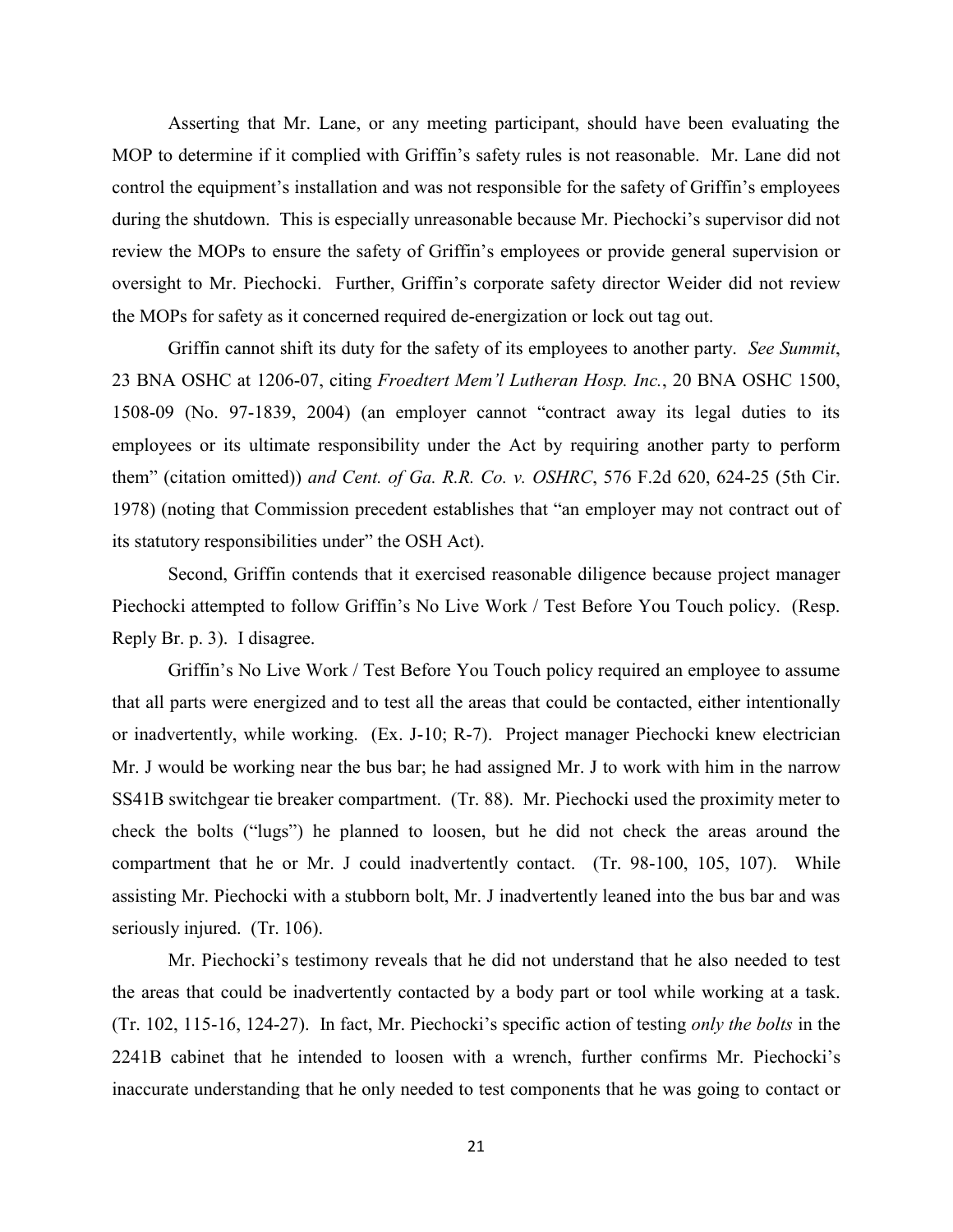touch.<sup>18</sup> Mr. Piechocki's incomplete application of Griffin's No Live Work / Test Before You Touch policy did not demonstrate reasonable diligence, especially when considering that Mr. Piechocki knew the bus duct connected the two switchgears and he knew which circuits had (and had not been) locked out before work began in the SS41B switchgear compartment.

Further, as discussed below,<sup>19</sup> Griffin's overall implementation of its work rules did not show reasonable diligence. Griffin did not adequately communicate that an employee must test any area that could be inadvertently contacted.

Griffin provided no oversight to determine if MOP-51 complied with Griffin's safety program. This is of particular importance, as Mr. Piechocki's testimony disclosed his understanding that Griffin's employees, including Piechocki and electrician Mr. J, were to follow the "proper safe method" outlined in MOP-51, specific to this worksite, on October 18, 2014. As it was not part of MOP-51, Mr. J was not required to test anything. (Tr. 100, 106-07, 120; *See* R. Ex. 4).

I find Griffin did not exercise reasonable diligence to ensure its employees had a safe working environment. The Secretary has proven that Griffin had constructive knowledge of the violative condition.

## *Project manager Piechocki's conduct was foreseeable*

Griffin also asserts that the Secretary must show that a supervisor's "rogue conduct" was foreseeable in order to impute that supervisor's knowledge to the employer. (R. Br. p. 14).

The Commission applies the case law of the circuit where a case may be appealed.<sup>20</sup> Here, Griffin may appeal to either the First Circuit or the District of Columbia Circuit Court of Appeals. Both courts have established case law on the issue of imputation of the supervisor's knowledge to the employer when the supervisor participates in violative conduct. *See Gioioso II*, 675 F. 3d at 73 (1st Cir. 2012); *Soya*, 653 F.2d at 40 (1st Cir. 1981); *Simplex,* 766 F.2d at 589 (D.C. Cir. 1985).

<sup>&</sup>lt;sup>18</sup> *See* Note 15 above.

<sup>&</sup>lt;sup>19</sup> Griffin's safety program is discussed in the Unpreventable Employee Misconduct section below.

<sup>&</sup>lt;sup>20</sup> The Commission has held that "[w]here it is highly probable that a Commission decision [will] be appealed to a particular circuit, the Commission has generally applied the precedent of that circuit in deciding the case — even though it may differ from the Commission's precedent." *Kerns Bros. Tree Serv.*, 18 BNA OSHC 2064, 2067 (No. 96-1719, 2000). *See* 29 U.S.C. §§ 660(a) and (b).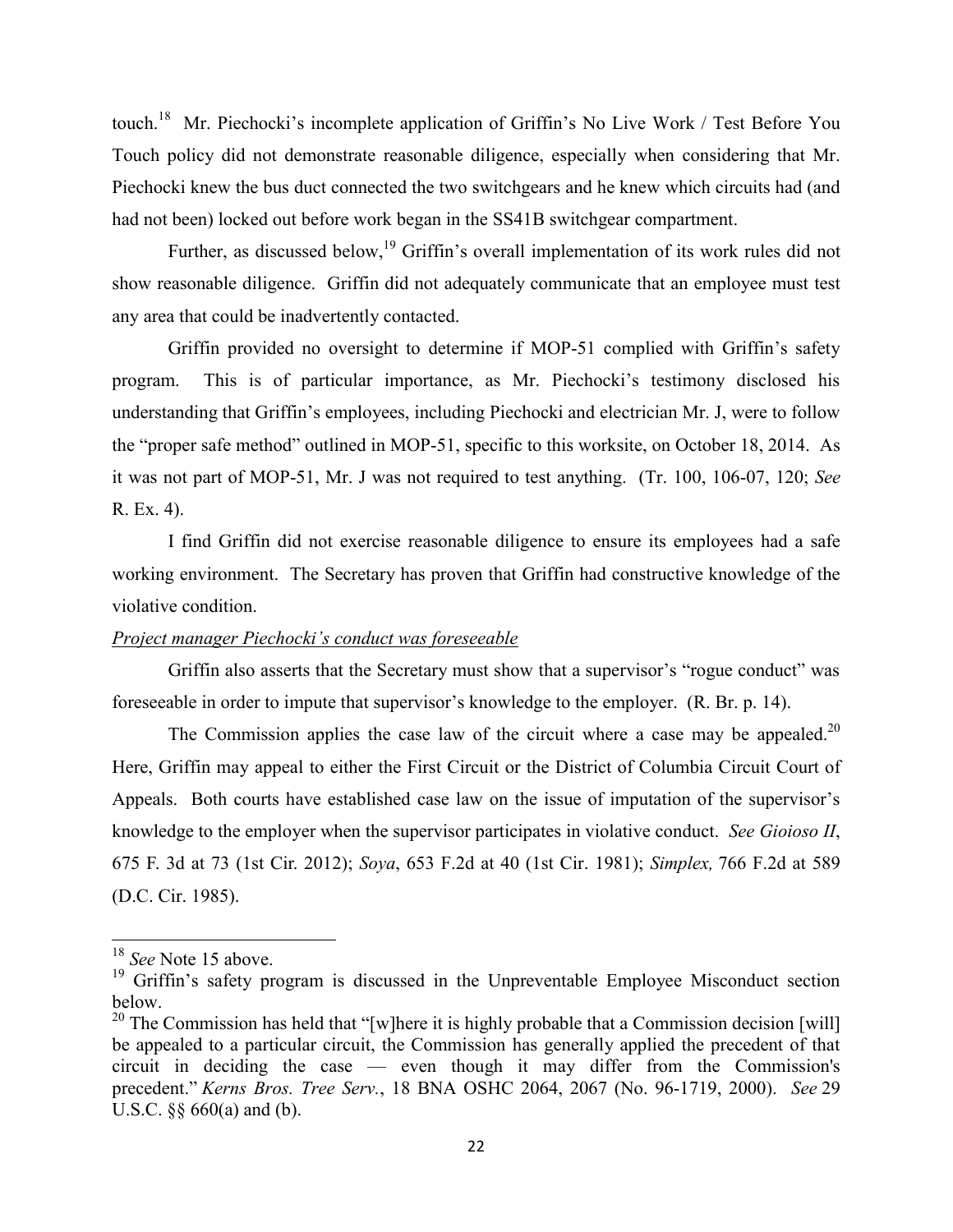Griffin asserts that *Gioioso II* cannot be applied to the facts of the instant case because the open trench in *Gioioso II* was an obvious hazard. Griffin asserts that, here, the hazard was not obvious because the electrical engineer who designed the Fidelity electrical system did not point out MOP-51's missing step at a project meeting. (Resp. Reply Br. p. 6). I disagree. In the instant case, the hazard was obvious to a licensed electrician. Project foreman Piechocki, senior project manager Pease, and electrical foreman Connerton – all licensed electricians who worked for Griffin - admitted that the specifications, drawings, schematics, and the placards affixed to the equipment showed the electrical connection from SS41A to SS41B. (Tr. 53-55, 207-09, 222, 244-45). The specifications clearly showed that the tie breaker circuit controlled the connection between SS41A and SS41B. The undisputed facts do not support Griffin's assertion that the hazard here was not obvious.

Griffin asserts that *Soya* supports its position that Mr. Piechocki's knowledge cannot be imputed to Griffin because his actions were not foreseeable. I disagree. In *Soya*, the First Circuit held, "[w]e think it is reasonable on the facts of this case to charge the employer with knowledge of the hazard based on the knowledge of supervisory personnel of an unsafe condition existing within the scope of their supervisory responsibility." *Soya*, 653 F.2d at 39. It was within project foreman Piechocki's responsibility to ascertain the equipment that had been de-energized. Mr. Piechocki knew the equipment's specifications, had a copy of MOP-51 (which did not include a step to de-energize the connection between SS41A and SS41B), and supervised the onsite installation crew. The unsafe condition was within the scope of Mr. Piechocki's responsibility and, based on MOP-51, it was foreseeable to him and to his supervisor, Mr. Pease, that the tie breaker switch would not be opened and employees working in the SS41B switchgear compartment would be exposed to an energized circuit. Griffin's assertion that the knowledge of its supervisors cannot be imputed is rejected.

*Simplex* compares favorably to the facts here. In *Simplex*, the D.C. Circuit held that actual knowledge was not required as long as an employer is not "held responsible for violations of which it was reasonably unaware." *Simplex,* 766 F.2d at 588. There, the court found the employer had constructive knowledge because the physical conditions "were readily apparent to anyone who looked . . . and should have been known to management." *Id.* at 589*.* Similarly here, the energized connection through the bus duct between SS41A and SS41B was apparent from the Fidelity project specifications, schematics, and diagrams. (Tr. 53-55, 207-09, 222, 244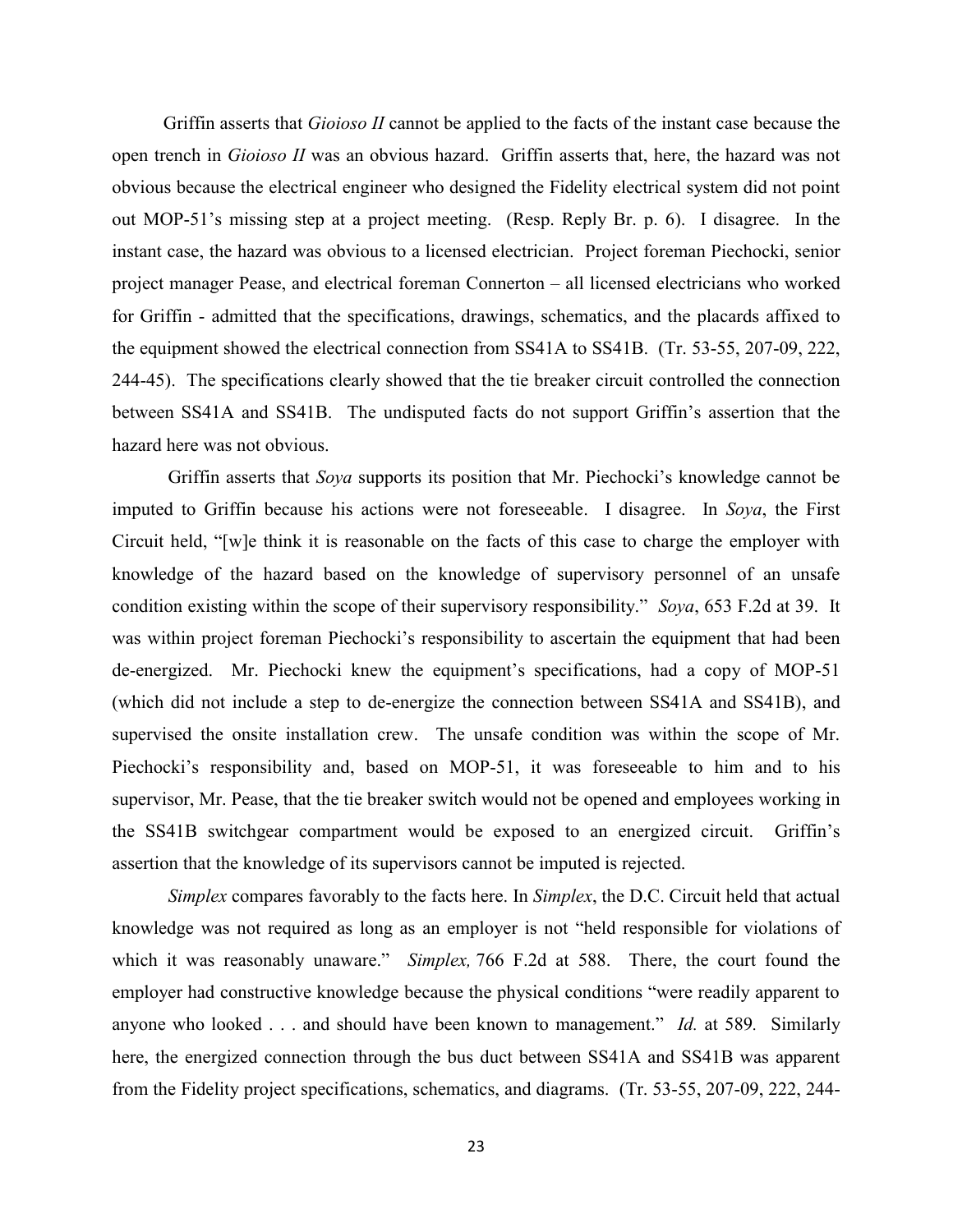45). This energized connection was apparent to licensed electricians Mr. Piechocki, Mr. Pease, and Mr. Connerton from their review of these project documents. It was not reasonable that no one on Griffin's management team reviewed the MOPs prepared by Mr. Piechocki to determine if Griffin's safety practices were fully incorporated and implemented. It was not reasonable that no one on Griffin's management team supervised Mr. Piechocki's preparation of MOP-51 to ensure safety compliance with the cited standard. As in *Simplex,* here the violative condition was apparent and should have been known to management.

To support its contention that project foreman Piechocki's knowledge of the violative condition cannot be imputed to Griffin, alleging that his actions were not foreseeable, Griffin relies on cases from several other circuits. Griffin contends that Mr. Piechocki's conduct in the instant case was "rouge" and unforeseeable. (R. Br. p. 14). *See Comtran Group v. Sec'y,* 722 F.3d 1304, (11th Cir. 2013); *W.G. Yates & Sons Constr. Co., Inc.,* 459 F.3d 604 (5th. Cir. 2006); *Penn. Power & Light Co. v. OSHRC,* 737 F.2d 350, 355, 357-58 (3d Cir. 1984) (*PP & L*); *Mountain States Telephone & Telegraph Co. v. OSHRC,* 623 F.2d 155 (10th Cir. 1980); *Ocean Elec. Corp. v. OSHRC,* 594 F.2d 396, 401 (4th Cir. 1979). (R. Br. p. 14-15).

I disagree. I find that project foreman Piechocki's actions in violation of the standard were foreseeable and, therefore, Mr. Piechocki's knowledge may be imputed to Griffin. Even when a supervisor participates in violative conduct, the Secretary's burden of proving that a violation of the standard was preventable may be achieved "by showing that the violation was foreseeable because of inadequacies in safety precautions, training of employees, or supervision." *PP & L*, 737 F.2d at 358, *quoting Capital Elec. Line Builders, Inc. v. Marshall*, 678 F.2d 128, 130 (10th Cir. 1982). *See Kansas Power & Light Co.,* 5 BNA OSHC 1202, 1204 (No. 11015, 1977) (knowledge of the supervisor will be imputed to the employer unless employer can show that supervisor was "adequately supervised with regard to safety matters").

In the instant case, Griffin failed to supervise the supervisor, project foreman Piechocki, who was assigned the important task of preparing the MOPs. Mr. Piechocki understood that MOP-51 set forth the proper safe method that Griffin's employees would follow on October 18, 2014. Mr. Piechocki provided the final MOP-51 to his immediate supervisor, senior project manager Pease, and to Griffin's corporate safety director Weider. However, no Griffin manager supervised Mr. Piechocki's preparation of the MOP or reviewed the MOP to ensure worksite safety and compliance with the standard.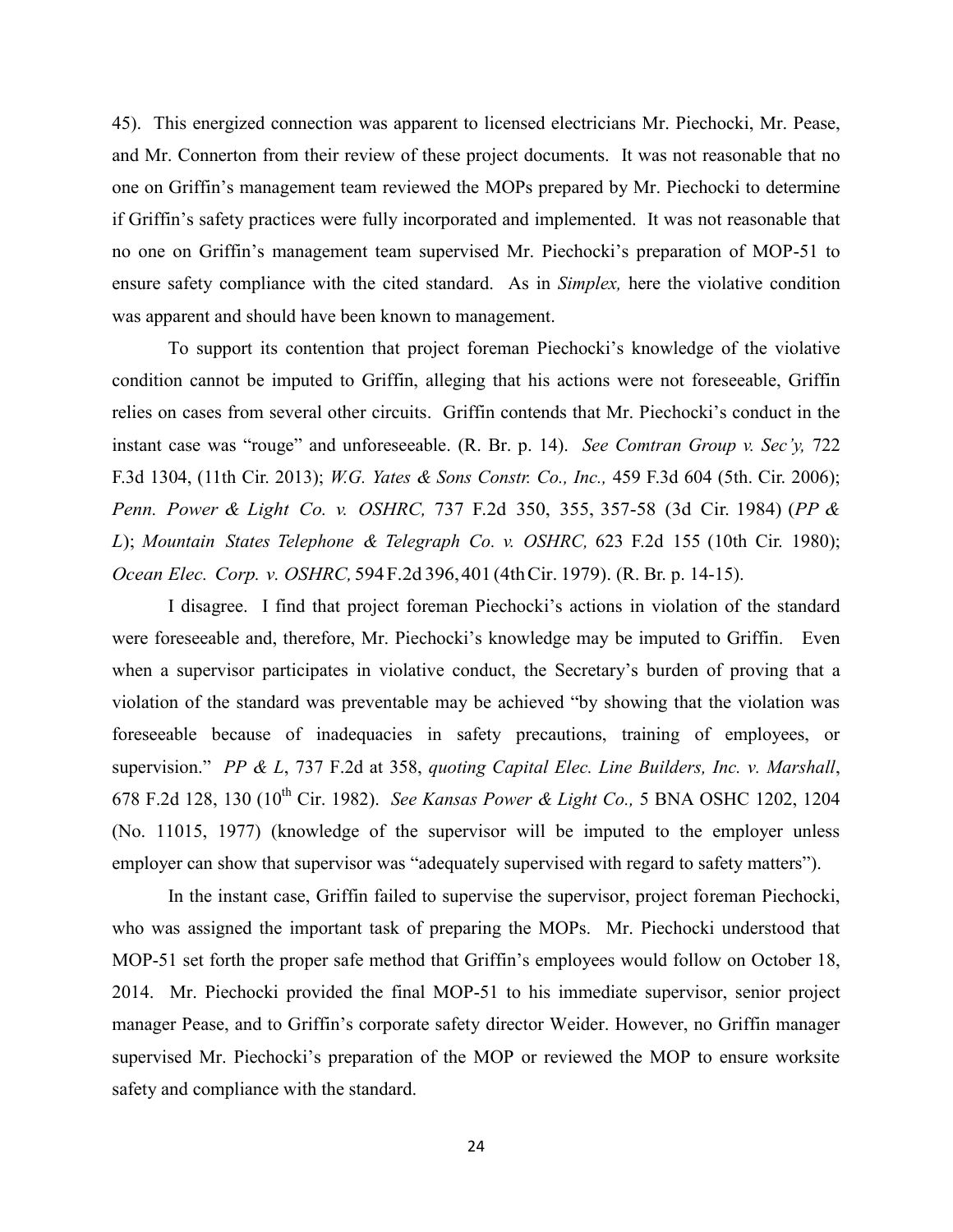Griffin's failure to supervise Mr. Piechocki's work on the important task of preparing the MOP, reveals Mr. Piechocki's conduct to be foreseeable. It was reasonably foreseeable that MOP-51 would be followed during the October 18 shutdown and therefore the electrical connection between the substations would not be de-energized. Griffin had constructive knowledge of the violative condition through project foreman Piechocki and senior project manager Pease.

I find the cited standard applies, its terms were violated, employees were exposed, and Griffin had knowledge of the hazardous condition. The Secretary has met his burden for citation 1, item 2.

#### *Unpreventable Employee Misconduct Defense*

 Respondent also asserts that project foreman Piechocki and electrician Mr. J engaged in unpreventable employee misconduct when they did not accurately implement Griffin's No Live Work / Test Before You Touch policy. (R. Br. pp. 25-26).

"To establish this defense, an employer must show that it had: (1) established work rules designed to prevent the violative conditions from occurring; (2) adequately communicated those rules to its employees; (3) took steps to discover violations of those rules; and (4) effectively enforced the rules when violations were discovered." *E.g., Manganas Painting Co.,* 21 BNA OSHC 1964, 1997, (No. 94-0588, 2007). "Where a supervisory employee is involved, the proof of unpreventable employee misconduct is more rigorous and the defense is more difficult to establish since it is the supervisor's duty to protect the safety of employees under his supervision." *Archer-Western Contractors, Ltd*., 15 BNA OSHC 1013, 1017 (No. 87-1067, 1991), *aff'd*, 978 F.2d 744 (D.C. Cir. 1992) (citations omitted) (unpublished).

The First Circuit recognized the "OSH Act requires that an employer do everything reasonably within its power to ensure that its personnel do not violate safety standards" and that the employer must prove the affirmative defense of unpreventable employee misconduct to not be liable for the violative conduct. *Modern Cont'l. Const. Co., Inc. v. OSHRC*, 305 F.3d 43, 51 (1st Cir. 2002) citing *P. Gioioso & Sons,* 115 F.3d 100, 109 (1st Cir. 1997) (*Gioioso I*).

For the reasons that follow, I find that Griffin's work rules were inadequate, Griffin did not effectively communicate its work rules to its employees, and Griffin did not adequately discover and discourage violations. Therefore, Griffin's unpreventable employee misconduct defense fails.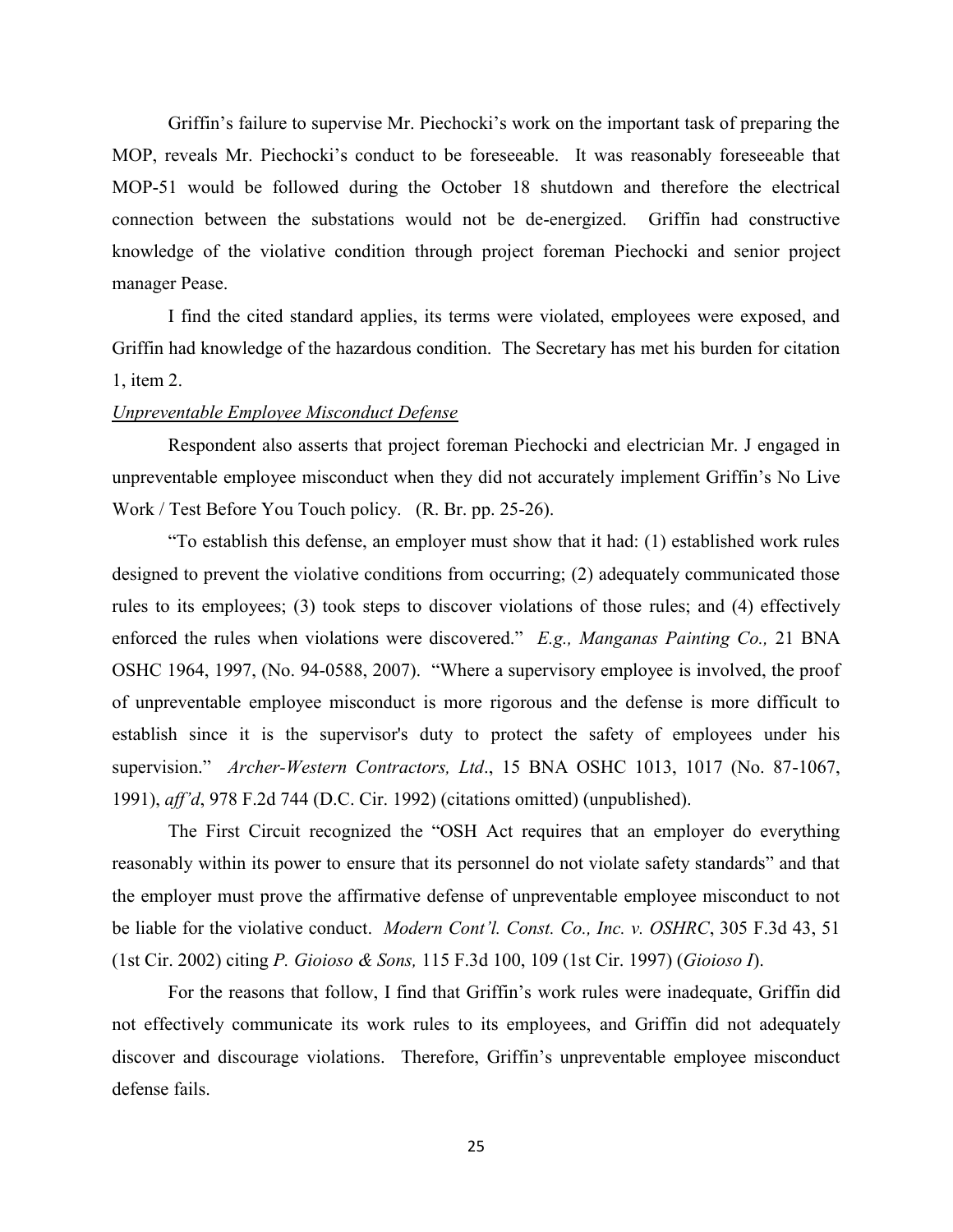## *Griffin's work rules were inadequate*

 Respondent asserts that its No Live Work / Test Before You Touch policy was adequate and that if Mr. J and Mr. Piechocki had followed this rule, there would have been no accidental contact with an energized circuit. (R. Br. pp. 25-26; R. Reply Br. p. 4). Additionally, Griffin asserts MOP-51 was not a work rule, so it cannot be used to show Griffin's work rules were inadequate. (R. Reply Br. p. 4).

The Secretary asserts Griffin's generic work rules were inadequate for the Fidelity worksite. The Secretary points to Griffin's claim that it usually had complete control over the circuit breakers during a project and Fidelity's requirement, that Fidelity maintain control, was an aberration from Griffin's normal practice. (S. Br. pp. 34-35). Because of this significant change in Griffin's routine practice, a more specific work rule was needed for Griffin's employees at the Fidelity worksite because Griffin did not have complete control over the breakers. (S. Br. pp. 35, 38).

 The Commission has held that an employer's work rules must be clear enough so that they will eliminate the hazard covered by the standard. *Beta Constr. Co.,* 16 BNA OSHC 1435, 1444 (No. 91-102, 1993). "In order to fulfill its statutory obligation an employer must do more than issue safety instructions or hold safety meetings. . . . Specific safety instructions and work rules concerning particular hazards that may be encountered on the job are the essential foundations of an adequate safety program." *Paul Betty*, 9 BNA OSHC 1379, 1383 (No. 76- 4271, 1981) (citations omitted). *See also CMC Electric, Inc.,* 221 F.3d 861, 866 (6th Cir. 2000) (affirming Commission's findings that employees were not given specific work rules for the assigned work and it was foreseeable employees would be exposed to the hazard).

 Griffin's No Live Work policy states "live work" is "any work in such proximity to any part of an electrical system with exposed energized parts where an employee could contact the energized parts in the course of work." (Ex. J-10). Griffin's Test Before You Touch safety sheet states that an employee must "never assume that the equipment or system is de-energized – "Test every circuit, every conductor, every time you touch!" – even if it seems "redundant or unnecessary." (Ex. R-7). It also lists unplanned situations that an employee must account for, including "unintentionally going outside the isolated safe work zone." (Ex. R-7). Griffin's corporate safety director Weider explained that the Test Before You Touch policy is training for one particular aspect of the No Live Work policy. (Tr. 183; Exs. R-7, J-10).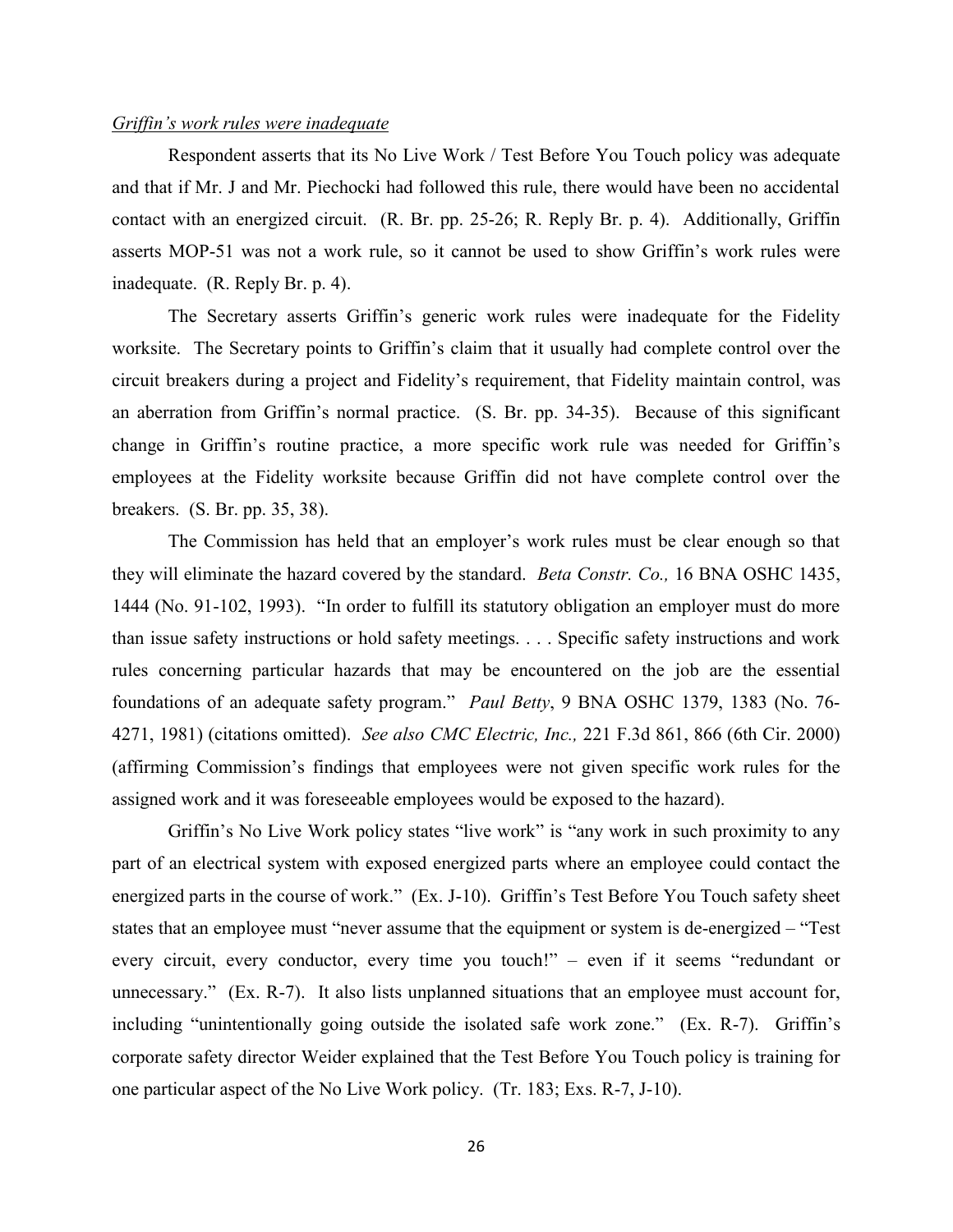Griffin's No Live Work policy also states:

There are a number of other hazards related to working equipment hot that are not obvious. In particular, determining that a circuit is OFF can be difficult in some instances. Even with the best of intentions to avoid working hot, it is necessary and important to check for circuit voltage with an appropriate voltmeter before working on equipment presumed to have been de-energized. This situation results when the equipment involves items such as *tie breakers*, double-throw disconnect switches, automatic transfer switches and emergency generation. *In such cases, turning the equipment OFF may result in power being supplied by another circuit route or from another source. Working on these circuits requires extra knowledge and caution*. (emphasis added)

(Ex. J-10, p. 5).

 $\overline{\phantom{a}}$ 

The record shows that it was unclear who had the responsibility to determine which breakers would be opened and de-energized. CBRE chief building engineer Smith and CBRE senior facilities manager Gustafson believed that Griffin would identify which breakers needed to be open during a shutdown. (Tr. 276-77, 309-11). Griffin's project foreman Piechocki believed that either Fidelity or CBRE identified which breakers needed to be opened for a particular work activity. (Tr. 156). MOP-51 did not designate which party was responsible to identify the breakers to open before work began. (Ex. J-6). MOP-51 states that FREC will open the breakers, but does not designate who determines or identifies which breakers should be opened. (Ex. J-6). This was of particular importance here, because Griffin's project foreman Piechocki<sup>21</sup> had never worked at a project where he did not completely control the breakers. (Tr. 130, 154).

 I find that Griffin made no adjustment to its rules, despite what it asserts was a significant change to its routine practice. Griffin did not establish a work rule that would provide a substitute for its complete control of the circuit breakers. Further, it did not include a necessary step in MOP-51, which Mr. Piechocki and Fidelity were following, to ensure all live circuit breakers were identified and opened.

Further, project foreman Piechocki's testimony discloses that on October 18, 2014, it was his understanding that Griffin's employees, including Piechocki and electrician Mr. J, were to follow the proper safe method for work set out in MOP-51 (which was specific to this

 $21$  Mr. Piechocki testified that he was unsure if the Test Before You Touch policy applied before a system was commissioned. (Tr. 73, 115, 161-62).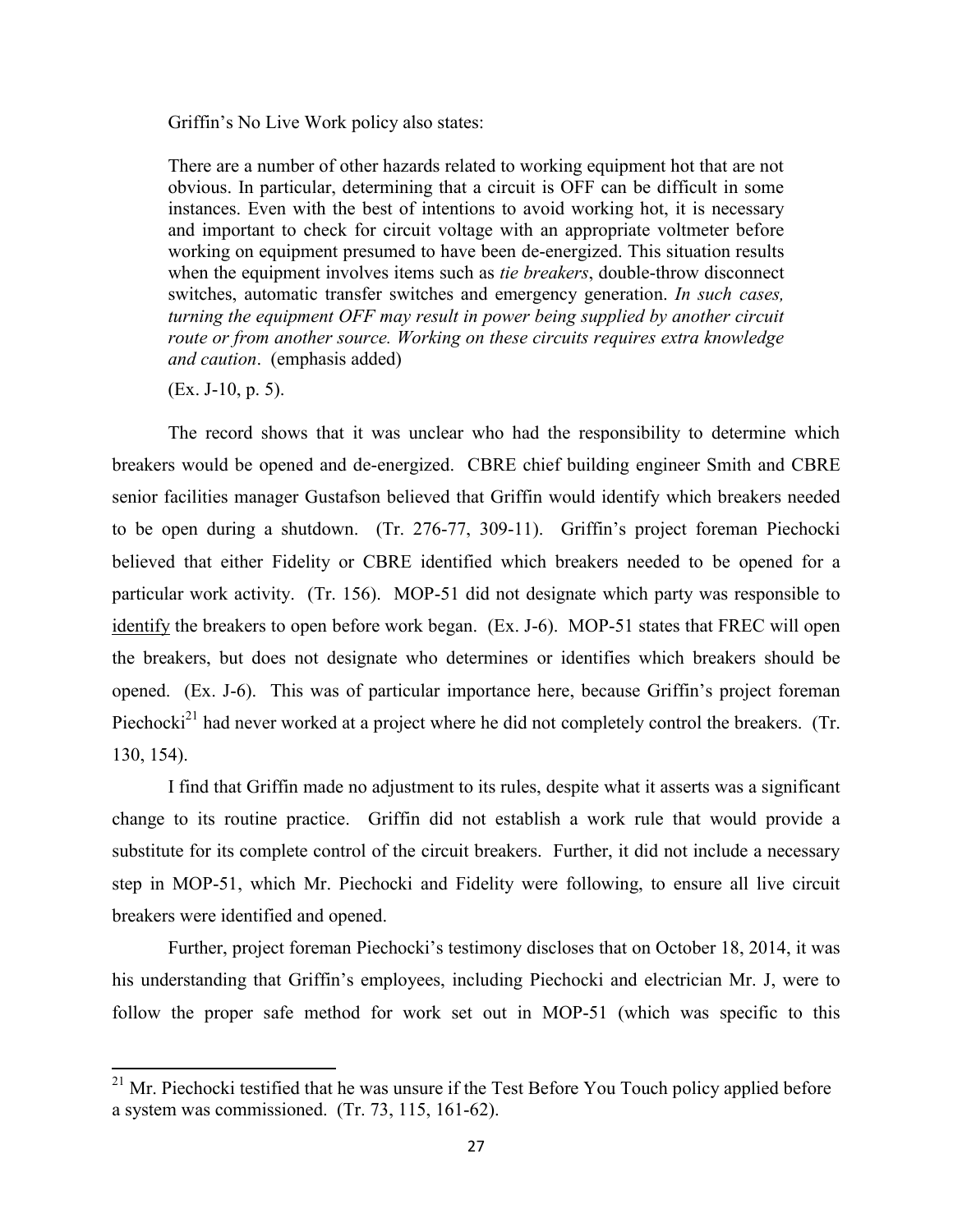worksite).<sup>22</sup> (Tr. 100, 106-07, 120). Mr. Piechocki's testimony demonstrates he believed following the steps of MOP-51 was the same as following Griffin's No Live Work policy. (Tr. 120). Mr. Piechocki testified that as it was not part of MOP-51, Mr. J was *not required to test anything*. (Tr. 100, 106-07. *See* Ex. R-4). As it was not part of MOP-51, Mr. J was not required to wear any personal protective equipment. (Tr. 107). In fact, the record reveals that electrician Mr. J followed the lead of his foreman, Mr. Piechocki, and did not test the areas in the SS41B switchgear compartment he planned to or could unintentionally make contact with.

Griffin's generic work rules were not sufficient for the work at the Fidelity worksite. Further, MOP-51, which was relied on by Piechocki, was incomplete.

# *Griffin's work rules were not adequately communicated*

To determine whether work rules are adequately communicated, the Commission considers evidence of how the work rules are conveyed to employees. *Cerro Metal Prods. Div., Marmon Grp., Inc.,* 12 BNA OSHC 1821, 1823 (No. 78-5159, 1986)(*Cerro*). "[T]he employer must establish that it took all feasible steps to prevent the [incident], including adequate instruction and supervision of its supervisory employee[s]." *CBI Servs., Inc.,* 19 BNA OSHC 1591, 1603 (No. 95-0489, 2001) *aff'd,* 53 F. App'x 122 (D.C. Cir. 2002) (unpublished), quoting *L.E. Myers Co.,* 16 BNA OSHC 1037, 1041 (No. 90-0945, 1993).

Griffin asserts that it communicated its No Live Work / Test Before You Touch policy through its safety manual, its onsite training, weekly toolbox talks, annual safety reviews, and a signed acknowledgement by each employee that he would comply with the policy. (R. Br. p. 26). Corporate safety director Weider, who was not a trained electrician, provided the safety training for Griffin employees. (Tr. 173, 175, 177).

Project foreman Piechocki's testimony demonstrates Griffin's communication of these work rules was inadequate. As discussed above, Mr. Piechocki's testimony discloses that it was his understanding that Griffin's employees were to follow the proper safe method for work outlined in MOP-51as a replacement for Griffin's generic No Live Work policy. (Tr. 100, 106- 07, 120; R. Ex. 4). Mr. Piechocki's understanding that electrician Mr. J was not required to follow the No Live Work policy at the Fidelity worksite, at best, discloses that Griffin's No Live Work policy was not adequately communicated on the Fidelity worksite.

<sup>22</sup> *See* Note 16 above.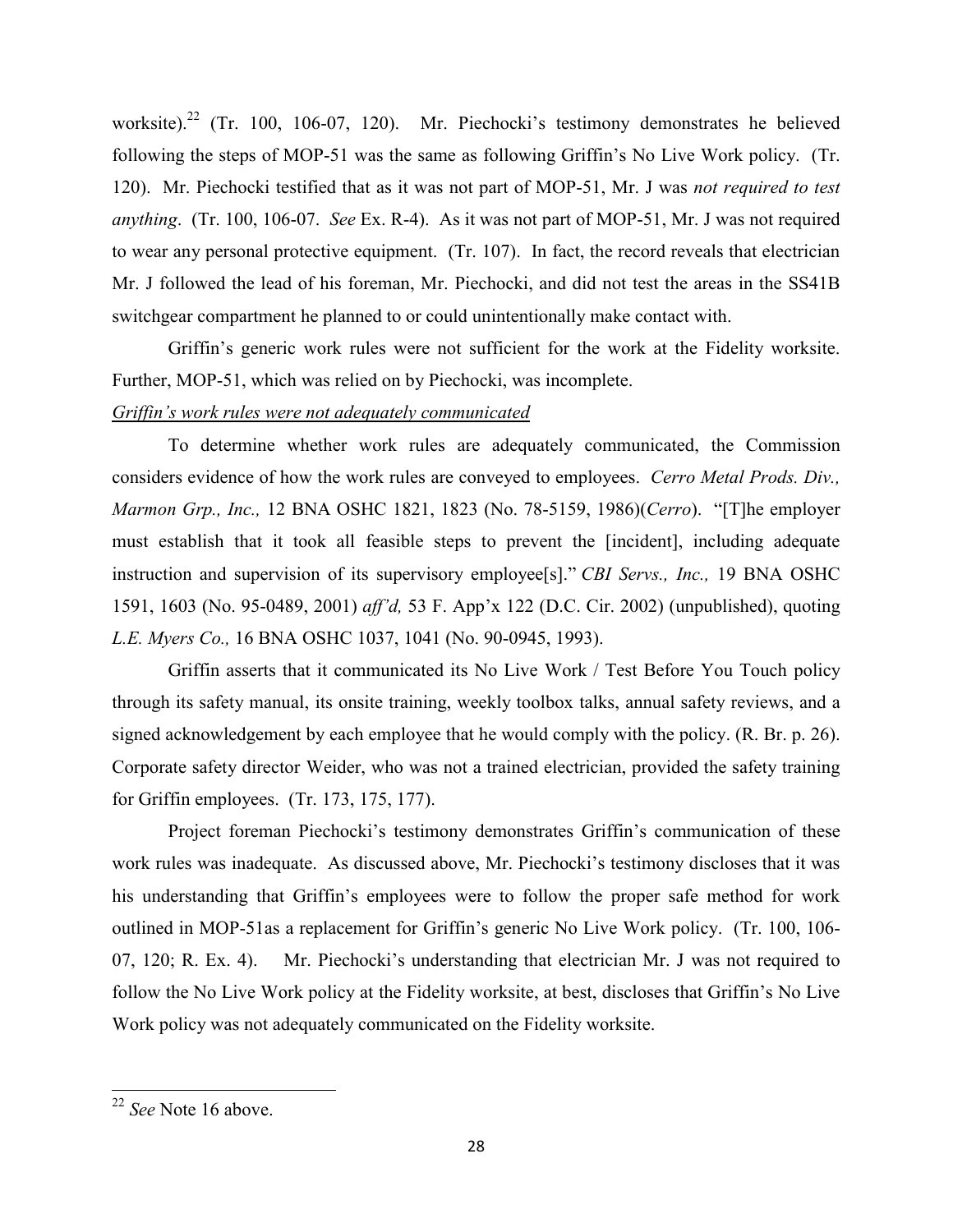Further, Mr. Piechocki stated that he did not know if the No Live Work / Test Before You Touch policy applied to equipment that had not yet been commissioned. (Tr. 73, 115, 124, 161-62). When asked why no step to open the SS41A tie breaker had been discussed at the MOP-51 meeting, Mr. Piechocki replied that it was because "the tie bus was not installed yet so it wasn't commissioned." (Tr. 73). However, Mr. Piechocki also testified that even if the bus duct was not commissioned it would still be a source of potential power. (Tr. 73-74). This conflicting testimony further illustrates that Mr. Piechocki was unclear regarding when the No Live Work / Test Before You Touch policy applied.<sup>23</sup>

Mr. Piechocki also testified that the No Live Work / Test Before You Touch policy meant he was supposed to test any area that he planned to contact to determine whether it was still energized. (Tr. 124-27). His response demonstrates he did not understand that he was supposed to also test any circuit or part that he could inadvertently contact while engaged in a work task.<sup>24</sup> Griffin's communication of its rule to test any area that could be contacted intentionally or inadvertently was not adequately communicated.

There was no training or other communication from Griffin on how to proceed when another entity had control over the circuit breaker switch at the Fidelity worksite. Griffin's general lockout policy required the identification of all live sources; however, MOP-51 did not note who would identify the live energy sources. (Ex. J-13 pp. 3-4). Griffin's eight-step lockout / tagout procedure was not modified to clarify what steps Griffin employees would implement when Fidelity was a part of the lockout process. (Ex. J-13 p. 4). Mr. Piechocki observed Fidelity open the circuit breaker and then he kept the lockout key in his pocket. He was responsible for a part of the lockout process, but had no guidance on how to implement the policy when Fidelity retained operation of the breaker itself.

Mr. Piechocki's testimony reveals that Griffin provided no information or training for implementation of its safety policies adjusted for the Fidelity worksite. Griffin did not adequately communicate its work rules to test areas that could be inadvertently contacted. Further, Griffin did not adequately communicate that its general No Live Work / Test Before

l

 $^{23}$  Griffin asserts that Mr. Piechocki's testimony reflects his upset over the incident and not a lack of understanding the No Live Work / Test Before You Touch policy. (R. Reply Br. p. 4). I disagree. I find this testimony shows a general confusion of how and when to apply the No Live Work / Test Before You Touch policy. *See* Note 17 above.

<sup>24</sup> *See* Note 15 above.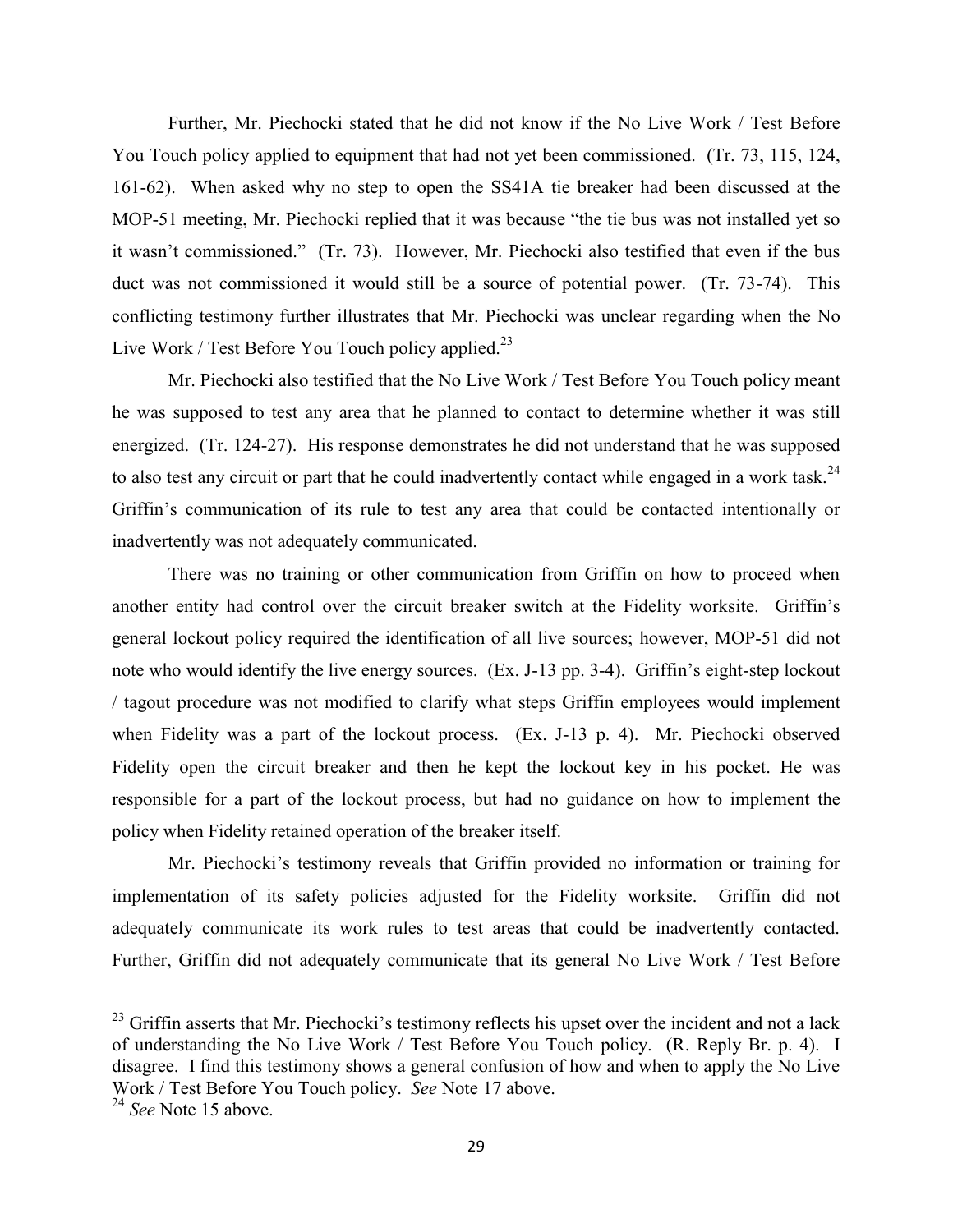You Touch policy remained in effect regarding Griffin's work at the Fidelity worksite, in addition to the proper safe method of work outlined in MOP-51.

## *Griffin's methods to discover safety violations were inadequate*

 Griffin asserts it had many ways to discover violations of its safety policy: Griffin's employees were required to report violations, supervisors observed employees for safety compliance, and Griffin's safety staff conducted site inspections. (R. Br. p. 26). Griffin's corporate safety director Weider testified there were three safety representatives that visited Griffin's worksites in the Northeast United States. Mr. Weider visited a site when requested or if the site was unique in some way. (Tr. 193).

Notwithstanding Griffin's assertions, no one provided oversight to project foreman Piechocki's development of the MOPs. (Tr. 181-82, 249-250). No one provided oversight to Mr. Piechocki to ensure that Griffin's No Live Work / Test Before You Touch policy was clearly incorporated into the MOP's safe work procedures. Mr. Weider reviewed MOP-51 only to see what tools and personal protection equipment would be needed at the worksite. (Tr. 195-96; Ex. J-6). He reviewed the MOPs for clarity but not for any possible modifications. Mr. Weider did not ask Mr. Piechocki if all the live energy sources had been identified in MOP-51. (Tr. 181-82). Senior project manager Pease admitted that no one from Griffin supervised Mr. Piechocki's development of MOP-51. (Tr. 251-52).

I find Griffin provided no oversight of the MOP process to determine if Griffin's work rules were followed.

 Additionally, Griffin asserts there was no indication that a higher level of supervision was needed to be provided to Griffin's project foreman Piechocki. (R. Br. p. 16, R. Reply Br. p. 8). Griffin asserts it was justified in relying on project foreman Piechocki and electrician Mr. J to work safely without additional guidance or monitoring. (R. Br. p. 16).

 Griffin relies on four Commission cases to support its premise that greater supervision was not required: *S.J. Louis Constr. of Tex.,* 25 BNA OSHC 1892, 1896-98 (No. 12-1045, 2016) (*SJL*)*,* citing *LJC Dismantling Corp.,* 24 BNA OSHC 1478, 1481-82 (No. 08-1318, 2014) (instructions sufficient in light of employee's extensive training, experience and no evidence of safety violations); *Thomas Indus. Coatings, Inc.,* 23 BNA OSHC 2082, 2088-89 (No. 06-1542, 2012) (*Thomas*) (supervision adequate for experienced laborers with no history of violating safety rules); *Ragnar Benson, Inc.*, 18 BNA OSHC 1937, 1939-40 (No. 97-1676, 1999) (*Ragnar*)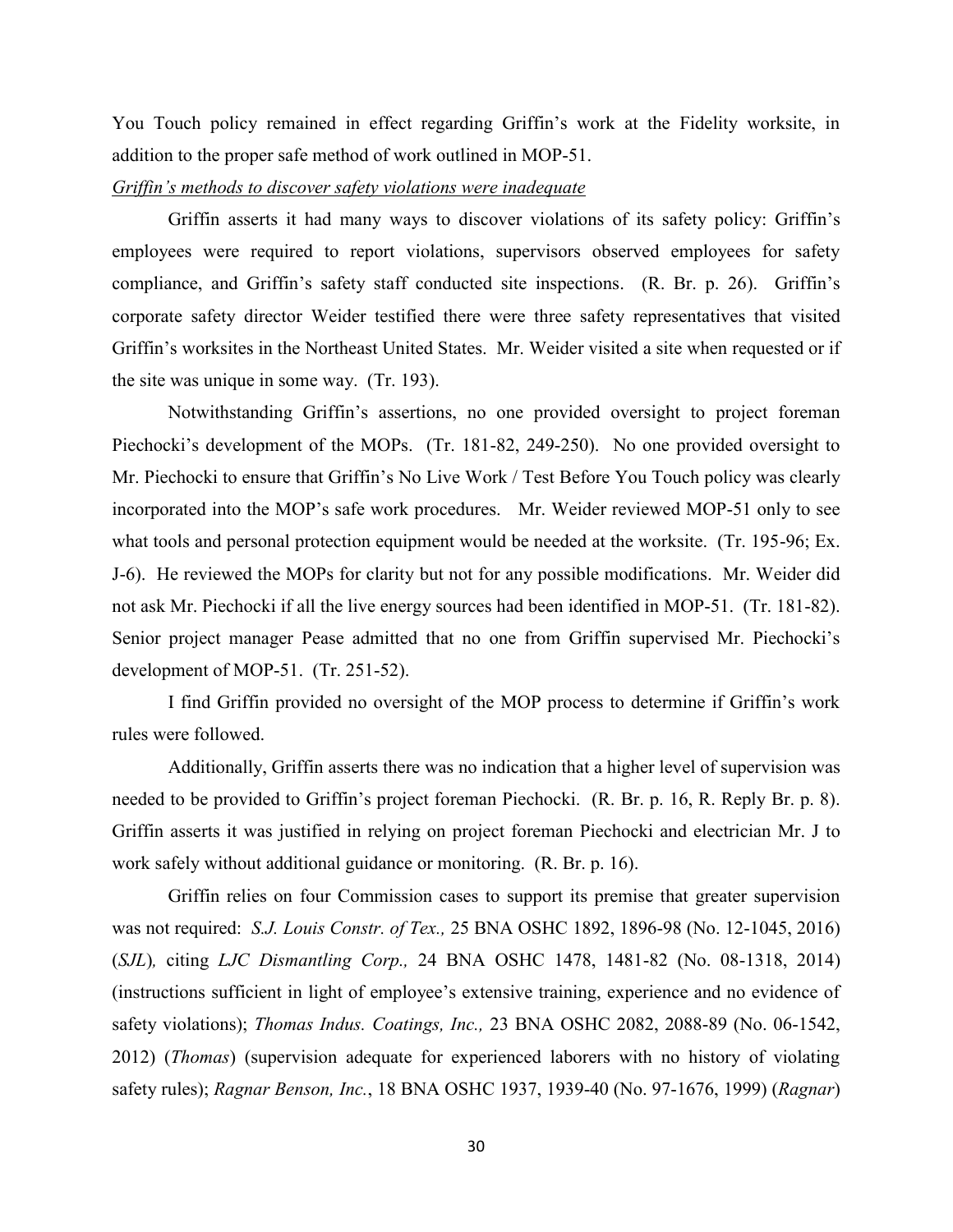(no constructive knowledge where Secretary could not show how long the violative condition had existed at the worksite or how aggressively the employer would have had to investigate to detect the violative condition, where the job superintendent was onsite every day and the general superintendent (safety manager) and project foreman regularly visited the worksite, on a weekly and biweekly basis); *Cerro*, 12 BNA OSHC at 1824-25 (reliance on employee justifiable in light of employee's extensive training, lengthy experience and fine work record). (R. Br. p. 16; R. Reply Br. p. 8).

 In *Cerro,* the Commission held the Secretary had not established constructive knowledge for a general duty clause violation. *Cerro*, 12 BNA OSHC at 1824-25. There, the record showed that Cerro had an adequate safety program, that the employees received and understood the company's safety rules, and that supervisors had provided adequate supervision relative to the experience and expertise of the employee. The employee in *Cerro* had significant training, years of experience on the equipment, and had completed an 8,000 hour apprenticeship program. The Commission found that based on the facts the supervisors could not have foreseen the need for additional precautions and the Secretary did not show that there was a "specific, feasible additional step" that could have been taken to improve communication of the work rule to employees; thus the Secretary did not carry the burden of proof for knowledge. *Id.* 

 By contrast, in the instant case, even though project foreman Piechocki was a licensed journeyman electrician, he had never worked at a site where Griffin did not have control over the circuit breaker switches. He had no experience drafting procedures where the building's owner maintained control of the circuit breakers. Mr. Piechocki was the only Griffin employee at the group project meetings where the MOP steps were discussed, and his supervisor, senior project manager Pease, admitted that no one reviewed the MOPs that Mr. Piechocki drafted. Here, there was no supervision of Mr. Piechocki in the development of MOP-51 that Griffin's employees relied upon as the safe work procedure for the October 18, 2014 shutdown. It was not reasonable to provide no oversight or supervision for a critical shutdown process and, in particular, it was not reasonable because Fidelity maintained control over the circuit breaker switches, which was not routine for Griffin worksites. *Cerro* does not support Griffin's premise that it was reasonable to completely rely on project manager Piechocki's experience and provide no supervision or oversight of the MOP development process.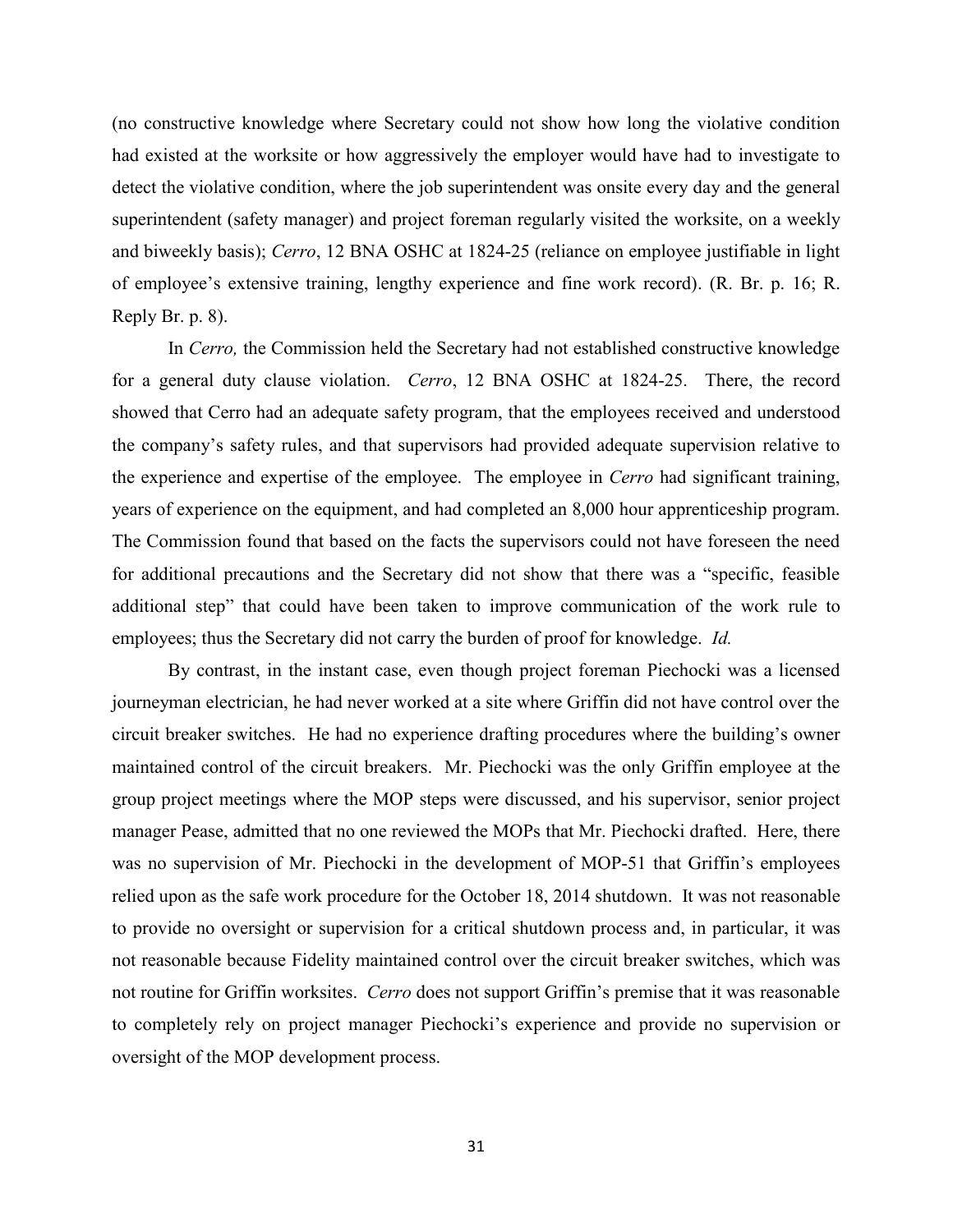Griffin cites *Ragnar* to support its premise that there was no notice that Griffin needed to implement additional measures to discover the hazard. *Ragnar* is unavailing. In *Ragnar,* the violative condition was non-fastened hole covers that contractors routinely accessed to conduct work. The record disclosed that Ragner's general superintendent (safety manager) visited the worksite once a week for a short duration, the project foreman visited the worksite twice a week for a short duration, and the job superintendent was onsite every day. The Commission found no proof for constructive knowledge where the Secretary could not show how long the violative condition had existed or whether the condition could be easily detected. Therefore, the Commission was unable to determine whether Ragnar had or had not exercised reasonable diligence in discovering a violation of the standard. *Ragnar,* 18 BNA OSHC at 1939-40.

 Here, Griffin provided no oversight or supervision to project foreman Piechocki to ensure that he effectively identified all the sources of energization and accounted for them in the MOP-51 shutdown procedure. The Secretary is not asserting that constant surveillance is needed; the issue at hand is the lack of any supervision for Mr. Piechocki. This shows Griffin was not reasonably diligent in taking steps to determine if MOP-51, developed by Mr. Piechocki, identified all energy sources to be shut down. Further, Griffin was aware that inserting the building owner into the shutdown process was not Griffin's usual practice, yet Griffin made no effort to ensure all energy sources were identified so its employees could work safely. Griffin took no measures to determine if MOP-51 addressed the worksite's hazards. Griffin provided no oversight to ensure that MOP-51 incorporated Griffin's general safety procedures.

In *SJL*, the Commission found it was reasonable for the employer to rely on the employees' experience and training where its employees had demonstrated an understanding of relevant training a month before the inspection, there had been no observations of any shortcuts at the worksite, and the employer had six safety specialists that conducted random and planned worksite audits. *SJL,* 25 BNA OSHC at 1899. The instant case does not compare. Here, there was no additional training or guidance provided to Griffin's project foreman Piechocki or electrician Mr. J to address the unique worksite conditions present where an entity other than Griffin (Fidelity) controlled the circuit breaker switch in Griffin's work procedures. Further, no one provided oversight for whether MOP-51 included all relevant safety procedures. *SJL* does not support Griffin's premise that it could rely on its employees' past training and experience at the Fidelity worksite.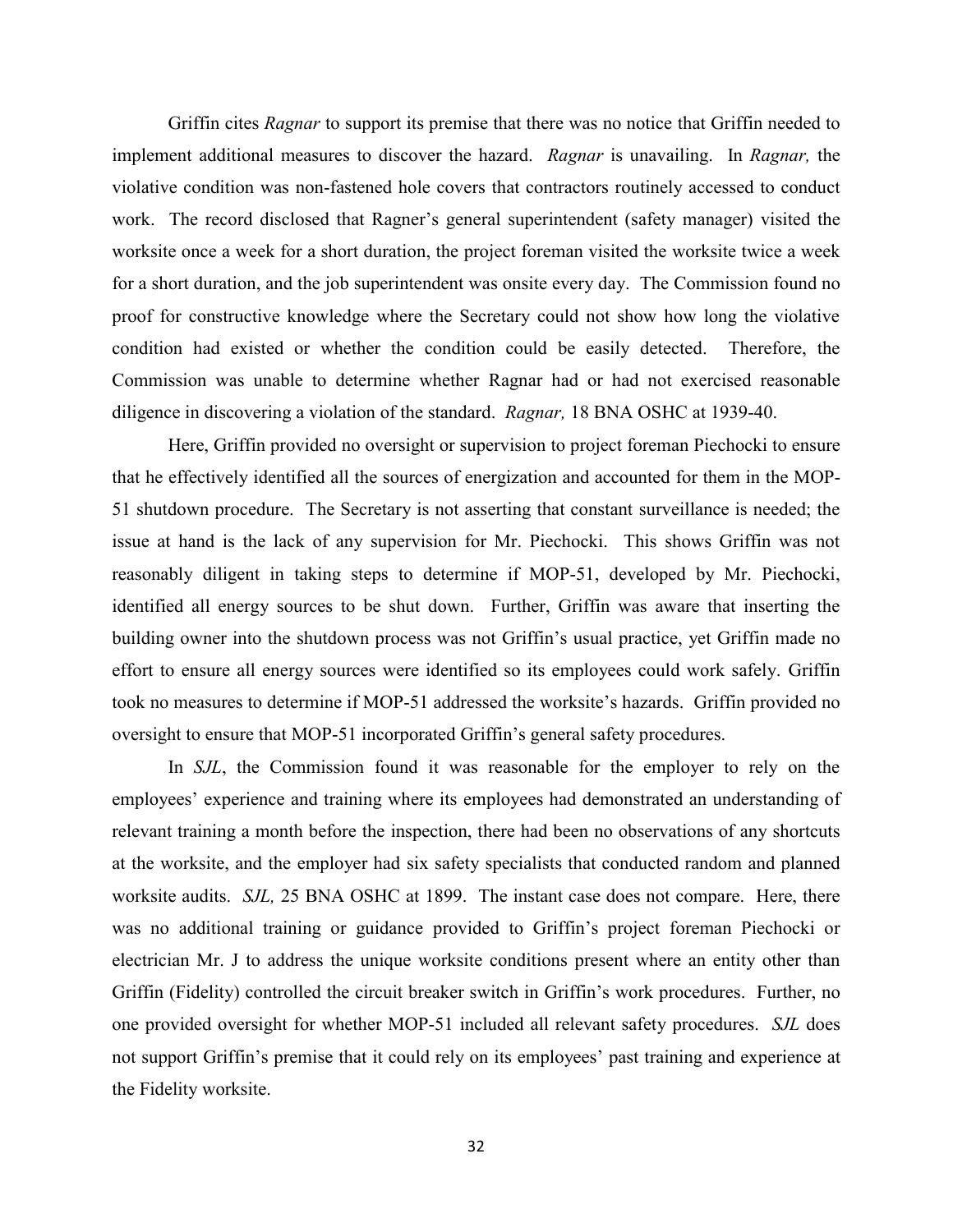In *Thomas,* the Commission found adequate supervision where the employer had a crew foreman on site at all times, the superintendent walked the job every week, the owner periodically visited the worksite, and the safety manager conducted random inspections. *Thomas,* 23 BNA OSHC at 2088-89.The Commission's finding in *Thomas* does not support Griffin's premise. To the contrary, I find there was no oversight or supervision to project foreman Piechocki in his development of MOP-51, even though MOP-51 served as the primary guide during the shutdown process and Mr. Piechocki understood MOP-51 to describe the "proper safe method" for the work tasks outlined.

The Secretary asserts that Griffin had a duty to supervise Mr. Piechocki. (S. Br. p. 44). I agree. *See Jensen Constr. Co,* 7 BNA OSHC 1477, 1479-80 (No. 76-1538, 1979) (finding employer did not adequately supervise supervisor, did not take necessary steps to prevent violation, and violative conduct of supervisor was imputable to the employer); *see also, Dana Container, Inc.,* 25 BNA OSHC 1776, 1782-83 (No. 09-1184, 2015) *aff'd*, 847 F.3d 495 (7th Cir. 2017) (finding safety entry permits were reviewed, but no action was taken to correct deficiencies, thus it was reasonably foreseeable employee would not follow company's work rules).

Here, MOP-51 was submitted to two Griffin managers, senior project manager Pease and corporate safety director Weider. (Tr. 84, 279-80, 224, 250; Ex. J-9). Mr. Pease admitted that the project's specifications showed the bus duct connected SS41A and SS41B. (Tr. 245). Mr. Pease also admitted that no one at Griffin reviewed MOP-51 (or any MOP) to determine whether all energy sources had been identified for shutdown or that Mr. Piechocki had followed Griffin's safety guidelines. (Tr. 253).

 I find that Griffin did not provide adequate supervision of its employees, and in particular, project foreman Piechocki's MOP procedures, to determine if all energized circuits had been identified and opened prior to working on the SS41B switchgear.

#### *Griffin had an adequate disciplinary policy*

 Respondent asserts that it had a progressive disciplinary policy that was routinely enforced. (R. Br. p. 26; Tr. 363, 366, 370; Ex. R-10). Actions included warnings, suspension, and termination. (Tr. 366-67). Evidence for the time period from January 2012 until November 2014 shows that four employees were suspended, fourteen employees received written warnings, and nineteen employees received verbal warnings for violations of safety rules. (Tr. 365-67; Ex.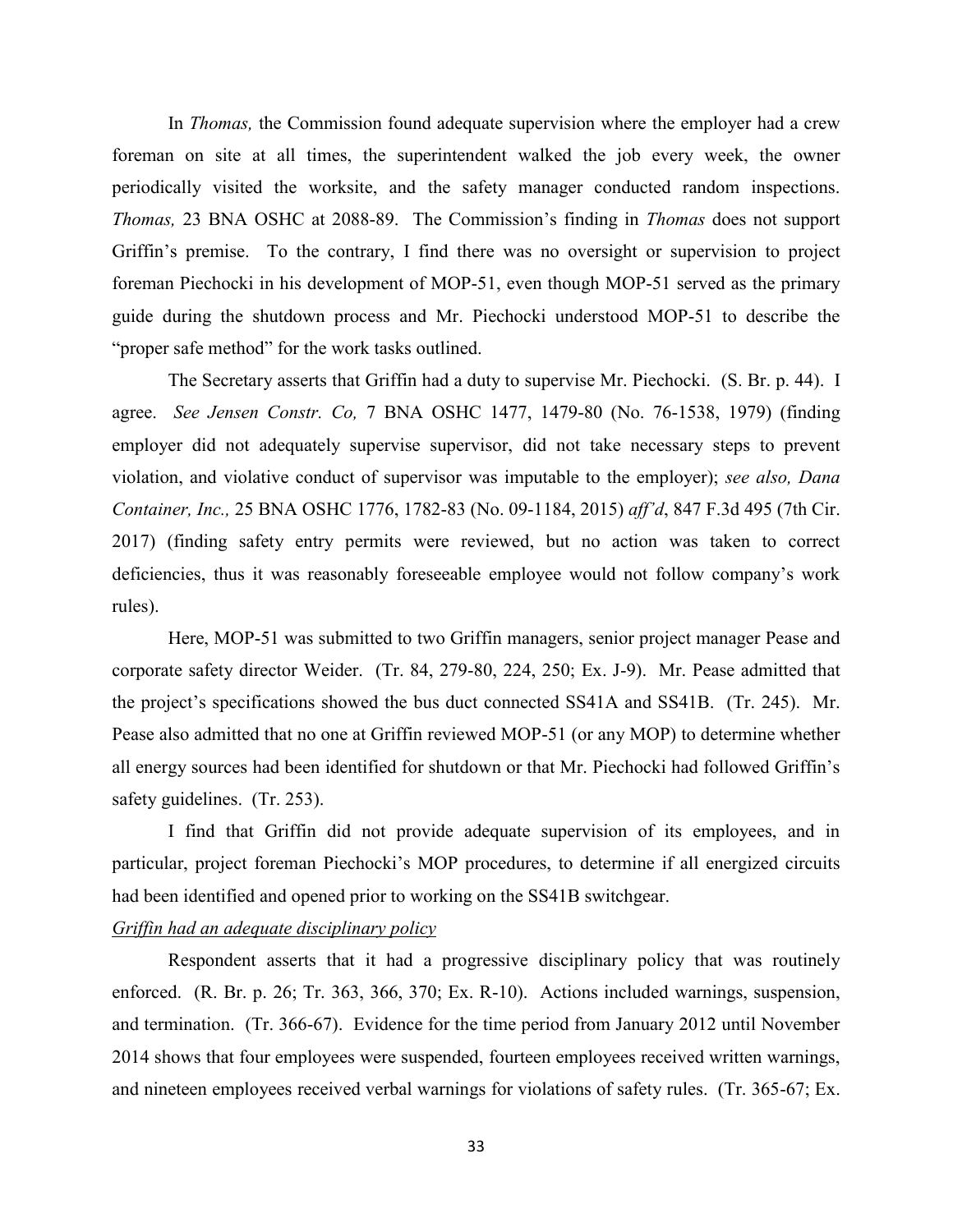R-10). Five of the actions were related to violations of Griffin's No Live Work policy. (Tr. 373- 376; Ex. R-10).

 The Secretary asserts that because no one was disciplined for the safety violations related to the October 18, 2014 accident, Griffin's disciplinary policy was inadequate. (S. Br. p. 48). I disagree.

In lieu of traditional discipline regarding the October  $18<sup>th</sup>$  incident, Griffin management decided to place a memo in project foreman Piechocki's personnel file because he had an excellent safety record prior to the accident and had saved electrician Mr. J's life by pulling him off the energized bus bar. (Tr. 371; Ex. J-14). Griffin's director of administrative operations Gerald Richards testified that because Mr. J did not return to work after the accident, no determination was made about possible disciplinary action. If Mr. J returned to work in the future, Mr. Richards anticipated that management would have a discussion with Mr. J about the incident and lessons learned.<sup>25</sup> (Tr. 371-72; R. Br. pp. 25-26).

 The Secretary has not presented evidence to rebut Griffin's showing that it had an effective disciplinary policy that it enforced. The lack of discipline for a single event is not determinative of whether an employer has an effective policy. *See Am. Eng'g & Dev. Corp.*, 23 BNA OSHC 2093, 2097 (No. 10-0359, 2012) (finding that one instance of delayed discipline two months after the inspection did not undermine its otherwise strong enforcement policy). That is particularly true here where Mr. Piechocki's discipline was modified because of his prior safety record and his efforts to assist Mr. J during the accident.

Griffin's safety rules, its communication of safety rules to its employees, and its discovery of violations of its safety rule were inadequate for the Fidelity worksite. Griffin's unpreventable employee misconduct defense fails.

## *Multi-Employer Worksite Defense*

 $\overline{\phantom{a}}$ 

Griffin asserts that because it did not have control over the circuit breaker that it did not create or control the worksite's hazards and thus could not abate the hazard. Griffin asserts that

 $25$  While Respondent contends that electrician Mr. J. violated the No Live Work / Test Before You Touch policy on October 18, 2014, that claim is contradicted by project foreman Piechocki's testimony. Mr. Piechocki testified that he and Mr. J followed MOP-51 regarding the proper safe method of work that day and that pursuant to MOP-51 Mr. J was not tasked to test anything. This testimony contradicts Respondent's claim that Griffin's No Live Work policy was applicable to the work procedure set forth on MOP-51 and violated by Mr. J. *See* Note 16 and accompanying text.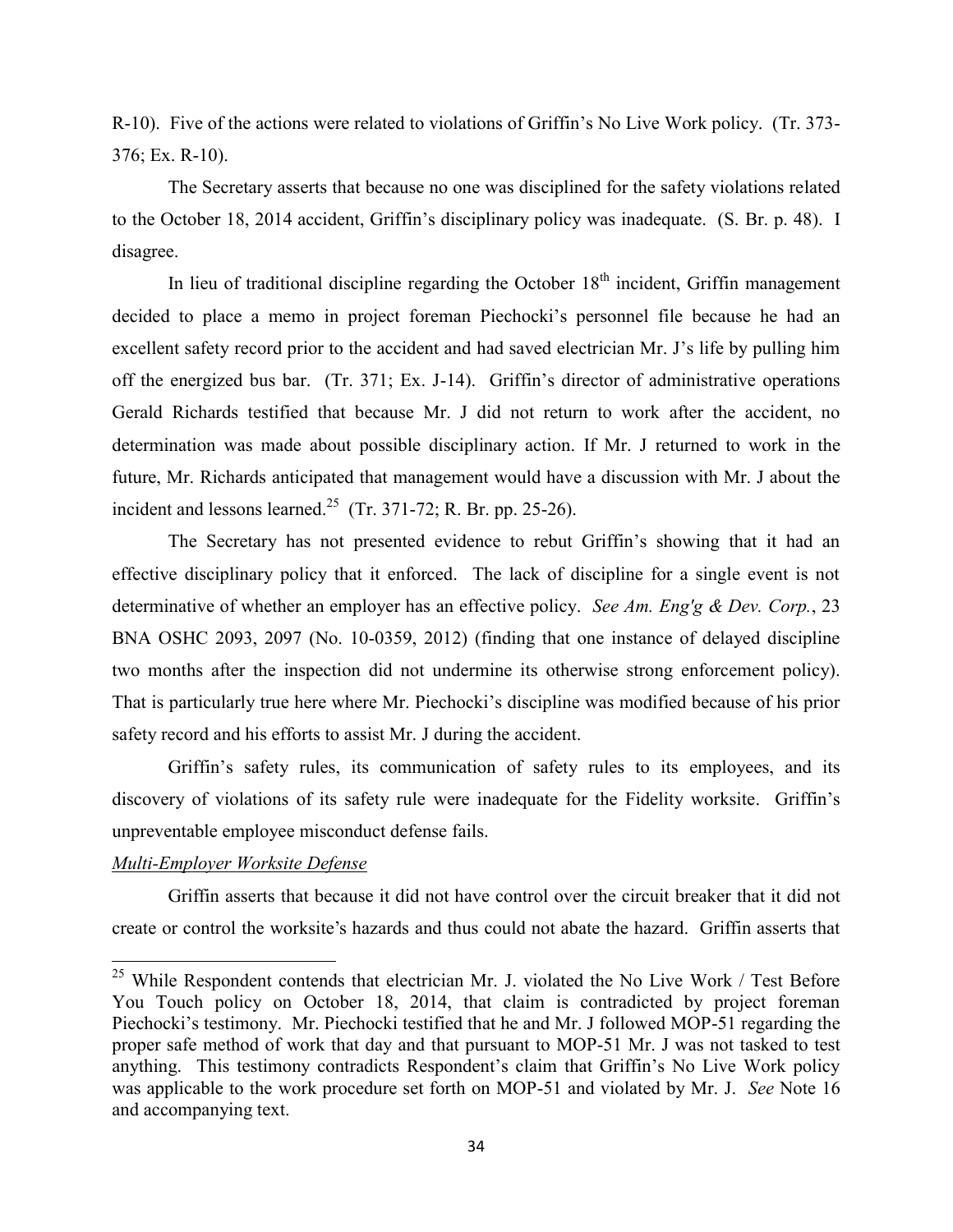it relied upon Fidelity's property manager, CBRE, to identify which circuits would be opened or closed. (R. Br. p. 10).

It is true that Fidelity's contract required control over the circuit breakers to remain with its agent, CBRE. This was reflected in MOP-51. (Ex. J-6). However, MOP-51 shows CBRE's role was limited to operation of the circuit breaker switch. Mr. Piechocki observed the opening of the switch and maintained responsibility for the lockout and testing of the breakers. (Tr. 78; Ex. J-6). Mr. Piechocki drafted MOP-51, so Griffin controlled the document that established the steps in the process. CBRE followed the steps in MOP-51. (Tr. 69). CBRE's building engineer Smith stated, "I wasn't contracted to do the job. I mean I just - all I was there to do was to open the breaker, like it said in the MOP." (Tr. 277).

Griffin's employees were exposed to the hazards related to unidentified energized circuits. Because Griffin's own employees were exposed, to prevail in establishing a multiemployer worksite defense, Griffin must prove that "1) it did not create the violative condition to which its employees were exposed; 2) it did not control the violative condition, so that it could not itself have performed the action necessary to abate the condition as required by the standard; and 3) it took all reasonable alternative measures to protect its employees from the violative condition." *Rockwell Int'l Corp.*, 17 BNA OSHC 1801, 1808 (No. 93-45, 1996) (consolidated); *see also, Summit*, 23 BNA OSHC at 1206-07.

As the Commission stated in *Grossman Steel & Aluminum Corp.*, 4 BNA OSHC 1185 (No. 12775, 1975):

[E]ach employer has primary responsibility for the safety of its own employees. Simply because a subcontractor cannot himself abate a violative condition does not mean it is powerless to protect its employees. It can, for example, attempt to have the general contractor correct the condition, attempt to persuade the employer responsible for the condition to correct it, instruct its employees to avoid the area where the hazard exists if this alternative is practical, or in some instances provide an alternative means of protection against the hazard. We therefore expect every employer to make a reasonable effort to detect violations of standards not created by it but to which its employees have access and, when it detects such violations, to exert reasonable efforts to have them abated or take such steps as the circumstances may dictate to protect its employees. In the absence of such actions, *we will still hold each employer responsible for all violative conditions to which its employees have access*.

*Id.* at 1189 (emphasis added).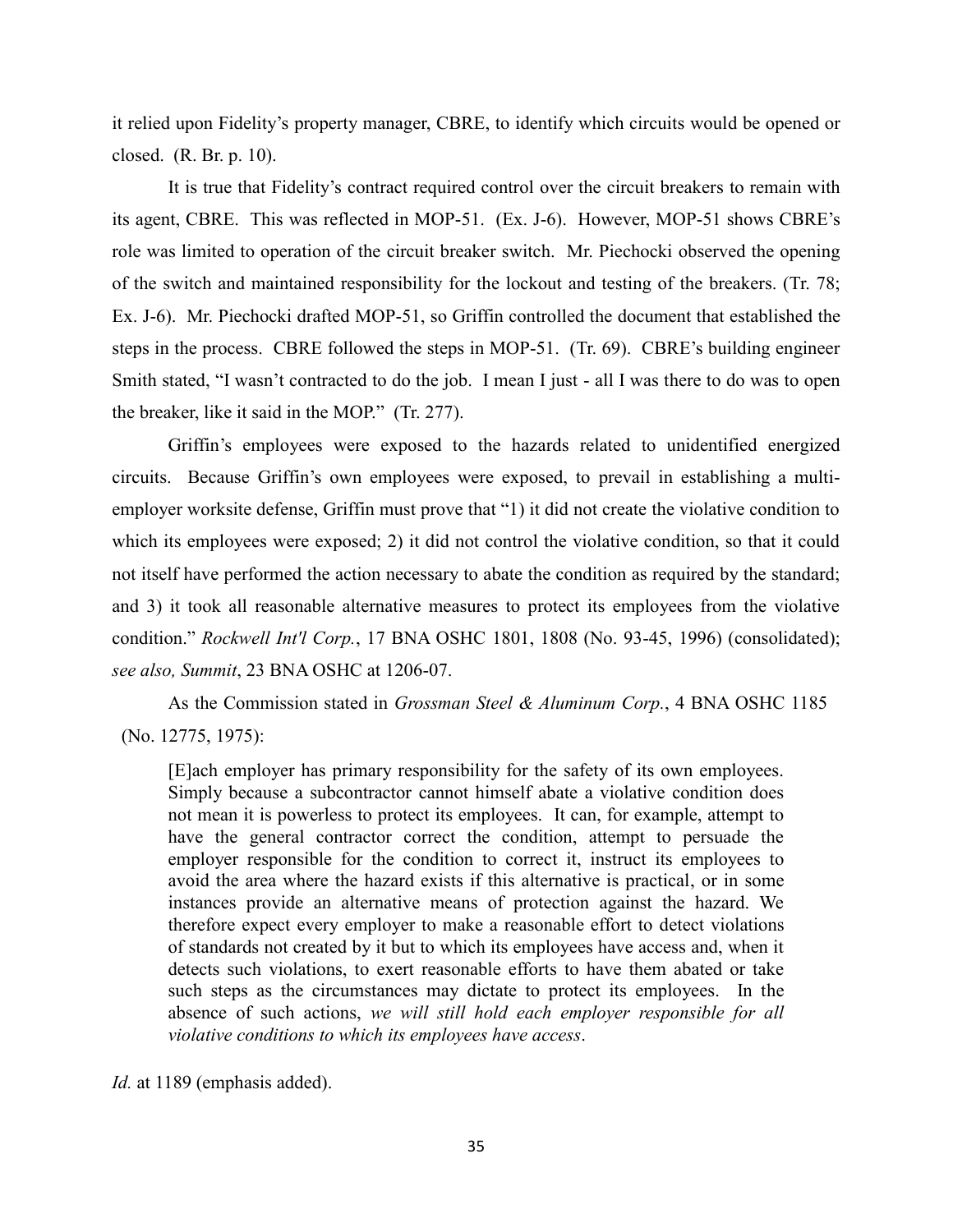Griffin asserts that *Summit* supports its position that it had little control over the circuit breakers and could not control the hazard. (R. Reply Br. pp. 7-8). In *Summit*, the Commission found that the general contractor had significant control at the worksite and thus could be cited for the violative condition. *Summit*, 23 BNA OSHC at 1206-07. Griffin asserts that because Fidelity maintained control of the circuit breaker switches, it was the controlling employer and Griffin was not responsible for the violative condition. (R. Reply pp. 7-8). I disagree. *Summit* does not support Griffin's position that it had insufficient control to be cited for the violative condition. *Summit* concerned whether a general contractor could be cited when the employees of another employer at the worksite (and none of their own employees) were exposed to the violative condition. Here, Griffin's own employees were exposed to the violative condition and, therefore, Griffin was responsible for their safety. Additionally, I find Griffin had sufficient control over the violative condition to abate the hazard.

Griffin also asserts that the decision in *Fabi Constr. Co., Inc. v. Sec'y of Labor,* 508 F.3d 1077 (D.C. Cir. 2007) supports its premise that it had implemented a reasonable means of abating the hazard to its exposed employees because the designer of Fidelity's new electrical system was present at the MOP meetings and could have suggested changes to the MOP-51 procedure. *Id*. at 1083.

*Fabi* is an inapt comparison to the instant case. Here, the system's designer was present at the meetings, but there is no evidence Griffin asked the designer to determine whether all energized circuits had been identified in MOP-51. Merely presenting a procedure to a group, with the hope someone will identify all the safety hazards to which Griffin's own employees will be exposed, is not reasonable. Further, the fact that no one at Griffin provided any oversight or review of the MOP procedures drafted by Mr. Piechocki was unreasonable. Mr. Pease, Piechocki's supervisor, had all the system's specifications and the MOP, but took no actions to ensure Mr. Piechocki had correctly identified all the live energy sources.

Because Griffin installed the new electrical system, wrote MOP-51, observed the circuit breaker that was opened, and maintained control of the lockout key, I find that Griffin created the violative condition. Additionally, Griffin had sufficient control over the circuit breakers. Mr. Piechocki identified, through the MOP, which breaker would be opened and he maintained lockout control of the breaker.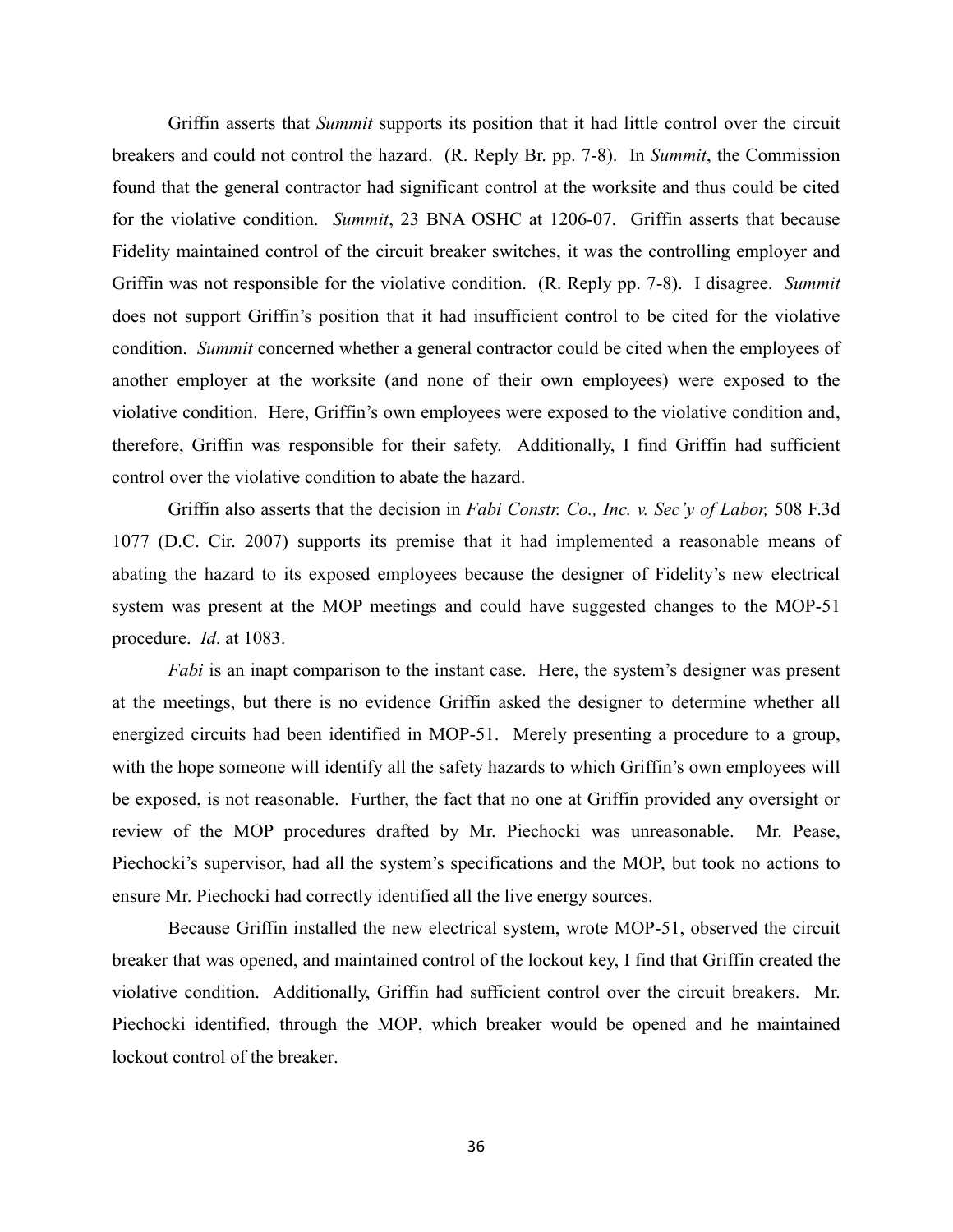Griffin had the ability to have the hazard abated as required by the standard  $-$  it only had to ask the Fidelity representative, CBRE chief engineer Smith, to operate a circuit breaker switch to de-energize a circuit. Griffin, as the hired electrical specialist and system installer, had the skills and information to identify which circuit breakers had to be opened to de-energize the system its employees were working on. Griffin provided no evidence that it could not comply with the cited standard's requirement or that it took reasonable alternative steps to protect its employees who were exposed to the hazard. Griffin's multi-employer defense fails.

### Citation 1, Item  $1 -$ Alleged violation of 29 C.F.R. § 1926.416(a)(1)

This item alleges a serious violation of 29 C.F.R.  $\S$  1926.416(a)(1), which states:

No employer shall permit an employee to work in such proximity to any part of an electric power circuit that the employee could contact the electric power circuit in the course of work, unless the employee is protected against electric shock by de-energizing the circuit and grounding it or by guarding it effectively by insulation or other means.

The Secretary asserts Griffin permitted employees to work near an energized bus bar in the SS41B switchgear tie breaker compartment without any protection from electric shock.

Respondent asserts it had no knowledge that an energized circuit was in the employees' work area, that it relied on Fidelity to determine the location of energized circuits, and any employee exposure was the result of unpreventable employee misconduct.

For the following reasons, I find the Secretary has met his burden and established Griffin allowed two employees to work near an energized electrical power circuit without any means of protection.

## *The standard is applicable*

As discussed above, Griffin's work at the Fidelity project was construction work. The cited standard applies.

#### *Employee Exposure*

 Both project foreman Piechocki and electrician Mr. J were exposed to the hazard of contact with an energized electrical circuit. The energized bus bar was located just above the area in the narrow cabinet where the employees were unbolting connections and close enough that inadvertent movement resulted in contact with the energized bus bar. (Tr. 105-06). Mr. J's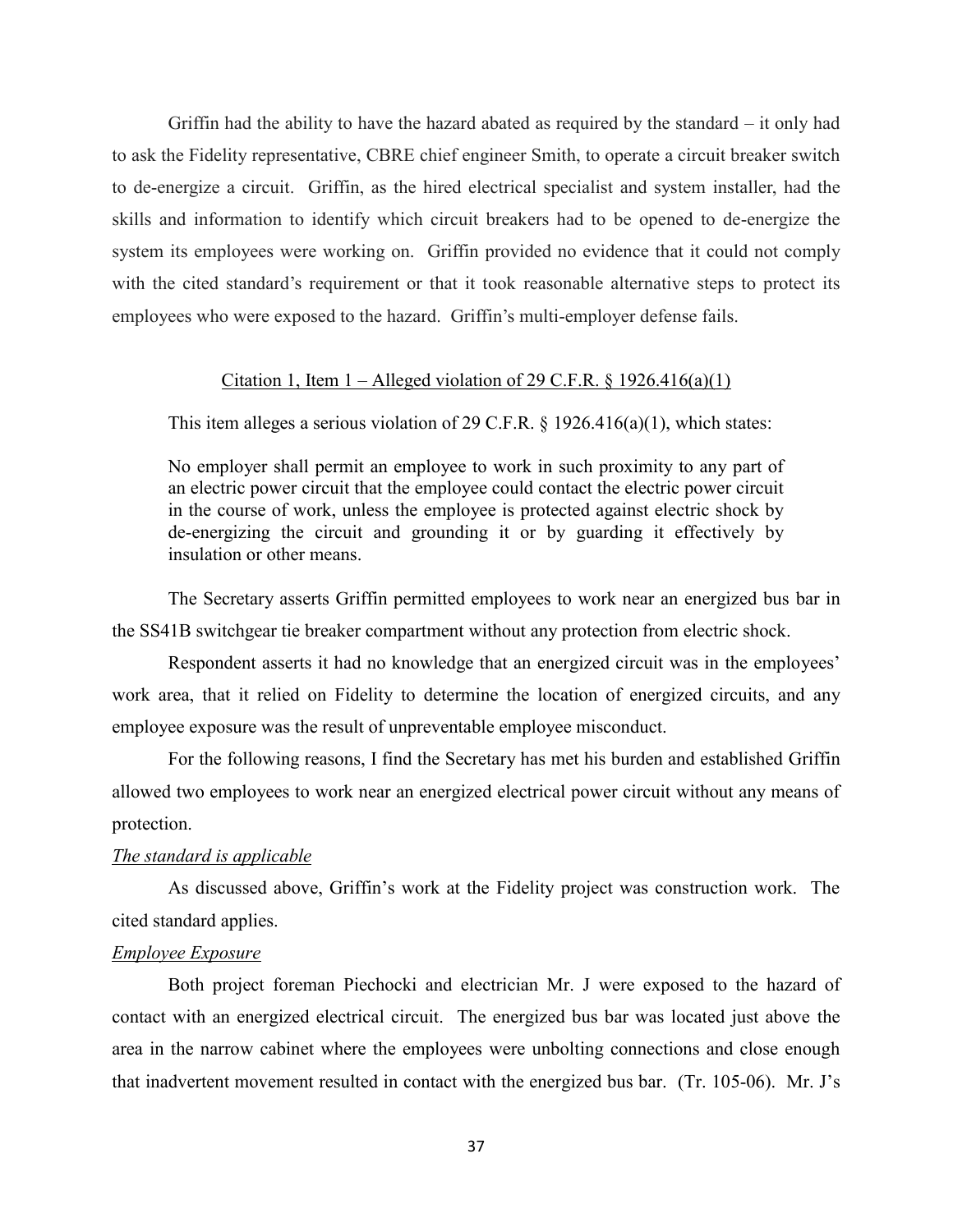face contacted the energized bus bar while he was attempting to loosen bolts in the SS41B compartment. (Tr. 106). Griffin's employees were exposed to the cited hazard.

# *Griffin did not comply with the requirements of 29 C.F.R. § 1926.416(a)(1),*

 The Secretary asserts Griffin permitted its employees Mr. J and Mr. Piechocki to work in proximity to an energized bus bar located in the rear of the SS41B electrical switchgear compartment and took no precautions to protect the employees against electric shock. (S. Br. p. 24). As the case facts show, both employees were close enough to inadvertently contact an energized electrical circuit while working in the SS41B switchgear compartment. Griffin does not dispute that the employees were working in the assigned location, which was close enough for the employees to make contact with the energized bus bar. Further, Griffin does not assert that it protected its employees by grounding, guarding, or insulating the energized circuit. Griffin simply asserts that it did not know the circuit was energized and that the employees did not follow Griffin's work rules.

 I find that Griffin did not comply with the standard when it allowed its employees to work in the SS41B switchgear compartment within proximity of the energized bus bar, with no protection against electrical shock.

#### *Knowledge is Established*

The Secretary must prove the employer either knew, or with the exercise of reasonable diligence could have known, of the violative condition*. Summit*, 23 BNA OSHC at 1207. Constructive knowledge is imputed where a supervisory employee could have reasonably known about the safety violation. *Gioioso II,* 675 F.3d at 73 (citations omitted). Knowledge is directed to the physical conditions that constitute a violation. The Secretary need not show that an employer understood or acknowledged that the physical conditions were hazardous. *Phoenix*, 17 BNA OSHC at 1079-1080.

As discussed above for citation 1, item 2, the Secretary asserts that Griffin had both actual and constructive knowledge of the violative condition. The Secretary asserts Griffin had actual knowledge the bus bar was energized and could be contacted by anyone working in the SS41B switchgear compartment.

Griffin asserts it had no actual knowledge the bus bar was energized and posed a hazard. (Resp. Reply Br. p. 2).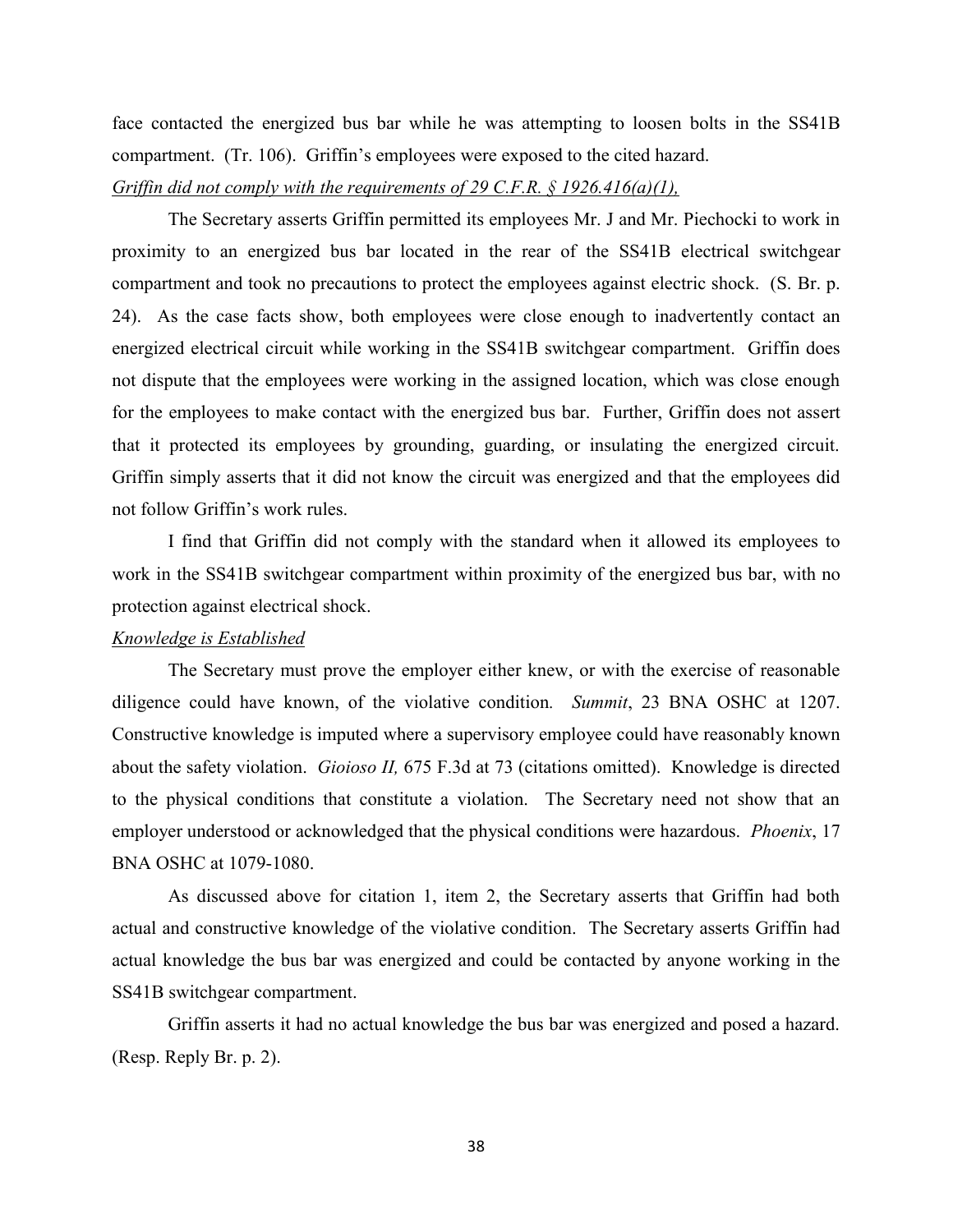As discussed above, project foreman Piechocki and senior project manager Pease knew there was a bus duct that provided an electrical connection from SS41A to the bus bar in SS41B. Placards attached to SS41B showed the electrical connection through the bus duct. MOP-51, developed by Griffin's project foreman Piechocki, did not include a step to open the tie breaker switch for the connection from SS41A to fully de-energize the bus duct in the SS41B switchgear compartment. Griffin installed SS41A and SS41B and the connecting bus duct and therefore knew of the electrical connection.

Through Mr. Piechocki, Griffin knew the bus duct connecting SS41A and SS41B had been installed, there was no step in MOP-51 to break that connection, and employees would be working near the bus bar, which had not been de-energized. The Secretary has proven actual knowledge of the physical condition that created the violation.

The Secretary also asserts Griffin had constructive knowledge of the violative condition. I agree.

"[A]n employer can be charged with constructive knowledge of a safety violation that supervisory employees know or should reasonably know about." *Gioioso II,* 675 F.3d at 73. As discussed above, Mr. Piechocki also had constructive knowledge of the violative condition. With reasonable diligence, he could have determined the bus bar above the area where he and Mr. J were going to work was still energized. Mr. Piechocki knew the bus duct connection had been installed, that it provided an electrical connection from SS41A to SS41B. He knew where he and Mr. J would be working. Mr. Piechocki wrote MOP-51, observed Mr. Smith open the circuit breaker, personally removed the kirk key to lockout the breaker switch, and then maintained control of the lockout key. Griffin had constructive knowledge that the tie breaker circuit had not been de-energized.

I find that Griffin did not exercise reasonable diligence to ensure its employees were not working in proximity to an energized circuit. No one at Griffin made an effort to ensure the MOP drafted by project foreman Piechocki was complete and included the necessary protections from energized circuits. Senior project manager Pease had all the necessary information to know that when Griffin employees followed MOP-51 they would be exposed to contact with an energized circuit.

Further, it was not reasonable for Griffin to expect the system designer to determine if MOP-51 identified all the energized circuits; especially, when senior project manager Pease, Mr.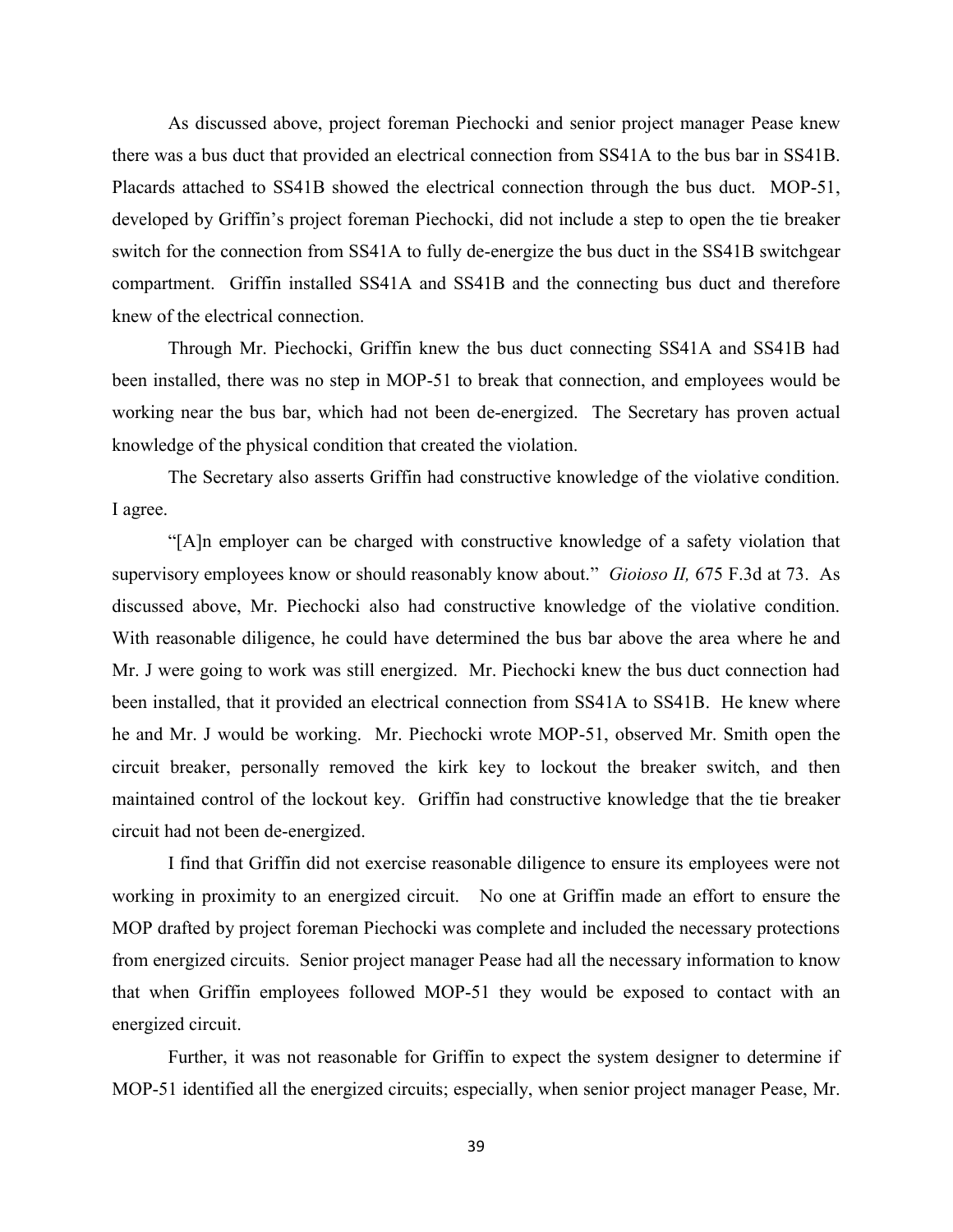Piechocki's supervisor, did not review MOP-51 to determine whether all the safety steps had been included. Griffin cannot shift its duty for the safety of its employees to another party. *See Summit*, 23 BNA OSHC at 1206-07 (citations omitted).

As discussed above, I find that it was foreseeable that employees would be exposed to the energized bus bar. There was no step in MOP-51 to de-energize the connection. Mr. Pease received MOP-51 prior to the October 18 shutdown. Mr. Piechocki and Mr. Pease knew SS41B had an electrical connection to SS41A based on the project's specifications.

The violative condition was apparent and should have been known to Griffin's supervisory employees. It was reasonably foreseeable that MOP-51 would be followed during the October 18 shutdown, the electrical connection between the switchgears would not be deenergized, and an employee would be exposed to the energized bus bar while working in the narrow SS41B switchgear compartment. I find Griffin had constructive knowledge of the violative condition.

Further, for the reasons stated above regarding citation 1, item 2, Griffin's unpreventable employee misconduct defense fails.

I find the Secretary has met his burden and proven a violation of the standard cited at citation 1, item 1. This item is affirmed as a serious violation.

#### *The violations of the cited standards are not duplicative*

Griffin asserts the two citation items are duplicative, citing *Cleveland Consolidated*, 13 BNA OSHC at 1118. (R. Br. pp. 18, 21-22).

The Secretary contends that the citation items are not duplicative, as Griffin's failure to ascertain by inquiry, direct observation or by instrument whether tie breaker SS41A, which connected electrically to the bus bar in the SS41B switchgear compartment, was energized was separate and distinct, from Griffin's failure to prevent employees from working near the energized bus bar in the SS41B switchgear compartment without first taking protective measures. (S. Reply Br. pp. 1-3). I agree.

In *Cleveland Consolidated,* the Commission held the employer's failure to prevent employees from working in close proximity to an energized part of an electric power circuit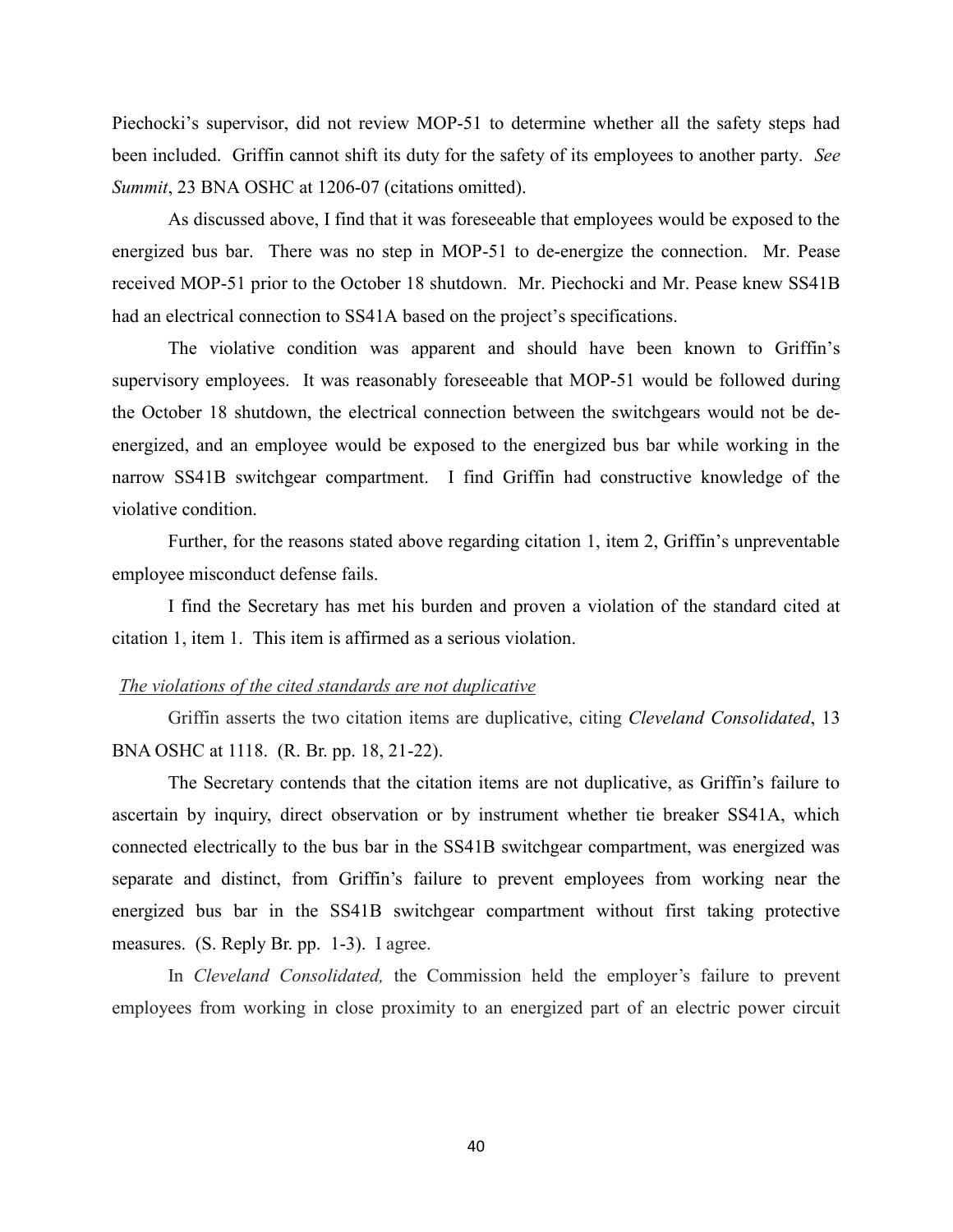before implementing protective measures [29 C.F.R. § 1926.416(a)(1)]<sup>26</sup> and an employer's failure to ascertain and advise its employees of the location of energized circuits and the hazards involved [29 C.F.R. 1926.416(a)(3)] were distinct violations.<sup>27</sup> Based on case-specific facts in *Cleveland Consolidated*, the Commission found the standards were duplicative only, *in part*, as compliance with the two cited standards, could be achieved by the same "protective measures," de-energizing the live circuit or using other protective means. It found the employer shall ascertain and advise its employees of the "protective measures to be taken" to avoid the electrical hazards, as required in 29 C.F.R. § 1926.416(a)(3), and the employer shall protect its employee against electric shock by "de-energizing the circuit and grounding it, or by guarding it effectively by insulation or other means," before permitting an employee to work in proximity to an electric power circuit, as required by 29 C.F.R. § 1926.416(a)(1). *Cleveland Consol.*, 13 BNA OSHC at 1118.

In the instant case, Griffin failed to comply with both cited standards. Each cited standard requires separate, distinct measures an employer must take to protect its employees. The cited standards are not duplicative, except to the limited extent, that compliance with both standards would have been achieved, in part, through the single act of effectively de-energizing the circuit.

A violation of both cited standards is found. The citations are grouped for penalty assessment, to reflect the relationship between the cited standards and possible compliance through a single abatement measure. *See Miller Electric Co.*, 2001 WL 95797, \*5 (No. 99-1702, Jan. 1, 2001) (ALJ provided a penalty reduction because of the overlap between the two cited

<sup>&</sup>lt;sup>26</sup> *Cleveland Consolidated* involved 29 C.F.R. § 1926.400(c)(1) and 29 C.F.R. § 1926.400(c)(2), the predecessor standards to 29 C.F.R.  $\S$  1926.416(a)(1) and 29 C.F.R.  $\S$  1926.416(a)(3), respectively. When the Secretary revised the electrical standards in Subpart K (Electrical) of Part 1926, the standards were re-designated as noted. Electrical Standards for Construction, 51 Fed. Reg. 25294, 25308 (July 11, 1988) (to be codified at 29 C.F.R. pt. 1926).

<sup>&</sup>lt;sup>27</sup> In *Cleveland Consolidated*, the Commission held that the employer's failure to advise its employees of the location of the energized circuits and the hazards involved was a *de minimis* violation as the cable-replacement work the employees were performing was "routine" and the employees had knowledge of the location of the energized circuits and the hazards involved. Those case facts stand in sharp contrast to the facts in the instant case, where the work environment of Griffin's employees at the Fidelity worksite was unusual and not routine. At the Fidelity worksite, Griffin's employees did not control the breakers to de-energize the equipment they worked on. Griffin's violation of 29 C.F.R. § 1926.416(a)(3) was not *de minimis*.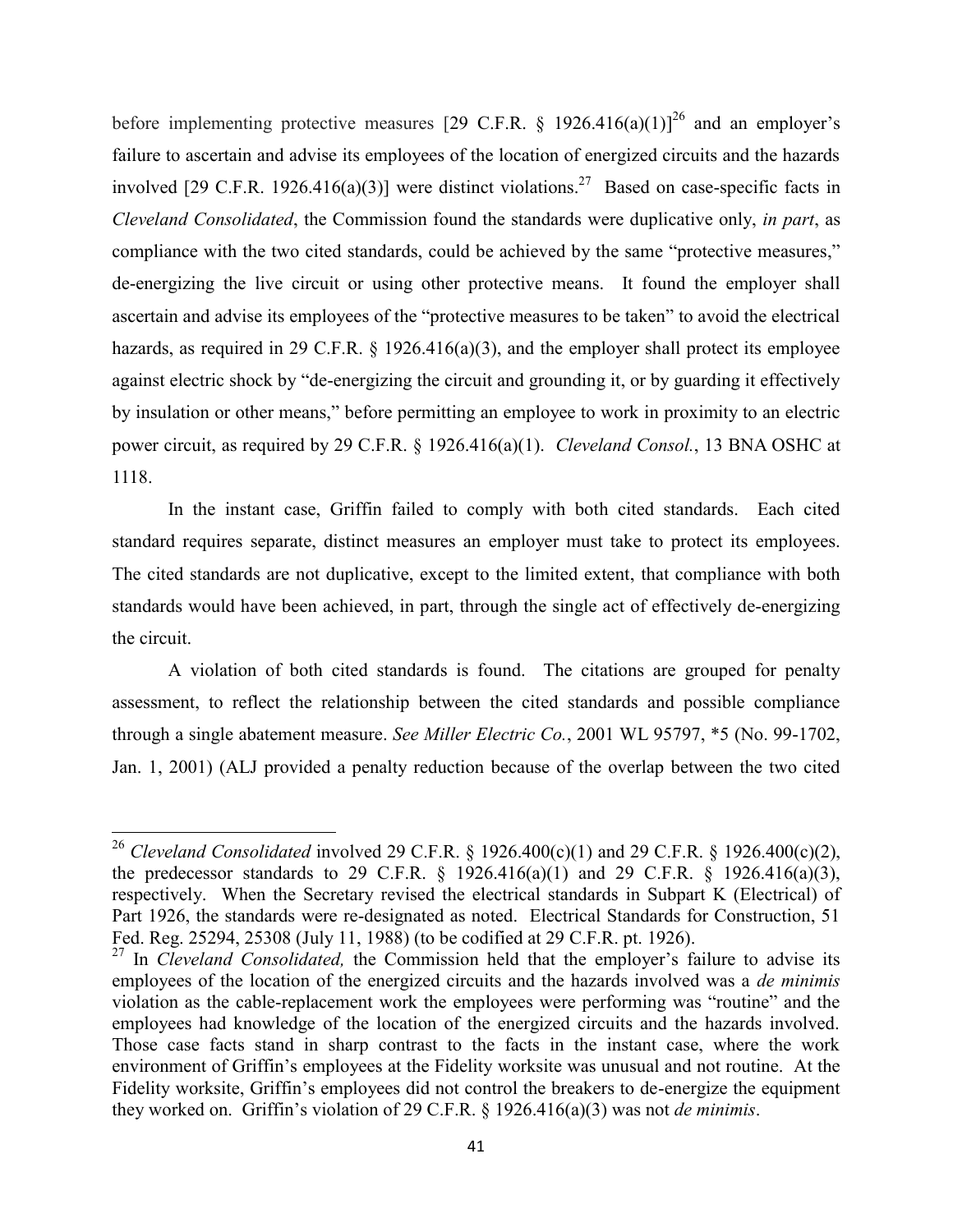standards) *remanded* by Commission on unrelated grounds, 19 BNA OSHC 1666 (No. 99-1702, 2001).

## Penalty and Classification

Section 17(j) of the Act requires the Commission to give due consideration to four criteria in assessing penalties: the size of the employer's business, that the gravity of the violation, the employer's good faith, and its prior history of violations. Gravity is generally the primary factor in the penalty assessment. *See J. A. Jones Constr. Co.*, 15 BNA OSHC 2201, 2214 (No. 87-2059, 1993).

The Secretary classified both citation items as serious for a total proposed penalty of \$14,000.00. A violation is classified as serious "if there is a substantial probability that death or serious physical harm could result" if an accident occurs. *Compass Envtl., Inc.*, 23 BNA OSHC 1132, 1136 (No. 06-1036, 2010) *aff'd*, 663 F.3d 1164 (10th Cir. 2011). The hazard for each of the citation items was injury or death from electric shock. Here, an employee was seriously injured after his face contacted an energized bus bar in an electrical switchgear. The serious classification is appropriate.

The recommended penalty amount was based on an assessment that the gravity of the violation was high. There was no good faith discount because a serious injury had occurred. (Tr. 345-46, 359). There was no penalty reduction for size because the company had approximately 1,400 employees and there was no modification for history. (Tr. 345).

As discussed in the preceding section, the citation items are grouped for penalty assessment, to reflect the relationship between the cited standards regarding compliance. I conclude that a total penalty of \$7,000.00 is appropriate. A grouped total penalty of \$7,000.00 is assessed.

#### Findings of Fact and Conclusions of Law

 All findings of fact and conclusions of law relevant and necessary to a determination of the contested issues have been made above. *See* Fed. R. Civ. P. 52(a). All proposed findings of fact and conclusions of law inconsistent with this decision are denied.